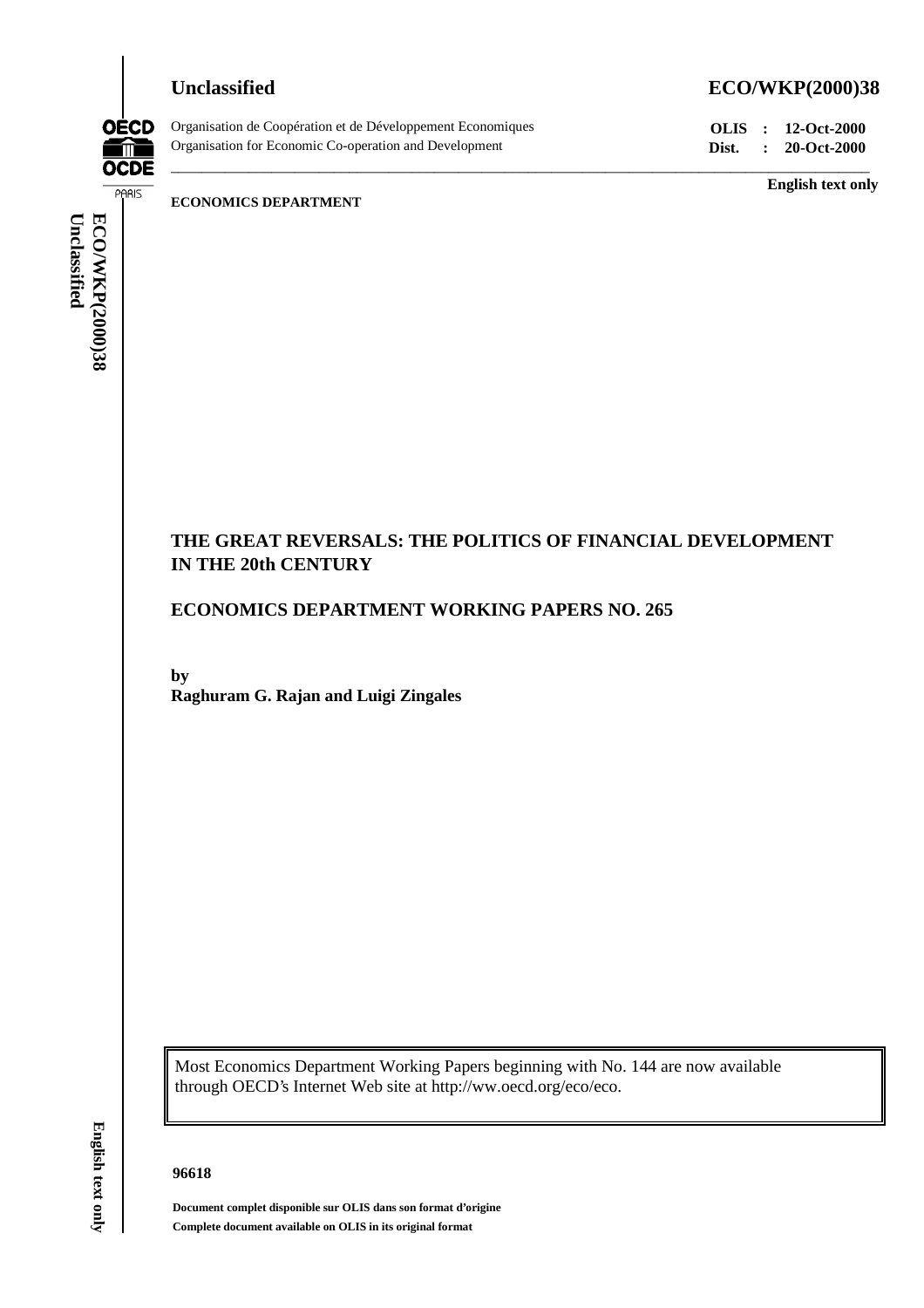### **ABSTRACT/RÉSUMÉ**

We attempt to identify and explain the broad patterns of financial development in developed countries over the twentieth century. We find that, contrary to the predictions of most existing theories, indicators of financial development do not seem monotonic over time. In particular, we find that by most measures, countries were more financially developed in 1913 than in 1980 and that a major reversal took place between 1913 and 1950. To explain this we outline a simple theory of the political economy of financial development. Empirically, our analysis suggests that the forces opposing financial development will be weaker when a country is open to international trade and capital flows. We find this to be true both in the cross-section and over time. In periods of free capital movement world-wide, a country's level of financial development is directly related to its openness to trade. Similarly, the low frequency movements of financial development over time appear to be correlated with the degree to which capital is mobile world-wide.

#### *JEL classification:* G15, G18, G28, N20

*Keywords:* financial development, financial systems.

\* \* \* \* \*

Nous essayons d'identifier et d'expliquer les tendances générales dans le domaine du développement financier dans les pays développés au vingtième siècle. Nous trouvons qu'à l'encontre de toutes les prédictions des théories existantes, les indicateurs de développement financier ne varient pas de façon monotone dans le temps. En particulier, nous trouvons que d'après la plupart des indicateurs, les pays étaient financièrement plus développés en 1913 qu'en 1980 et qu'un revirement majeur a eu lieu entre 1913 et 1950. Afin d'expliquer ceci, nous décrivons une théorie simple de l'économie politique du développement financier. Empiriquement notre analyse suggère que les forces qui s'opposent au développement financier seraient plus faibles lorsqu'un pays est ouvert au commerce international et aux mouvements de capitaux. Ceci est vrai à la fois en coupe internationale et dans le temps. Dans les périodes où les mouvements internationaux de capitaux sont libres, le niveau de développement financier d'un pays est lié directement à son ouverture commerciale. De même, les mouvements de faible fréquence du développement financier dans le temps semblent être corrélés selon le degré de la mobilité du capital au niveau international.

*Classification JEL :* .G15, G18, G28, N20

*Mots-clés :* développement financier, systèmes financiers

**Copyright: OECD 2000 Applications for permission to reproduce or translate all, or part of, this material should be made to: Head of Publications Service, OECD, 2 rue André Pascal, 75775 PARIS CEDEX 16, France.**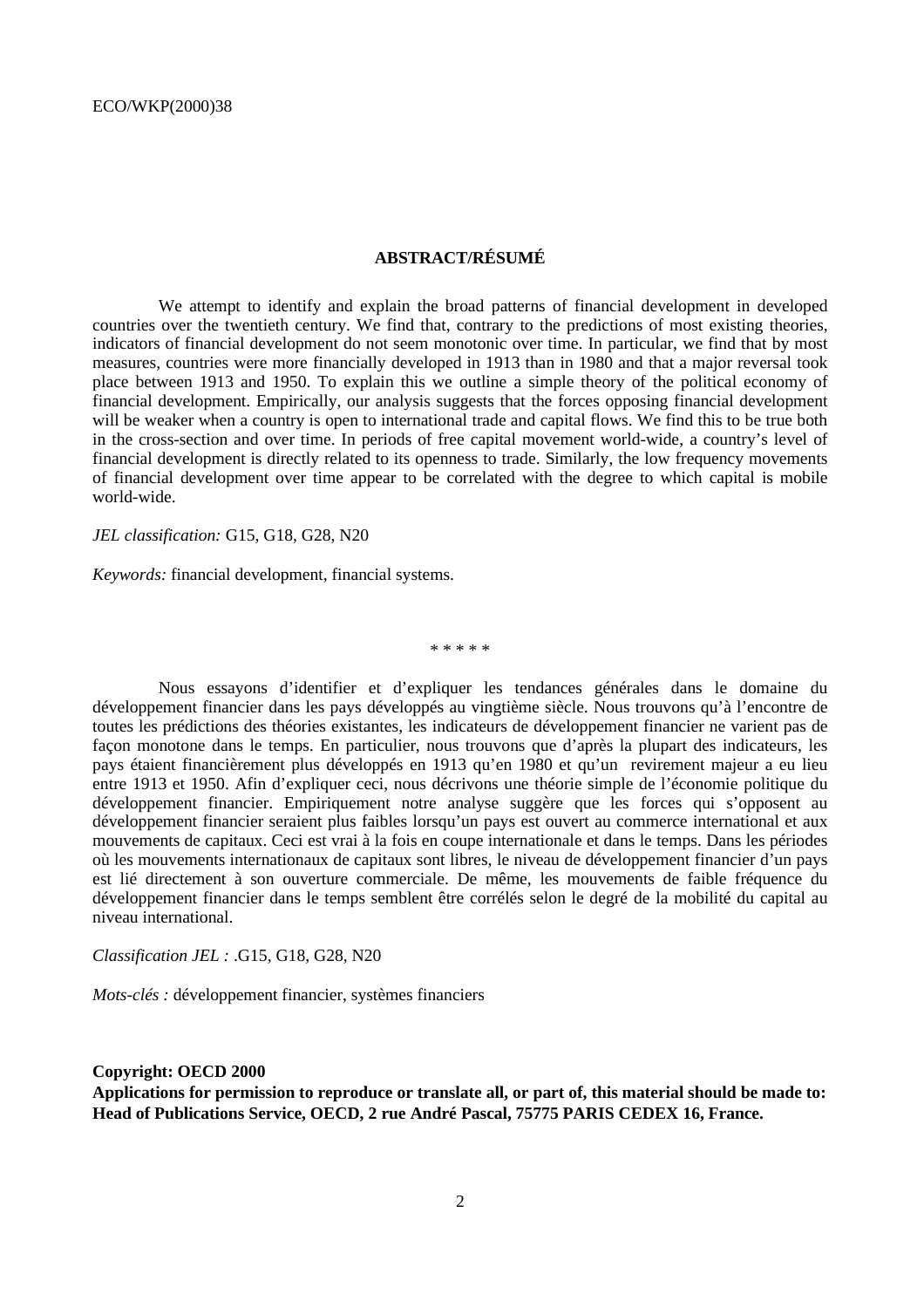## **TABLE OF CONTENTS**

| THE GREAT REVERSALS: THE POLITICS OF FINANCIAL DEVELOPMENT |  |
|------------------------------------------------------------|--|
|                                                            |  |
|                                                            |  |
|                                                            |  |
|                                                            |  |
|                                                            |  |
|                                                            |  |
|                                                            |  |
|                                                            |  |
|                                                            |  |
|                                                            |  |
|                                                            |  |
|                                                            |  |
|                                                            |  |
|                                                            |  |
|                                                            |  |
|                                                            |  |
|                                                            |  |
|                                                            |  |
|                                                            |  |
|                                                            |  |
|                                                            |  |
|                                                            |  |
|                                                            |  |
|                                                            |  |
|                                                            |  |
|                                                            |  |
|                                                            |  |
|                                                            |  |
|                                                            |  |
|                                                            |  |
|                                                            |  |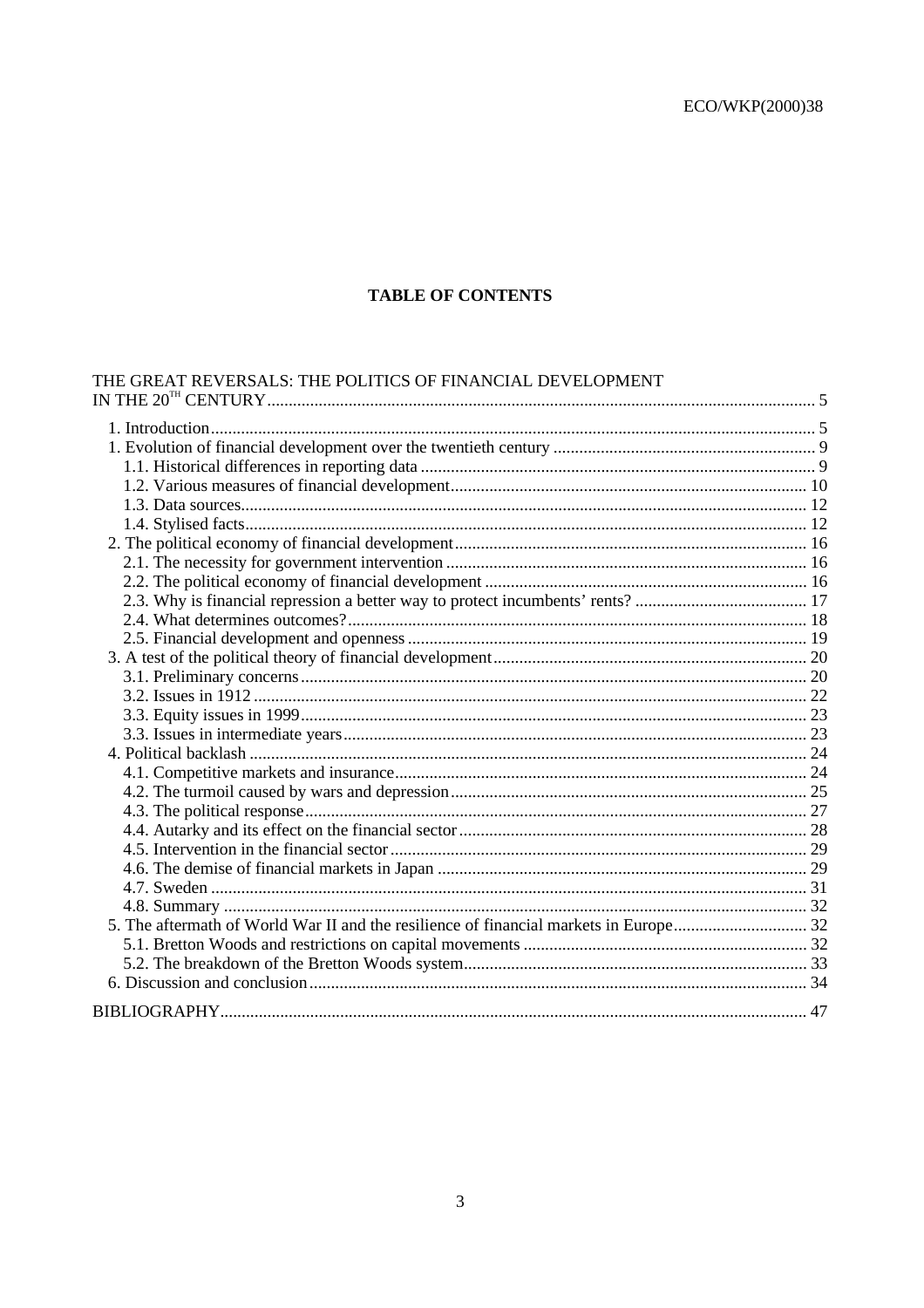### **Tables**

- 1. Evolution of the different indicators of financial development
- 2. Evolution of the ratio of deposits to GDP<br>3. Evolution of fraction of gross fixed capital
- 3. Evolution of fraction of gross fixed capital formation raised via equity<br>4. Evolution of stock market capitalisation over GDP
- Evolution of stock market capitalisation over GDP
- 5. Evolution of number of listed companies per million people<br>6. Issues to GDP in 1912
- 6. Issues to GDP in 1912
- 7. OLS regression for cross-section of countries in 1998-99

### **Figures**

- 1. Issues in 1913 *vs.* industrialisation<br>2. Issues in 1913 *vs.* industrialisation
- 2. Issues in 1913 *vs.* industrialisation \* openness
- 3. Capitalisation in 1913 *vs.* interaction
- 4. Listed companies per M in 1913 *vs.* interaction<br>5. Equity issues *vs.* per capita GDP \* openness, 19
- 5. Equity issues *vs.* per capita GDP \* openness, 1913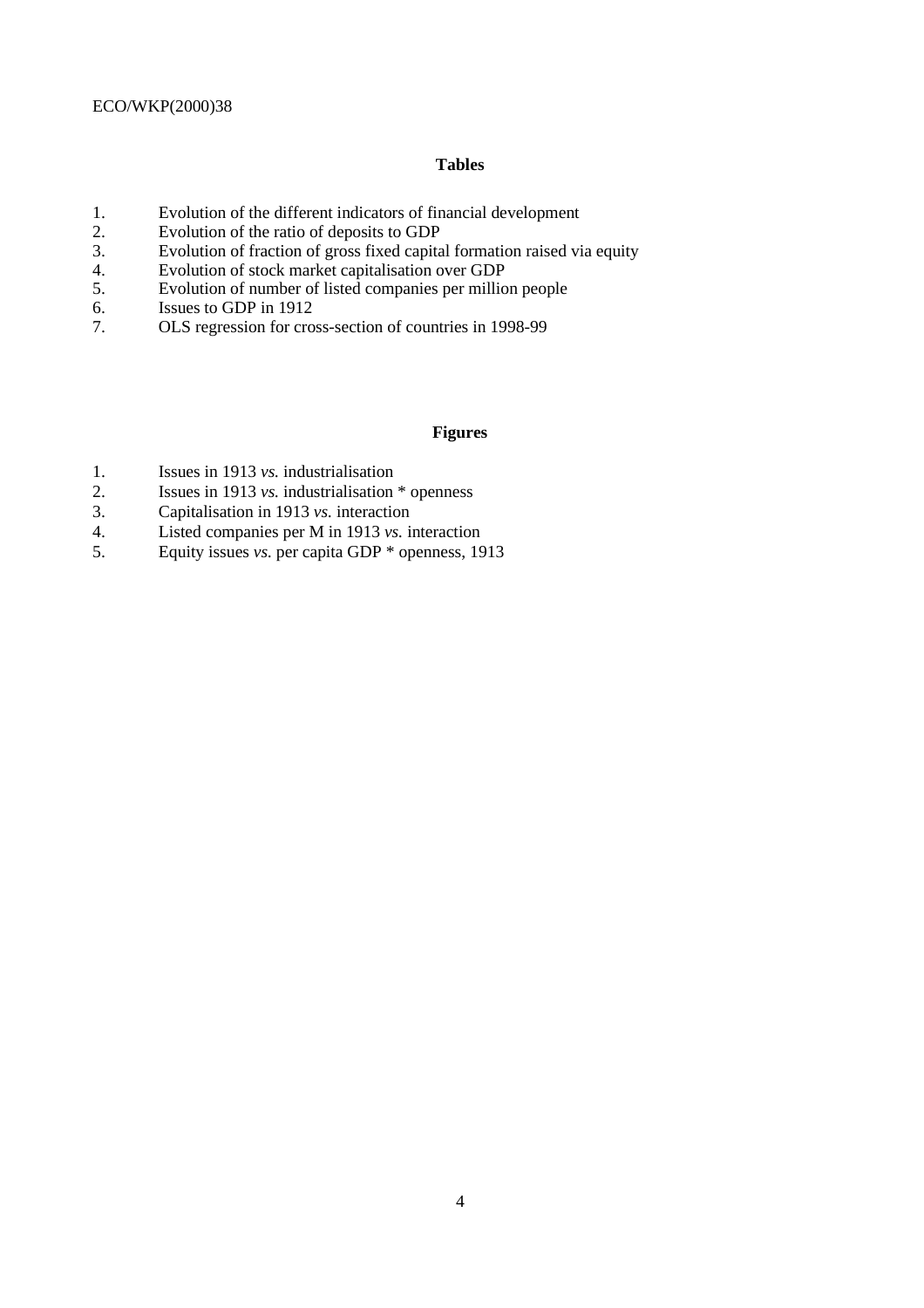### **THE GREAT REVERSALS: THE POLITICS OF FINANCIAL DEVELOPMENT IN THE 20TH CENTURY**

Raghuram G. Rajan and Luigi Zingales<sup>1</sup>

#### **1. Introduction**

-

1. It has long been observed that a country's state of development is strongly positively correlated with the state of development of its financial sector. For example, on the basis of data from 35 countries between 1860 and 1963, Goldsmith (1969, p. 48) concludes that "a rough parallelism can be observed between economic and financial development if periods of several decades are considered" and "there are even indications in the few countries for which data are available that periods of more rapid economic growth have been accompanied, though not without exception, by an above-average rate of financial development".

2. Recent studies suggest this association is more than simply correlation, and financial development does, in fact, advance economic growth. In a study of 80 countries over the period 1960- 1989, King and Levine (1993) find that beginning-of-decade measures of a country's financial development are strongly related to the country's economic growth, capital accumulation, and productivity growth over the subsequent decade. Using the de-regulation of banking in different states of the United States between 1972 and 1991 as a proxy for a quantum jump in financial development, Jayaratne and Strahan (1996) find that annual growth rates in a state increased by 0.51 to 1.19 percentage points a year after de-regulation. Rajan and Zingales (1998*a*) find that the development of a country's financial markets and institutions dramatically increases the growth of industries, such as Computers or Pharmaceuticals, which need long-term external finance. With all these studies indicating that financial development does indeed facilitate growth, one is compelled to ask why so many countries score so low on measures of financial sector health?

3. The simple answer, and one favoured by many economists, is the absence of demand. According to this view, when opportunities arise in an economy that require financing, the economy will develop the necessary markets and institutions to finance these opportunities; In other words (those of Joan Robinson, 1952, p. 86) "where enterprise leads, finance follows". For example, the enormous financing requirements of railroads in the United States (1 billion dollars up to 1867 and 10 billion up to 1890) lead to the development of public markets for corporate debt and later for stock, with 40 per cent of this capital coming from Europe.<sup>2</sup> Financial institutions such as investment banks, including the famous Morgan bank, emerged to underwrite and distribute these securities and to reassure European investors that the money was properly invested. Thus the financing needs of the railroads lead to the creation of financial

<sup>1.</sup> University of Chicago and NBER. This paper is a development of some ideas in a previous working paper entitled "The Politics of Financial Development". We thank the Bradley Foundation, the Centre for Study of the State and the Economy, the Centre for Research on Securities Prices, and the World Bank for funding support. Rajan also thanks the National Science Foundation. We benefited from comments by Lucian Bebchuk, Peter Hogfeldt, Mark Roe and Andrei Shleifer.

<sup>2.</sup> See Engelbourg and Bushkoff (1996) and Chandler (1990).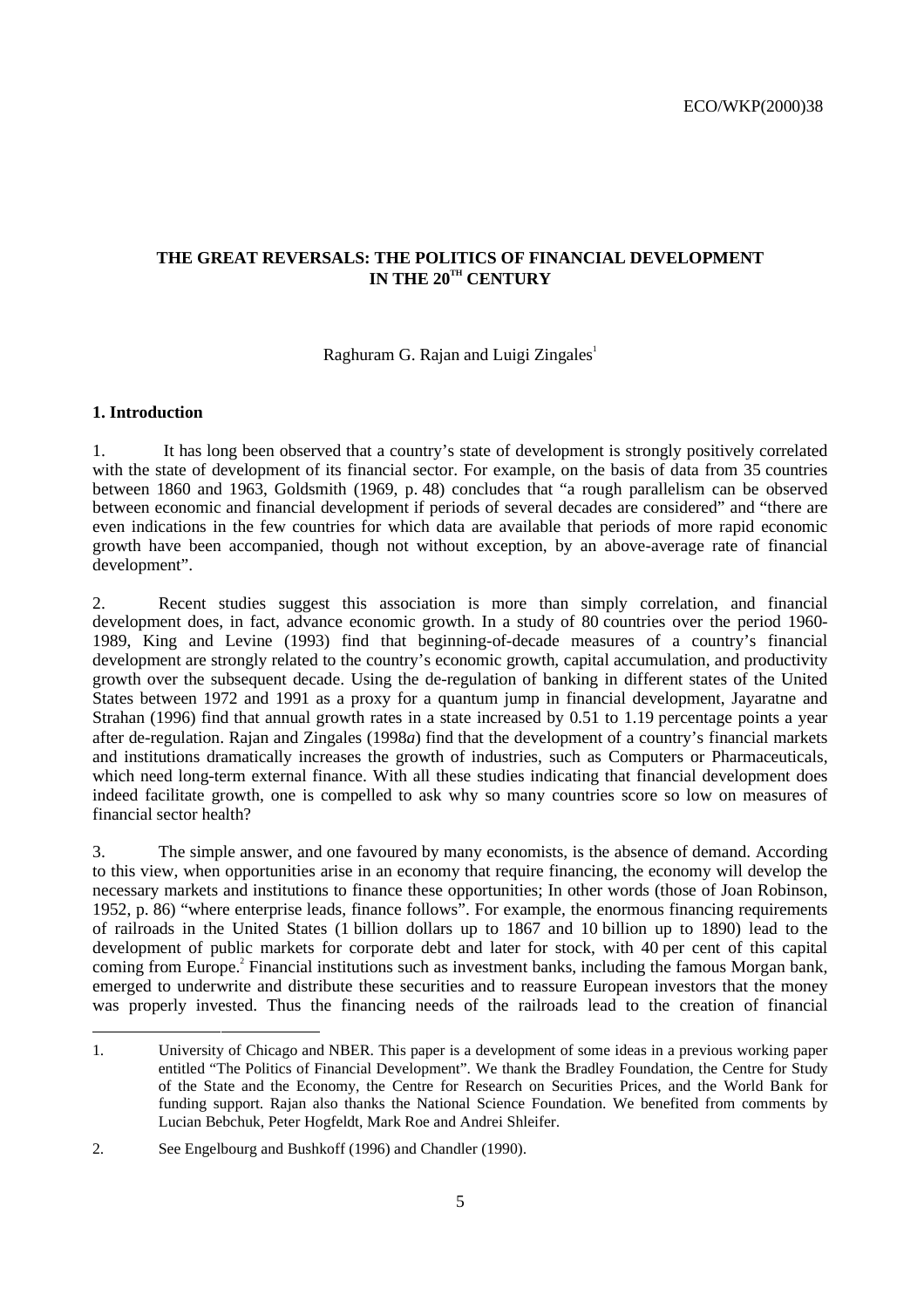infrastructure in the United States that was then available to finance other industries that came later. What we have just described is nothing but the reverse of Say's Law -- demand creates its own supply.

4. This argument is probably an oversimplification because it cannot explain why countries at similar levels of economic development differ so much in the level of their financial development. For instance, why was France's stock market much bigger as a fraction of its GDP than markets in the United States in 1913, even though the per capita GDP in the United States was not any lower than France's. It is hard to imagine that the demand for financing in the United States at this time was inadequate -- the demand for more, and cheaper, credit was a recurrent theme in political debates in the United States at that time.

5. An alternative explanation is there may be impediments to supply rising to meet demand. The fixed costs of setting up financial institutions and market infrastructure will not be met until there is an adequate demand for financing. Moreover, the financial sector needs time: to gain experience, build reputations, and develop appropriate financial technology. It also needs an enabling infrastructure -- for example, a legal environment that allows a wide variety of contracts to be written, enforces them at low cost, and speedily imposes punishment when they are breached.

6. These impediments, however, may not be enough to explain why France and the United States differed so much. Presumably, both countries were big enough that fixed costs were relatively small compared to the demand for finance. Moreover, the countries had experienced a significant demand for finance for a long enough period that the time to build is unlikely to have been a constraint. While the seminal work of La Porta *et al.* (1997, 1998) suggests a country's legal tradition (in particular, whether it has a civil code or common law) may have a causal effect on its financial development -- presumably because the ease of creating the enabling infrastructure is affected by legal tradition -- the arguments in that literature would predict a relatively underdeveloped financial sector in civil code France and not the other way around.

7. The greater intellectual problem with relying on the impediments described above to explain differences in financial development is that they suggest financial development will either take-off permanently (for example, once fixed costs are overcome or minimum reputational levels attained), or remain permanently constrained (for example, if the French civil code is hostile to financial markets as suggested by La Porta *et al.*). Yet the historical evidence suggests measures of financial development wax and wane. In 1913, France's stock market capitalisation as a fraction of GDP was almost twice the United States (0.78 vs. 0.41). By 1980, roles had reversed dramatically -- it was now barely one fourth the capitalisation in the United States (0.09 vs. 0.46). And in 1999, the two countries seem to have converged  $(1.17 \text{ vs. } 1.52).$ 

8. Similarly, Tilly (1992, p. 103-104) finds both the volume of total market issues, and the proportion of issuance consisting of equity were greater in Germany in the beginning of the  $20<sup>th</sup>$  century than they were in the United Kingdom. He concludes that in Germany "…banks and shareholders generally were well informed as to the financial status of most listed industrial companies…" while "British investor preferences in favour of fixed-interest securities reflected the paucity of information and relatively weak financial controls on the operations of company founders and insiders". Yet La Porta *et al.* (1998) find that in the middle of the 1990s, the United Kingdom (and other Common Law countries) scores very high on shareholder rights while Germany fares miserably. Moreover the United Kingdom has a score of 78 on accounting standards (a measure of disclosure) while Germany comes in with a score of only 62. It is no wonder that they claim the United Kingdom is more equity friendly than Germany, and this certainly is reflected in the relative stock market capitalisation of the two countries at the time of their study. But Tilly suggests the greater equity friendliness was not true historically, nor is it necessarily true today with the Deutsche Bourse being the chosen location for high technology IPOs in the failed merger with the London Stock Exchange.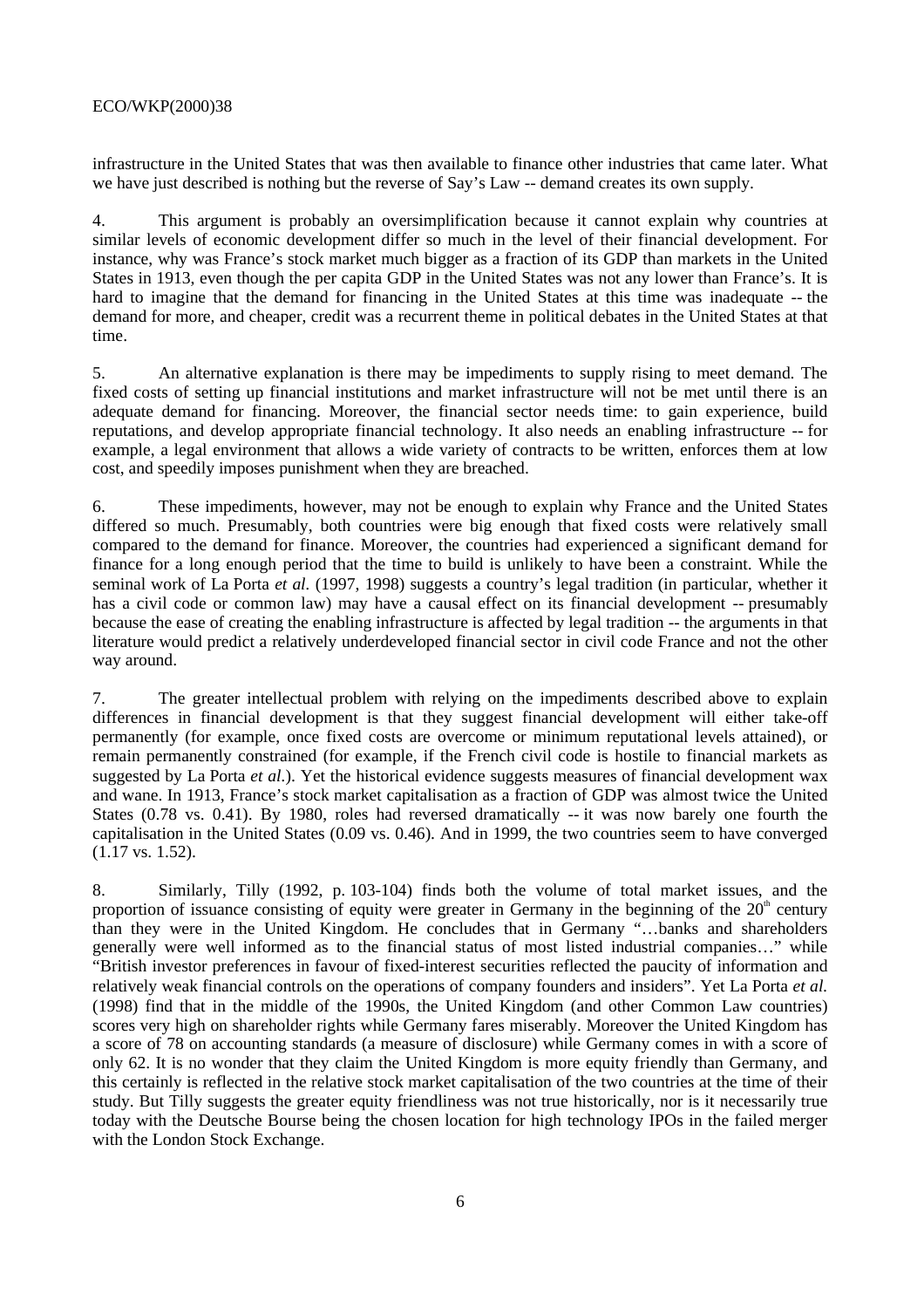9. Before we attempt an answer to these questions, let us outline the facts more systematically. We gather a time series of the main indicators of financial development for a large cross section of countries. We find, using a variety of measures of financial development, that the average level of financial development in 1913 for a number of countries was quite high, comparable to that in 1990. Much as today, there was substantial variation even then among countries. By most indicators, the main continental European countries were more developed financially than the United States. It fact, contrary to the findings of La Porta *et al.* (1997) for the 1990s, we find that Common Law countries were not more financially developed in 1913. Indicators of financial development fell in all countries between 1913 and 1980. Since then, there has been a revival of financial markets.

10. We want to understand both what explains cross-sectional differences in financial development as well as what can explain the observed time series variation. The observed low frequency reversals in financial development cannot be explained with fixed costs or time invariant institutional factors (such as type of legal system). In our view they are best explained by shifting political coalitions. Of course, it is not surprising that politics has influence -- there are few areas of economic activity that are immune to politics. Nevertheless, it is useful to identify which groups may actively oppose something that seems so beneficial as the development of financial markets, and when they would most do so.

11. Our main argument for when anti-market forces may become strong has two parts. The first is that incumbents -- whether in industry, agriculture, or finance -- can be hostile to arm's length markets because anonymous markets do not respect the value of incumbency, and instead can give birth to competition. Nevertheless, it is possible for the forces of incumbency to be muted. One such situation is when opportunities outside the economy explode. Incumbents then have a reason to allow the economy to open up, especially if access to other markets requires a quid-pro-quo response. The resulting competition from external sources in both the product and financial markets make it both hard and unprofitable for domestic incumbents to continue to keep the domestic financial sector repressed. We believe that the increasing openness of the world economy both in the decades before 1913 and the decades before the close of the millennium led to the observed world-wide increase in financial development.

12. But what then explains the reversal? We will argue that the competitive forces unleashed by open markets can destroy some forms of relationships and associated insurance provided by social and economic institutions.<sup>3</sup> These forces also reduced the ability of the political authorities in each country to intervene to provide the insurance. The consequences were not particularly troubling when economies were doing well. But as the world slid into depression towards the end of the 1920s, the severe and widespread shocks enabled the public to overcome collective action problems, and the popular clamour from the masses for political action to reverse the effects of the market strengthened. The initial response of many countries was to depart from the Gold Standard and retreat into autarky. Protected from outside competition, incumbents rode on the coattails of the popular demand for insurance to initiate actions to restrain the market.

13. The post World War II Bretton Woods consensus recognised both the havoc caused by autarky, as well as the political need for insurance. The compromise was that financial development was sacrificed at the altar of free trade. The attempt for the next quarter century was to encourage the free flow of goods and services across borders while heavily restricting the flow of capital. The capital controls that were in place over this time, we believe, hampered the revival of financial markets. With the break down in Bretton Woods in the mid 1970s, and the increasingly free flow of capital across borders, domestic

<sup>-</sup>3. Polanyi (1944) is an early, and powerful articulation of this argument. Since then it has been formalized by Diamond and Dybvig (1983) in the context of banking, and explored in a variety of ways by Mayer (1988), and Petersen and Rajan (1995). Allen and Gale (2000) is an excellent treatment of the relative benefits of markets and intermediaries.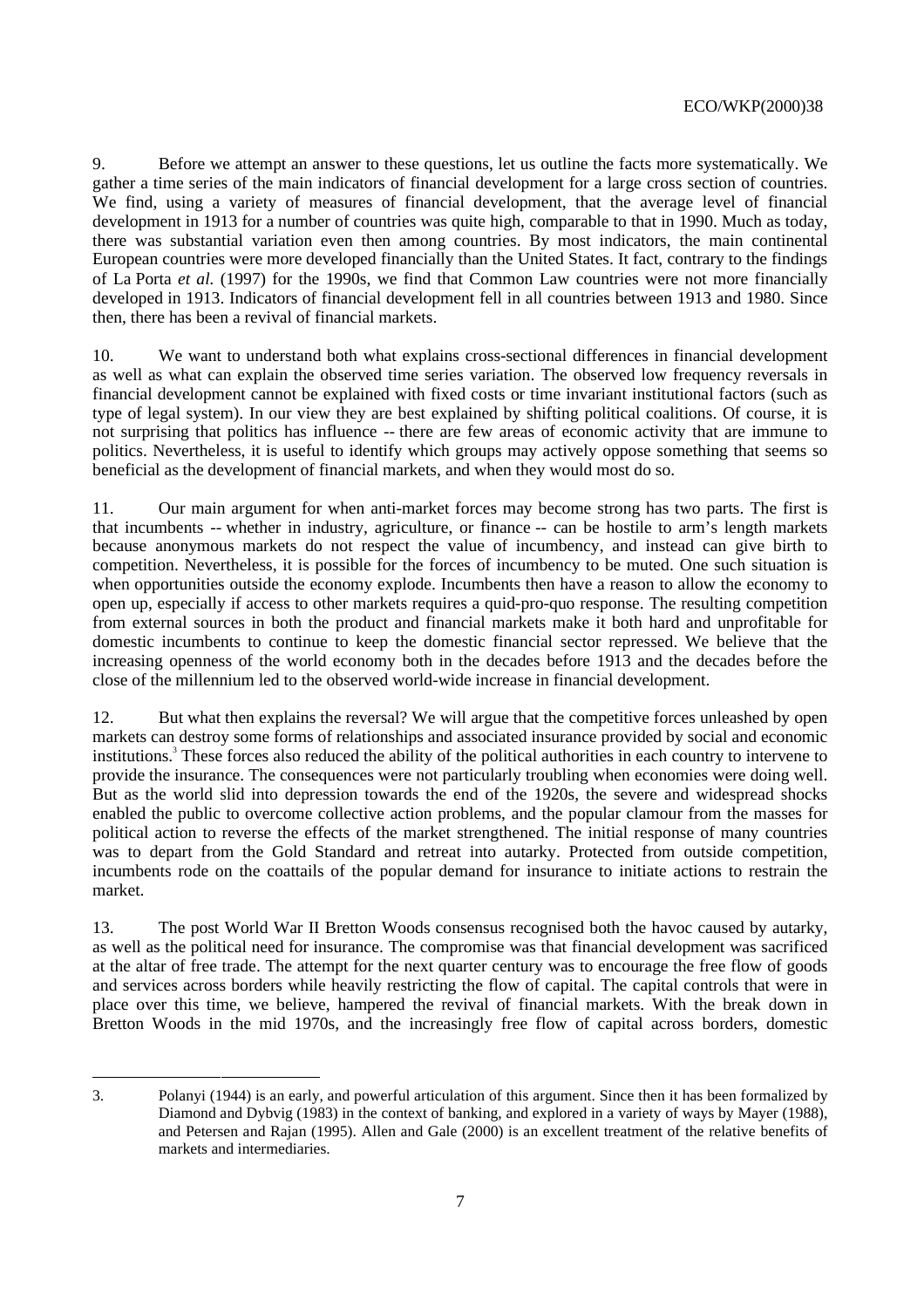financial systems could no longer stay immune from foreign competition, and financial development again took off.

14. We are, of course, not the first to point the influence of politics on financial development, though our focus is somewhat different from previous work. For example, in their excellent study of English public finance after the Glorious Revolution, North and Weingast (1989) argue that the English government had to build credibility it would not expropriate, before public debt markets could develop in England. Roe (1994) suggests that the popular fear of financial monopolies in the United States lead to legislation like the Glass Steagall Act, limiting the activities and size of financial institutions in the United States. Jensen (1993) argues that legislation crimped the market for corporate control even while it was having salutary effects on US industry. Our paper is related to these, especially the last in that we also emphasise the power of incumbents in retarding financial development, but our focus is across countries.

15. Others have attempted to explain the patterns of financial development across countries. Foremost in this is the seminal work of La Porta, Lopez de Silanes, Shleifer, and Vishny (1997, 1998) who argue that countries with a Common Law origin seem more friendly to the development of markets perhaps because it protects investors better. However, our work indicates that financial markets in Common Law countries in the historic past, or even today, are not necessarily superior to those in Civil Law countries. The relative market friendliness of Common Law countries uncovered by La Porta *et al.* seems a fluctuating phenomenon, and is unlikely to be explained by something as permanent as the origin of the legal system. We conjecture that the Common Law indicator may proxy for the kind of political tradition a country has, which then serves to moderate fluctuations in the political power of interest groups.

16. Finally, a number of recent papers attempt, like us, to explain cross-country patterns in financial development. Verdier (1999) argues that political structure may explain the origins of universal banking in the  $19<sup>th</sup>$  century, while Fohlin (2000) surveys the existing literature on legal and political forces affecting financial development to derive testable implications. Neither paper emphasises the reversals, which are our focus. Roe (1999) suggests that corporations in Continental Europe are more closely held because of the potential for higher agency costs there as a result of pro-labour legislation passed in the 1920s and 1930s. There is a commonality between our work and his in that he describes specifically how legislation intended to protect workers against the vagaries of market forces may eventually curtail certain forms of financing. There are differences. For example, given the worker empowerment that is in place, he sees little incentive for firms to press for laws protecting minority investors. By contrast, we believe that worker empowerment and the protection of incumbent management is part of a wider pact mediated by governments that comes under pressure as an economy opens up.

17. Pagano and Volpin (1999) develop a model in which entrepreneurs, who have already raised finance, want low investor protection (so as to indulge in private benefits), and get the support of workers by promising them high employment protection. Thus low investor protection and high employment protection go together, a prediction they verify empirically. Our model differs in the details in that incumbents settle for low financial development (cartelised banks, poorly developed financial infrastructure) if it keeps out competition, and workers may, or may not, be part of this consensus (they were not in Germany and Italy during the Fascist era). Our most important contribution is, however, to try and understand when this consensus develops and when it breaks down.

18. Since our theory is based on public choice, it owes much to the work in that literature. In particular, we rely on Olson's (1965) and Stigler's (1970) idea that small interest groups have disproportionate power. However, because our focus is on financial development, we have to tease out the specific interests of various groups. The idea that foreign competition through free trade will lead to a reduction in the power of domestic interest groups is also contained elsewhere (*e.g.* Olson, 1982). However, the details of the process are important. Foreign competition does not just expose the inefficiencies of restrictions imposed in the interests of incumbents, it also reduces the value of those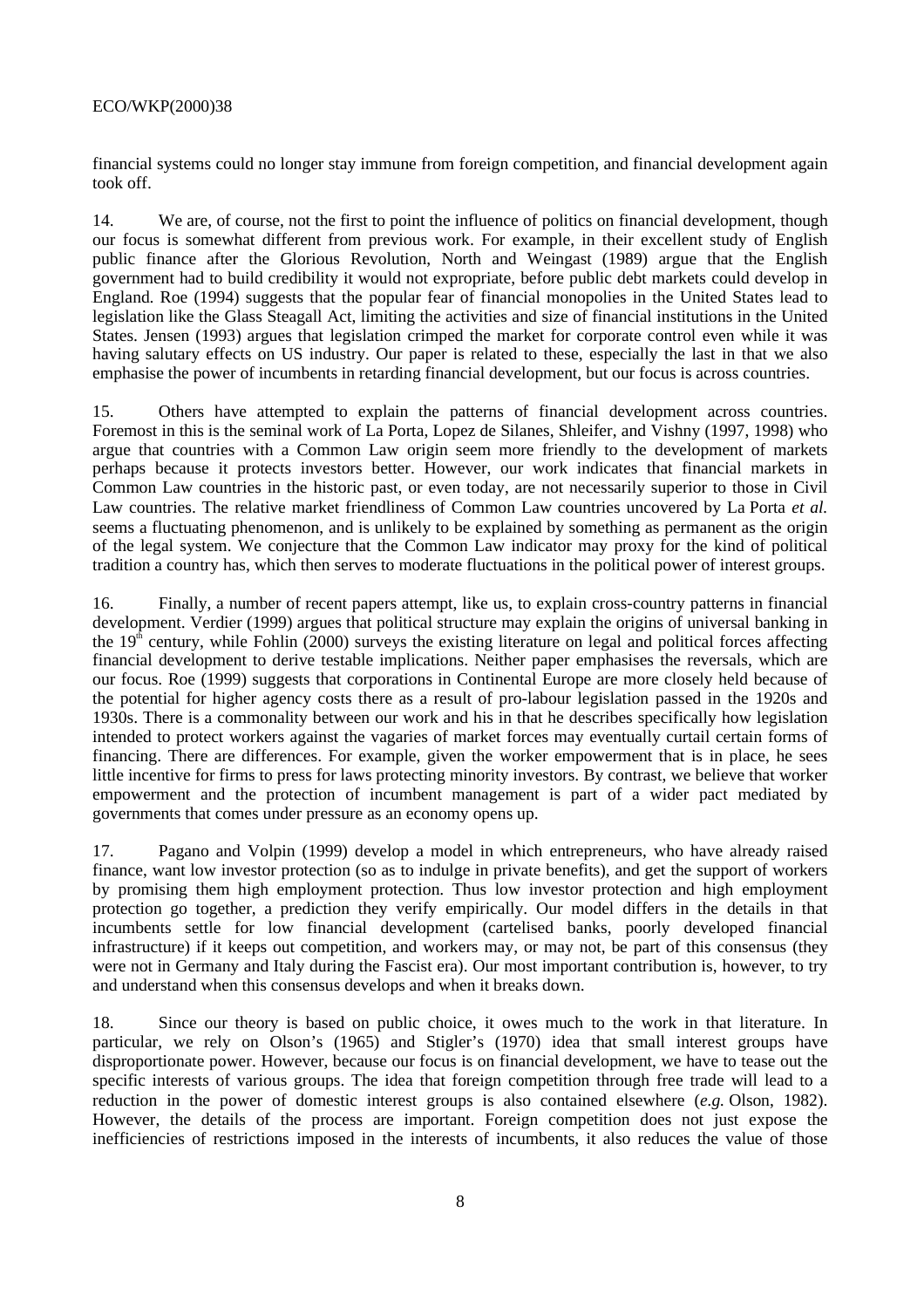restrictions, as well as strengthens suppressed interest groups. Consequently, we will argue that free trade and the free flow of capital are mutually reinforcing for the cause of financial development, and that having just free trade may not be sufficient.

19. The rest of the paper is as follows. In Section 1 we describe how we collected the data, then we present measures of financial sector development in different countries at various points in the  $20<sup>th</sup>$  century. What is particularly interesting is that countries like France that had moribund capital markets until recently had flourishing ones in the early part of the century. By contrast, Anglo-American economies did not seem to have a particular advantage in financing domestic firms through capital markets at that time. In Section 2, we present a political theory of why some countries develop their financial systems and others not. In Section 3, we test some of the implications of this theory. In Section 4 we explore how the political economy of financial development can explain reversals, and in Section 5 we explain why financial markets took time to re-emerge after World War II. Section 6 concludes.

#### **1. Evolution of financial development over the twentieth century**

20. We face two challenges in documenting the changing levels of financial development over the course of the twentieth century. One, common to any attempt to compare financial development, both across countries and over time, is how to measure financial development. There is no consensus on the correct method. Theoretically, the right measure would be the ease with which companies in need of external funds can access them, and the ease with which investors can get an adequate return. Presumably, the right measure also reflects the sophistication and competitiveness of, and transaction costs embedded in, the financial system. Unfortunately, these are not measures that can be easily computed even in the most developed countries today, let alone in the past for countries that have not been as fastidious about statistics.

21. The common practice in the literature (*e.g.* King and Levine, 1993; Demirguc-Kunt and Maksimovic, 1998; Levine and Zervos, 1998; Rajan and Zingales, 1998*a*) is to compute ratios of different aspects of the financial system (such as deposits, equity market capitalisation) to measures of the size of the economy. While not strongly motivated by theory, these ratios broadly capture a country's level of financial sophistication and they are standard in the literature. Thus, for ease of comparison we will try, as best as the available data allow us, to use these measures.

22. The second more formidable challenge, specific to the historical nature of our analysis, is the difficulty in gathering reliable sources for historical information about financial markets. Primary sources are often lost or inaccessible, while secondary sources are contradictory, or repeat uncritically the same primary sources. To further complicate our task, the type of information statisticians and governing bodies of stock exchanges were interested in at the beginning of the twentieth century seems quite different from the ones we are interested in today (this seems a topic worthy of a separate study). We discuss some of these differences because they help shed some light on the different perceptions of the nature and role of financial instruments at that time.

### *1.1. Historical differences in reporting data*

23. A number that is often reported is the total nominal value of securities outstanding in a country. This clubs together not only stocks and corporate bonds, but also Government bonds, making the number difficult to interpret. The clubbing of information on corporate bonds and stocks, which is pervasive even in the United Kingdom, probably the most sophisticated financial market at that time, reflects the similarity of these two instruments at that time. There was good reason for this. The use of preferred stock paying a fixed dividend was widespread. Also, common stock paid very high dividends, making them more similar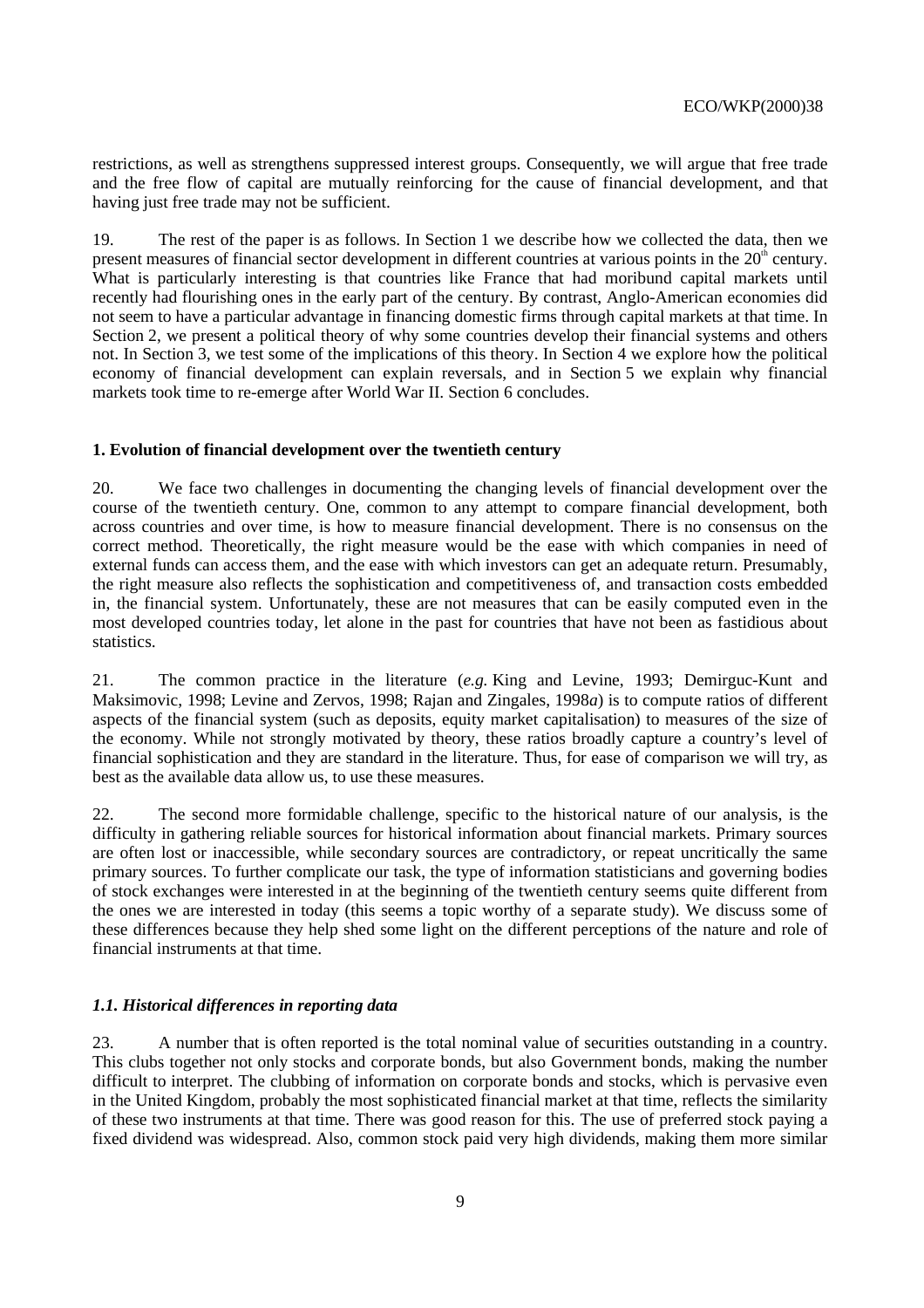to bonds. One consequence of the high dividend payout ratio was that most stocks traded fairly closely to their nominal value. In fact, in many countries stock prices were quoted as a percentage of their nominal value. Thus, even from an investor's point of view, bonds and stocks were perceived as very close substitutes, a fact that can be appreciated by reading through the investment advice contained in the *Review of Financial Reviews* (a British analogue to Barrons).

24. A second problem is that the official statistics at the beginning of the twentieth century report the total universe of corporations existing at that time, rather then the subset of those publicly traded. This is not surprising if one remembers that in most countries free incorporation was introduced only late in the nineteenth century. As a result, most registered corporations were newly formed and they had to appeal in one way or another to the public to raise the capital necessary to get started. Nevertheless, to make the numbers more comparable across time we classify companies as publicly traded only if the firm is quoted. Even with this requirement, we may still have very infrequently traded stock.

25. A final problem comes from the existence of regional exchanges. At the beginning of the century, not only was trading more fragmented across exchanges, but so was listing. For example, the Banco do Brazil is listed in Rio but not in San Paulo. Companies listed only in Osaka represent a not inconsiderable portion of the total companies listed in Japan. The most extreme case is Germany, probably as a consequence of the delayed political reunification. In 1913 Germany had nine major stock exchanges and Berlin, the main one, represented only about 50 per cent of the total capitalisation.

26. Regional (or secondary) stock exchanges represent a challenge from a data collection point of view. Since many have disappeared or have been absorbed by the main exchange, they tend not to be well documented. We try, as much as possible, to reconstruct a measure that includes all the stock exchanges, eliminating double listing. When this is not possible, we compute the ratio of the capitalisation of the secondary exchange to main exchange at the earliest day available and then use this ratio to extrapolate backwards the value of these exchanges. Since the importance of regional exchanges has gone down over time, this procedure clearly biases downwards the estimate of the total stock market capitalisation in countries with fragmented stock markets. This should be kept in mind in the analysis.

### *1.2. Various measures of financial development*

27. Let us now describe the various indicators of financial development we use.

#### *Banking sector*

28. As a measure of the development of the banking sector we use the ratio of deposits (commercial banks plus savings banks) to GDP. This measure captures only the liability side of banks, ignoring differences in the composition of bank's assets. This may matter. For example, German banks had a bigger fraction of their assets invested in commercial loans than British banks. The ratio of deposits to GDP, thus, will underestimate the importance of German banks in the credit market. Despite this shortcoming, the measure has the virtue that it is available for a long time series and for a large cross section of countries.

#### *Equity issues*

29. One measure of the importance of equity markets is the amount of investments that are funded through equity issues. The proxy we use is the ratio of equity issues to Gross Fixed Capital Formation (GFCF) during the year. Ideally, we would have liked to normalise corporate equity issues by the amount of corporate investments, but this datum is not consistently available. In interpreting the results, therefore, it is important to realise that our measure will tend to underestimate the level of financial development of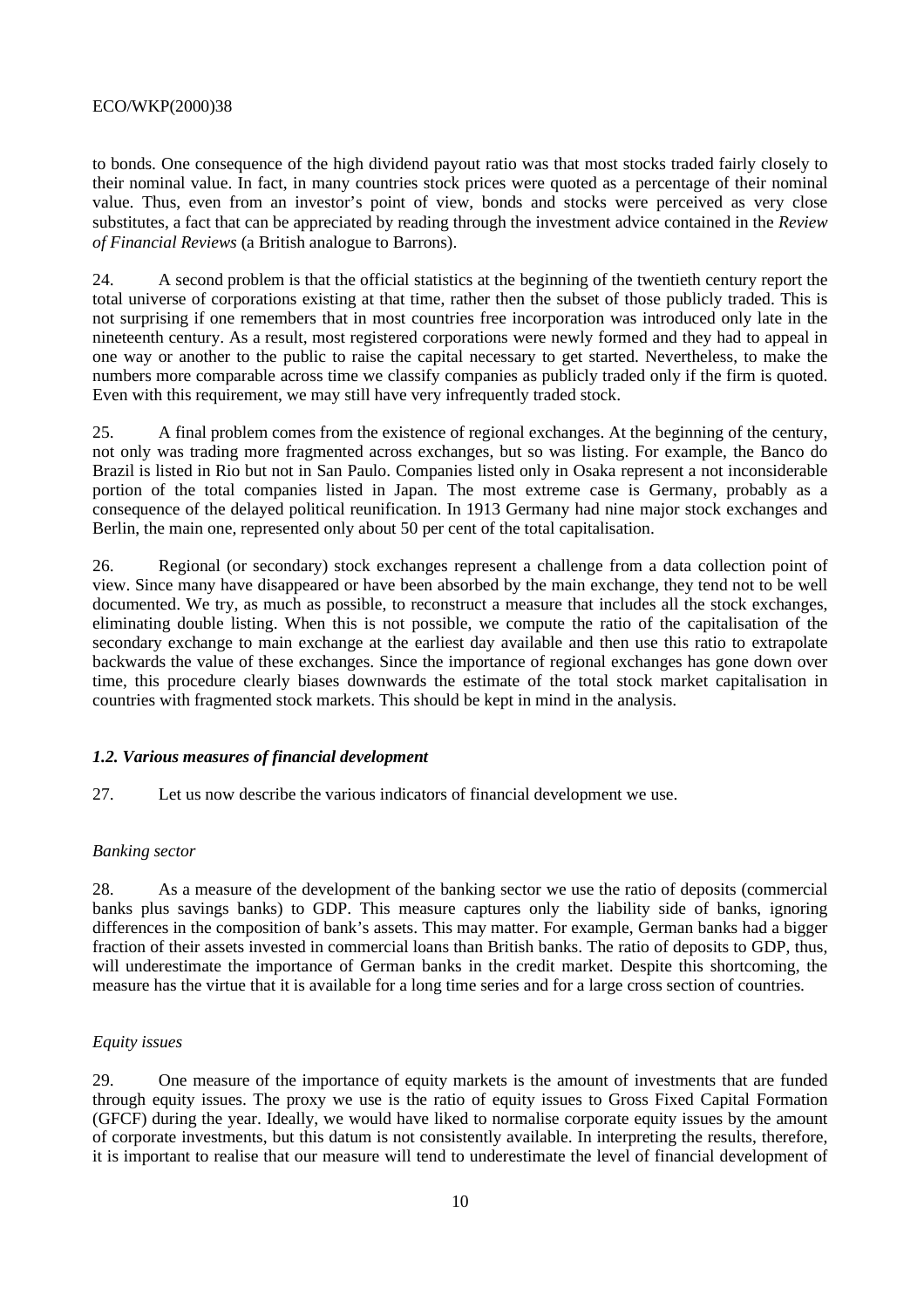countries where agriculture (which does not enter in corporate investments but does enter in total investments) is more important. It will also tend to underestimate the level of financial development in the earlier part of the century, when corporate investments were a smaller fraction of total investments.

Another drawback of this measure stems from the well-known cyclicality of equity issues. A disproportionate amount of equity issues are concentrated during boom years (Choe, Masulis and Nanda, 1993). This can bias the cross sectional comparison to the extent stock market booms are not contemporaneous across countries. It also biases the time series comparisons if one of the reference years was a boom year (most notably 1929).

#### *Capitalisation*

31. A more stable measure of the importance of the equity market is the total stock market capitalisation. Theoretically, one drawback of this measure is that it captures the amount of equity listed, not the amount of equity raised. Thus, the presence of few companies that have greatly appreciated in value can give the impression of an important equity market even when the amount of funds raised in the market is tiny. On the positive side, however, this measure is less cyclical than the previous one, and thus is better for making comparisons across countries and across time periods.

32. In measuring both equity issues and stock market capitalisation we restrict ourselves, whenever possible, to domestic companies. This is not uncontroversial. London and Paris at the beginning of the twentieth century, and New York more recently, have attracted many foreign listings. We are especially interested, however, in how a country's financial and legal institutions help domestic industries raise funds, and as some have argued (see Kennedy (1989) for example), the financial sector's ability to fund foreigners may not imply an ability to fund domestics. This is the reason why we limit ourselves to domestic companies.

#### *Number of companies listed*

33. Another indicator of the importance of equity markets is the number of publicly traded domestic companies per million population. The advantage of this indicator is that it provides a measure that is not tainted by fluctuations in stock market valuations and possible mis-measurement of the level of GDP. Thus, it is very useful as a complement to the previous ones. One drawback is that it is affected by the process of consolidation as well as by the fragmentation of the industrial structure. Countries with a more concentrated industrial structure will have fewer larger companies and thus might score low according to this measure.

34. In sum, any indicator has its own drawbacks. This is the reason why they should be looked at together to get a better sense of the development of a country's financial structure.

35. One indicator that is missing from our list is the volume of securities traded (see Levine and Zervos, 1998). Unfortunately, the way volume is recorded (even today) is quite controversial. The Federation Internationale Bourses Valeurs (FIBV) classifies today's trading reporting systems into two groups: trading system view (TSV) and regulated environment view (REV). The TSV system counts as turnover only those transactions which pass through the exchange's trading floor or which take place on the exchange's trading floor. The REV system includes in turnover figures all the transactions subject to supervision by the market authority, with no distinction between on- and off-market. As the FIBV warns, comparisons are not valid between stock exchanges belonging to different groups, because they deliver substantially different results. For example, Paris reports the volume of trading according to both methods. Using the TSV method the volume of equity traded in 1999 was \$770 076 million, while the REV method indicates it is four times as much (\$2 892 301 million). Given the magnitude of the difference and the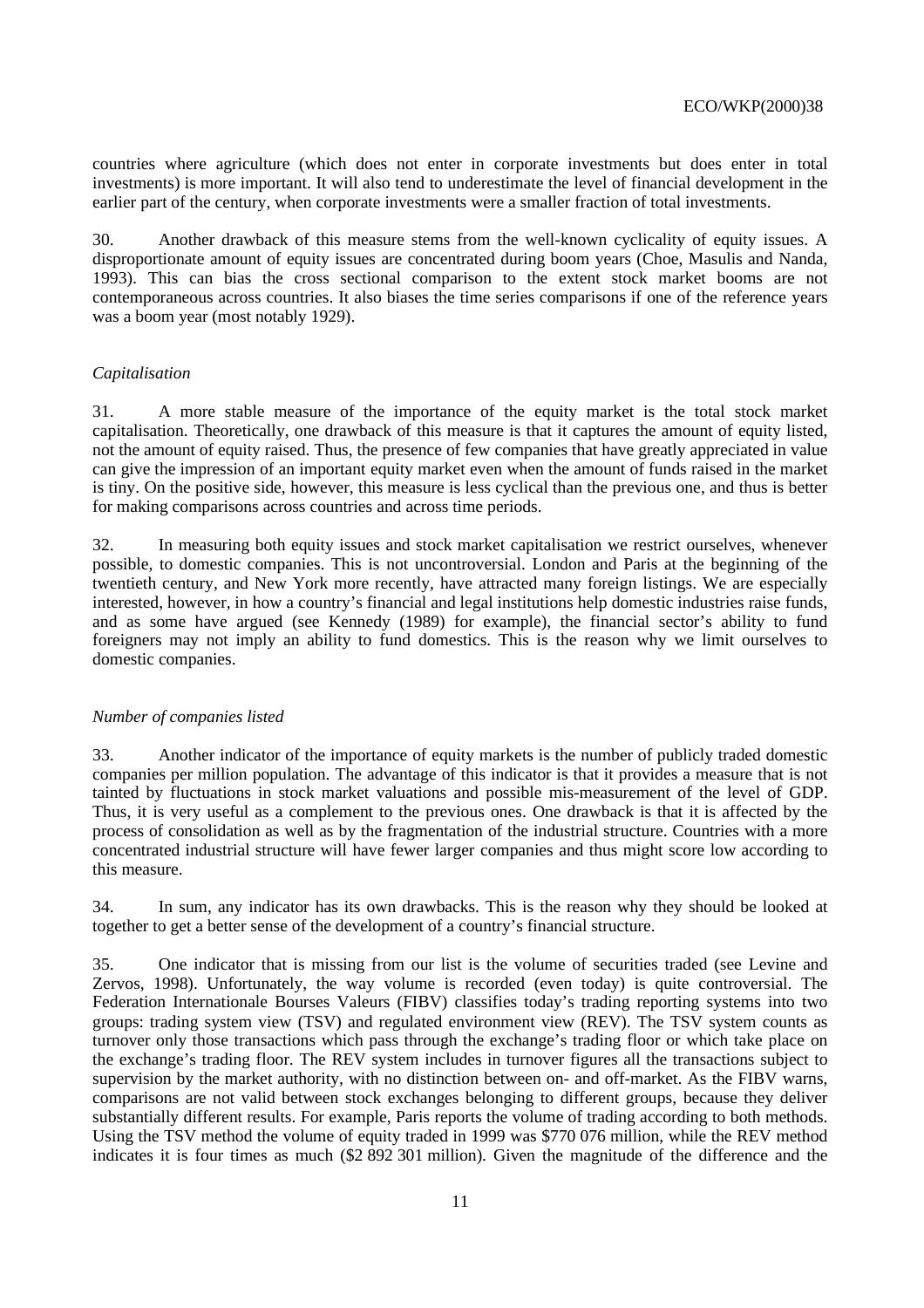impossibility of obtaining consistent data both across countries and over time, we chose to disregard this indicator.

### *1.3. Data sources*

#### *Stock market capitalisation and number of companies listed*

36. Our starting point was the official publication of the stock exchanges as well as those of the Federation Internationale Bourses Valeurs (FIBV). These provide extensive information only starting in 1980. Official publications of individual stock exchanges often go back to WWII. When these are not available, we use information contained in private guides to stock exchanges. Only for Japan and the United States did we find official publications before WWII.

37. To assess the importance of the equity market in 1913 we mainly rely on two approaches. Whenever possible we secured a copy of a stock exchange handbook in 1913 (or the closest year before 1913). Using the handbook we identify the number of domestic companies listed, the number of shares of each company, and the price per share. We then compute the total stock market capitalisation as the sum of the product of price times the number of shares. We are able to do this for Australia, Brazil, Cuba, Denmark, Germany, Italy, Netherlands, Russia, Sweden, Switzerland, and the United Kingdom.

38. A second source was various issues of the Bulletin of the International Institute of Statistics (IIS). Starting in the late nineteenth century, statisticians from all over the world met every year for a conference. This association formed a special group to compute the importance of security markets in different countries. Several issues of the ISS Bulletin between 1900 and 1914 are dedicated to this. Unfortunately, many of these reports club together stocks and bonds but we do obtain some dis-aggregated information for some countries.

#### *Data on equity issues*

39. Data on equity issues are relatively easier to get for the pre WWII period than for the period immediately after the war. For example, the *League of Nations* statistics include this information, even though it is not contained in more modern publications like the United Nations Statistics, or the Financial Statistics of the International Monetary Fund. This may be a reflection of the greater importance that was attributed to this information before World War II. When not available from official statistics, we gather this information from financial newspapers of that time such as the Economist, Commercial and Financial Chronicle, Deutsche Oekonomiste, etc.

#### *Data on deposits and national accounts data*

40. Pre WWI data on deposits, national income, and gross fixed capital formation come from Mitchell (various issues). Whenever available, however, we prefer the data from the NBER web site, which combines several different sources. In a few cases we had to use specific national sources. Post WWII data come from the IMF's International Financial Statistics.

### *1.4. Stylised facts*

41. In Table 1, we report the average value of our four indicators of financial development for the period 1913 to 1999. Because there are missing observations, for every indicator we report both the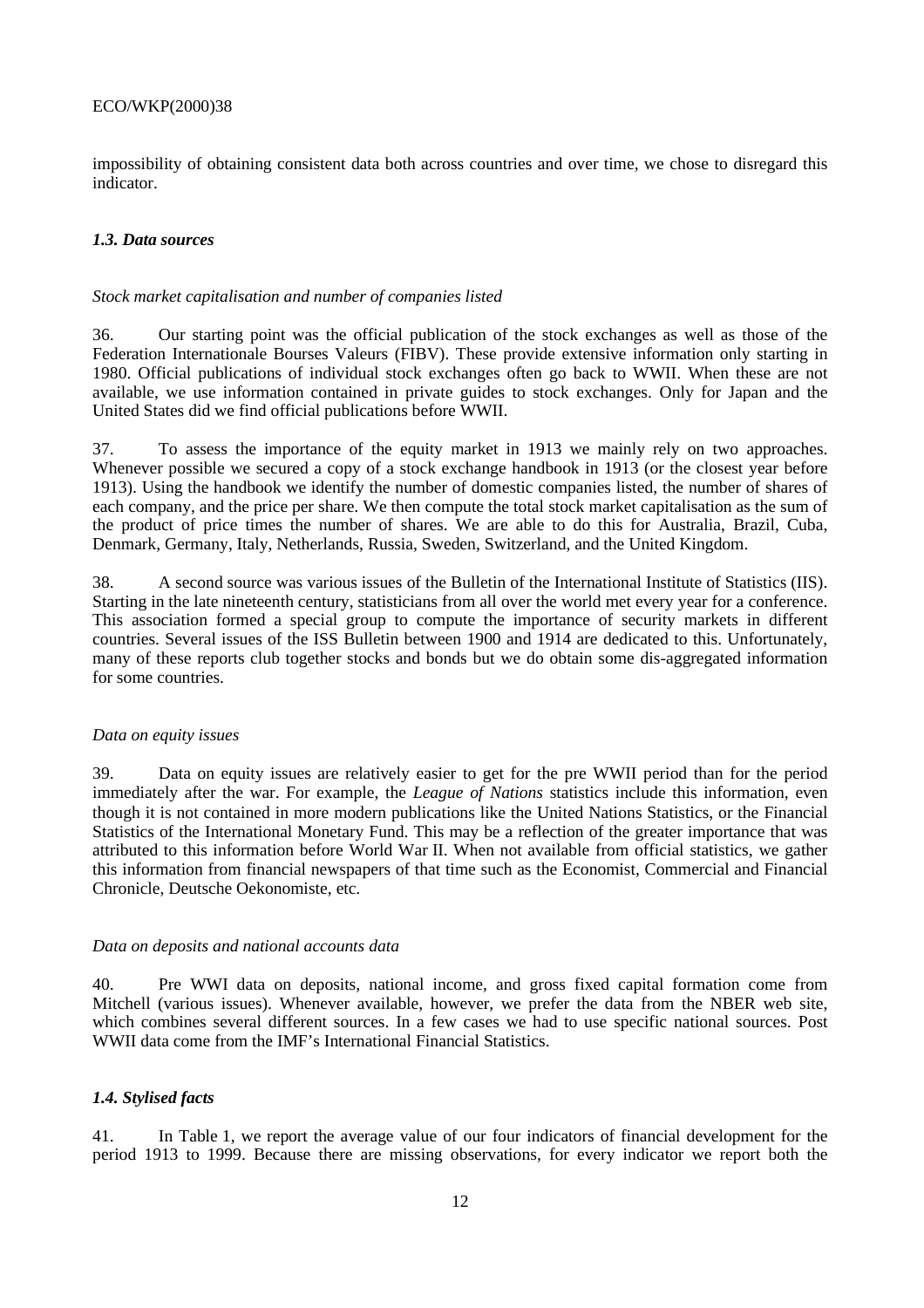average across all available observations and the average for the countries with continuous observations throughout the sample period. In Tables 2 to 5, we report the value of each indicator for each country. An analysis of these tables suggests the following facts:

### *Financial systems were highly developed in 1913*

42. Regardless of the way we measure it, the average level of financial development in 1913 was quite high, comparable to that in 1990 if not that in 1999. The average level of deposits relative to GDP in 1913 is very similar to that in 1980. This is not only true on average (Table 1), but also is true for most countries (Table 2). One exception is Japan, where deposits were only 19 per cent of GDP in 1913 and are 111 per cent of GDP in 1999.

43. Equity issues were a relatively more important source of funds for corporate investments in 1913 than in 1990 for almost every country we have data for. This is particularly noteworthy when we recognise that the 1913 figures are biased downwards relative to the 1990 ones, because we normalise by GFCF and corporate investments represent a much smaller proportion of GFCF in 1913 than in 1990.

44. Most countries had more listed companies per million people in 1913 than in 1980. Again, only with the explosion of markets during the late 1990s has the 1913 level been surpassed. In few cases the difference is astonishing. In 1980 Germany had only half the publicly traded companies per million people that it had in 1913, Italy one-third, Austria one-fifth.

45. The data on the capitalisation of the stock market in Table 4 support our inferences from the data on equity issues. In most countries, equity markets were bigger relative to GDP in 1913 than in 1980. Only by the end of the 1990s do they seem to have exceeded their 1913 level.

46. While, in general, the richest countries were highly financially developed in 1913, the degree of development does vary widely. Differences in the level of economic development are only partially responsible for that: the level of per capital income explains only 20 per cent of the cross-country variation in the deposit-to-GDP ratio and it is not even statistically significant in explaining the level of equity market capitalisation. Argentina, for instance, had about the same per capita GDP as Germany and France, but its level of deposits is only about two thirds that of France and Germany. Similarly, in 1913 Argentina's per capita GDP was three times as big as Japan's, but the relative size of its equity market was only one-third of Japan's.

#### *The pattern of financial development in 1913 was quite different from what it was until recently*

47. Measures of financial development in 1913 do not strongly track measures of financial development used in recent studies. In 1913, equity issues appear to be more important in France, Belgium and Russia, than they are in the United States. Thus, by this measure, some Continental European markets seem to be at least as developed as the US market at that time. The data on market capitalisation in Table 4 confirm this impression. While the United Kingdom has high capitalisation, Belgium, France, Germany, and Sweden come close, ahead of the United States. Once again the distinction between Continental Europe and Anglo-American countries does not seem to hold. In fact, this distinction seems to be a post-WWII phenomenon.

48. Another way of seeing this is to compute the correlation between indicators of financial development at different points in time. Using the Spearman rank correlation test, we find a correlation of 0.4 between capitalisation to GDP in 1913 and capitalisation to GDP in 1999. We reject the hypothesis that the two distributions across countries are independent at the 10 per cent level (19 observations). The crosscountry pattern of financial development in 1999 seems similar to that in 1913! This is not true a decade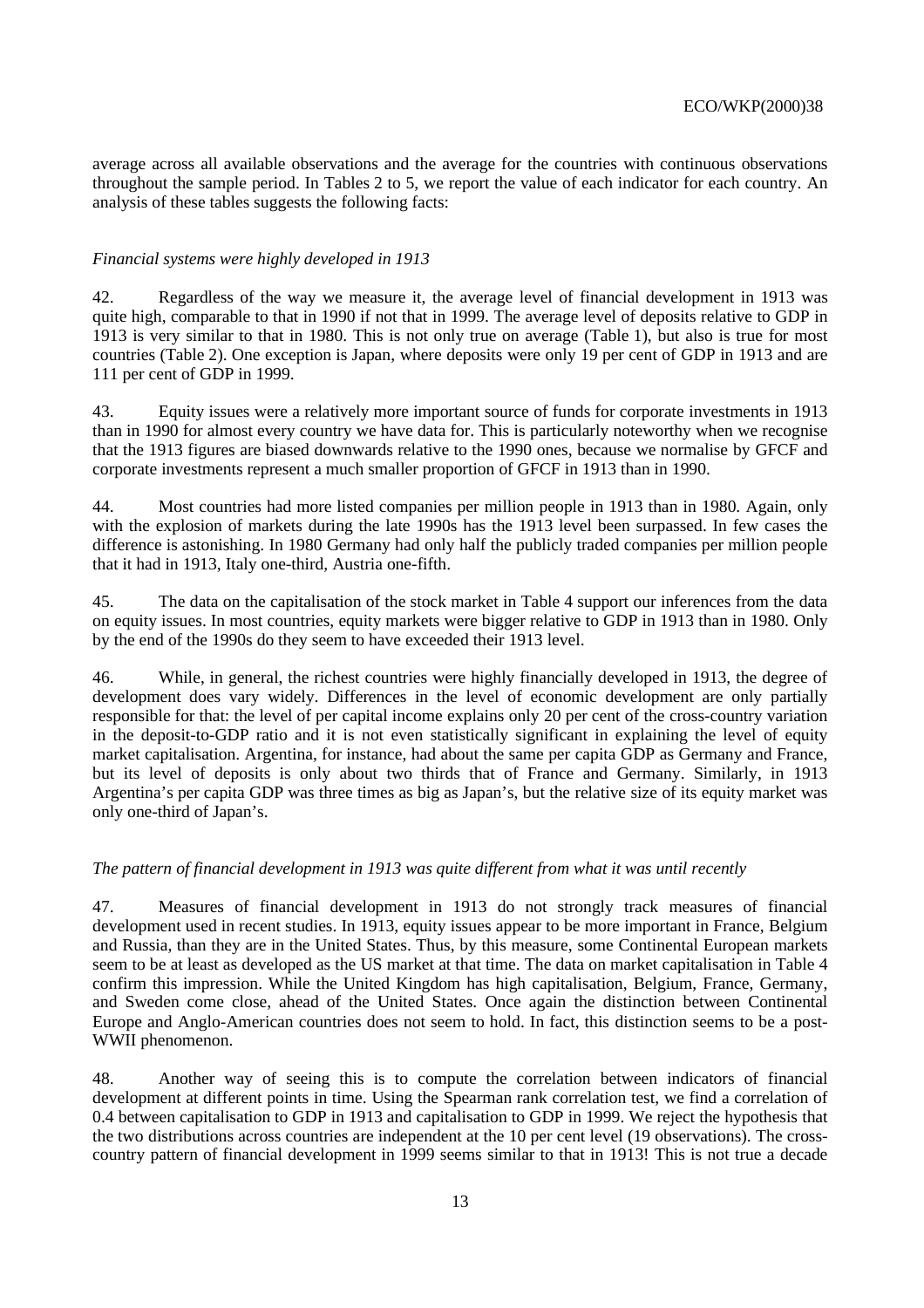earlier. The correlation of the 1913 data with 1990 and 1980 data is lower (0.18 in 1990, -0.05 in 1980) and we cannot reject the hypothesis that the distributions are independent.

49. By way of comparison, consider the cross-country correlation of per capita GDP measured at two different points in time. Using the Spearman rank correlation test, we find a correlation of 0.63 between per capita GDP in 1913 and per capita GDP in 1999 (independence rejected at the 1 per cent level with 23 observations). The correlation of the 1913 data with 1990 and 1980 data is equally high (0.61 for 1990, 0.75 for 1980). Thus over long periods, the relative ranking of countries according to financial development seems to be more volatile than their ranking according to development.

50. Recently, La Porta *et al.* (1997, 1998) have argued that differences in the level of financial development can be explained by the type of legal system a country adopted. Common law countries -- they argue -- are more likely to protect investors, thus enabling financial development. Indeed, they find a very strong correlation between various measures of financial development in 1990 and the presence of a legal system based on common law. One of the appealing features of this interpretation is that it traces financial development back to a factor (type of legal system) that is very stable over time and, as such, immune to the risk of reverse causation. One corollary of this argument, however, is that the origin of the legal system should have some explanatory power not only in 1990, but also at any previous date. The lack of correlation between financial development in 1913 and 1990 suggests this may not be true. The more direct test of regressing measures of financial development in 1913 against an indicator if the country has common law. Common law countries are not significantly more developed on any of the four measures of financial development, even after we control for the level of per capita income. In fact, in most of the cases the coefficient of the common law indicator variable is negative, albeit not statistically significant. Thus, the pattern of financial development in 1913 cannot be easily explained by the existing theories and warrants a new explanation.

### *Financial development regresses between 1913 and 1980*

51. The most striking fact that emerges from Table 1 is that financial development regressed between 1913 and 1980. The average level of bank deposit to GDP ratio was 41 per cent in 1913 and 40 per cent in 1980. Similarly, the stock market-to-GDP ratio was 56 per cent in 1913 and only 25 per cent in 1980. This remarkable drop is present even if we restrict attention to the countries for which we have data throughout the period. The number of domestic companies listed per million population drops from 27 in 1913 to 23 in 1980 (21 to 19 for countries for which we have all the observations). Finally, the ratio of equity issues to GFCF drops from 12 per cent in 1913 to 3 per cent in 1980 (15 per cent to 3 per cent if we restrict to countries for which we have all the observations).

52. One important explanation for why some countries fail to develop their financial systems hinges upon set-up costs (Bencivenga and Smith, 1991 and Greenwood and Jovanovic. 1990). But once these costs are paid and the financial system reaches a certain level of development, there is no reason why it should retrench. And financial infrastructure is not more reliant on bricks and mortar than the level of economic development itself, so war should not affect it disproportionately. So the most financially developed countries in 1913 should have had a head start and should have been ahead throughout the century. This roll-back in financial development cannot be explained by theories of financial development based on high initial fixed costs.

53. The second striking fact is when this reversal took place. With the usual caveat about poor data, we find that indicators of financial development were not severely affected by World War I. By 1929 most indicators were close to their pre WWI level. In fact, the relative quantities of equity issues were much larger in 1929, but this is probably a peculiarity of that year. Equity issues are highly cyclical and in most countries the stock market was booming at that time. More surprising is that the Great Depression did not have an immediate effect on the level of financial development. The level of deposits to GDP was slightly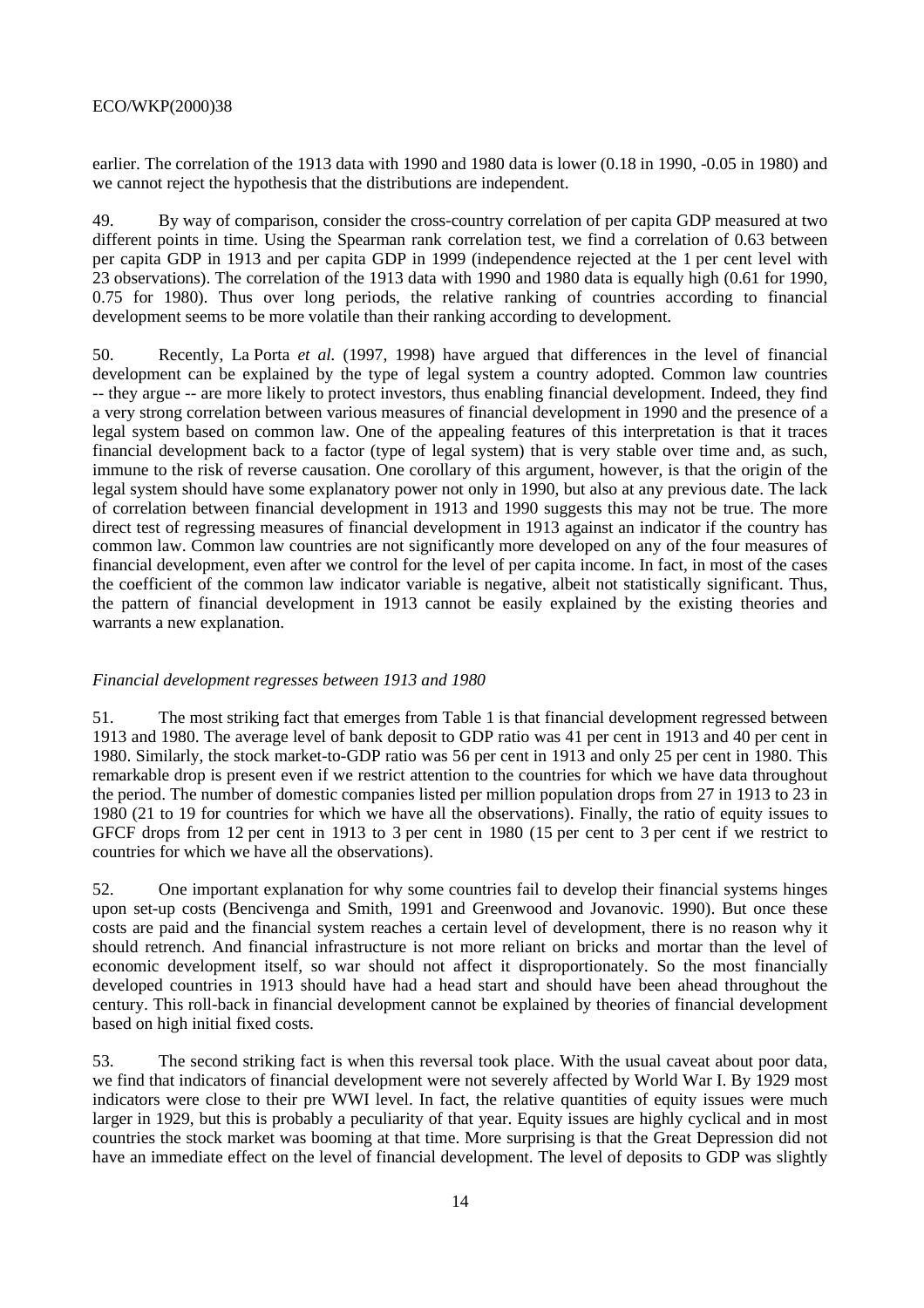higher in 1938 than it was in 1929 (44 per cent *vs.* 39 per cent) and so was the ratio of stock market capitalisation to GDP (48 per cent *vs.* 46 per cent). Given the above-mentioned cyclicality, equity issues were lower in 1938 than in 1929, but they were at the same level as in 1913 and the number of listed companies per million population was actually higher in 1938 than both 1929 and 1913.

54. Thus, the data suggests that indicators of financial development fell around World War II. In 1950 (five years after the end of the war) all the indicators of financial development are well below their level before the beginning of the war. Deposits are only 32 per cent of GDP, equity market capitalisation 29 per cent, and equity issues represents only 6 per cent of GFCF. The decline is not limited to the countries that lost the war, although it is obviously more pronounced there. It is not even restricted to the countries involved in the war, since we see it present also in Sweden, Argentina, and Brazil. Finally, it cannot be attributed to a decline in the standard of living, since during the same period the per capita GDP in 1990 dollars increased from \$4 476 to \$4 935. This post war reversal, thus, it is a fact that needs explanation.

55. After WWII, the various indicators show a different temporal dynamic. The relative level of deposits is flat during the fifties and then steadily increases during the subsequent decades. The stock market capitalisation increases steeply in the fifties and sixties, to drop back at the end of the seventies to its 1950 level. The number of companies to population, by contrast, is high in 1950 and declines steadily to 1980. This phenomenon is probably the reflection of the high number of firms started immediately after the war and of the subsequent process of consolidation. Finally, equity issues as a fraction of GFCF remain steady between 1950 and 1970, only to drop in 1980.

#### *The degree of reversal is not homogeneous across countries*

56. While, on average, indicators of financial development seems to have reversed between 1913 and 1980, the degree to which this occurred is not homogenous across countries. In the United States, for instance, the equity market capitalisation in 1980 was roughly the same proportion of GDP as in 1913, so were deposits and the level of equity raised as a fraction of GFCF. Only the number of publicly traded companies was four times as high in 1980 as in 1913. Thus, at the beginning of the 1980s the U.S. financial system did not appear to be any worse than it was in 1913. Compare this with France. While deposits to GDP and number of listed domestic companies per million population are roughly equal in the two reference years, the level of stock market capitalisation relative to GDP in France in 1980 was only one tenth what it was in 1913 and the amount of equity raised relative to GFCF only 40 per cent of its 1913 level. The same is true for Sweden, which did not participate in World War II.

### *Financial development explodes in the 1980s and 1990s, especially in Europe*

57. Another striking fact that emerges from Table 1 is the explosion of all the indicators of financial development during the 1980s and 1990s. During this period the average ratio of deposits to GDP increased by 50 per cent, the average ratio of stock market capitalisation to GDP increased four times, and so did the fraction of GFCF raised via equity. The number of listed domestic companies shows a more modest increase (30 per cent). Interestingly, for deposits, the leap forward seems to be entirely concentrated in the 1980s, while for the other three indicators the growth is fairly evenly distributed across the two decades.

58. What triggered such impressive growth? Obviously, set-up costs cannot explain these facts, neither can any time invariant factor such as the type of legal system prevailing in each country.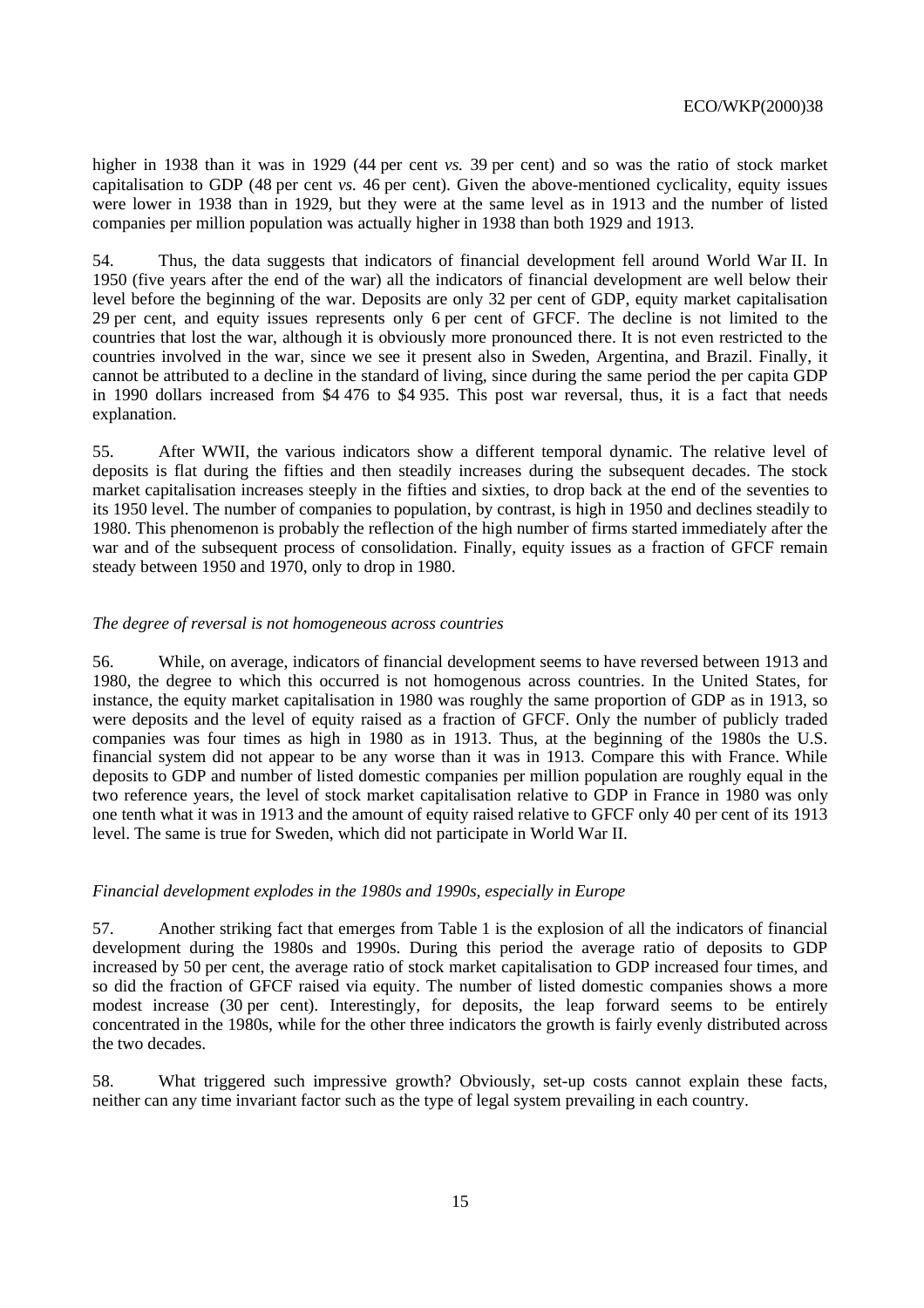### **2. The political economy of financial development**

59. We will describe a parsimonious theory that will explain the broad patterns we have noted in the data. In essence, it will suggest why financial development can differ so much between countries at similar levels of economic and industrial development. It will then explain why the same forces that lead to financial development can also cause its reversal.

60. The argument will be developed as follows. First, we will argue that government support is needed for financial development. Second, powerful incumbents, who have a disproportionate say in government even in well-functioning democracies, have some incentive to oppose financial development. This opposition is most muted when the economy is open to outside forces of competition, both in the product market and in the financial market, whether openness arises naturally, or endogenously. Finally, the development of markets, while in general beneficial, may destroy traditional sources of relationships and insurance, and this can be particularly onerous for the general public during downturns. If the economy is not prepared, a downturn can bring popular demands for political action to suppress markets. We will argue that the political compromises that were achieved after World War II to accommodate the popular demand for insurance led to capital controls and a suppression of financial markets the world over. It is only with the break down, and the subsequent elimination, of capital controls in recent years that we see a revival of markets. Let us now detail the argument.

### *2.1. The necessity for government intervention*

61. To function properly a financial system requires clear laws and rapid enforcement, an accounting and disclosure system that promotes transparency, and a regulatory infrastructure that protects consumers and controls risk. While private contracting could achieve some of this, the government has the ability to co-ordinate standards and monitor, as well as enforce certain punishments, that give it some advantage. Given that government action is needed for financial development, the focus of our inquiry then shifts to when there is a political will to undertake these actions.

### *2.2. The political economy of financial development*

62. Why would anyone oppose financial development? The answer we believe has to do with the challenges financial development poses to incumbents. Rich incumbents are likely to receive proportionately fewer benefits from financial developments. One of the benefits of being an incumbent is the ability to finance new projects out of retained cash, without accessing external capital markets. Even when their businesses do not generate sufficient cash to fund desired projects, incumbents can use their collateral and their reputation to borrow. Whatever surplus capital there is in an underdeveloped market tends to flow towards incumbents because only they have the collateral or reputations to ensure that they will repay money invested in them, and only they have the power to secure the repayment of money invested in the projects of others (see Lamoureaux (1994) for an excellent study of such lending patterns in the early New England economy of the nineteenth century). In sum, incumbents can satisfy many of their financing needs even in a very underdeveloped financial market.

63. On the other hand, incumbents are likely to suffer indirectly from financial development. The better disclosure rules and enforcement in a developed financial market reduce the relative importance of the incumbents' collateral and reputation, while permitting newcomers to enter and compete away incumbent rents. For example, before the introduction of the Neuer Markt in Germany, very few companies raised funds by listing on its Stock Exchange and the few that did were companies with a long track record (50 years) and an established reputation. The Neuer Markt, with its better disclosure standards, made it possible for young high-tech companies, with no track record and no reputation, to raise equity. In fact, the average age of a Neuer Markt IPO is only 12 years, and a majority of them are in the high tech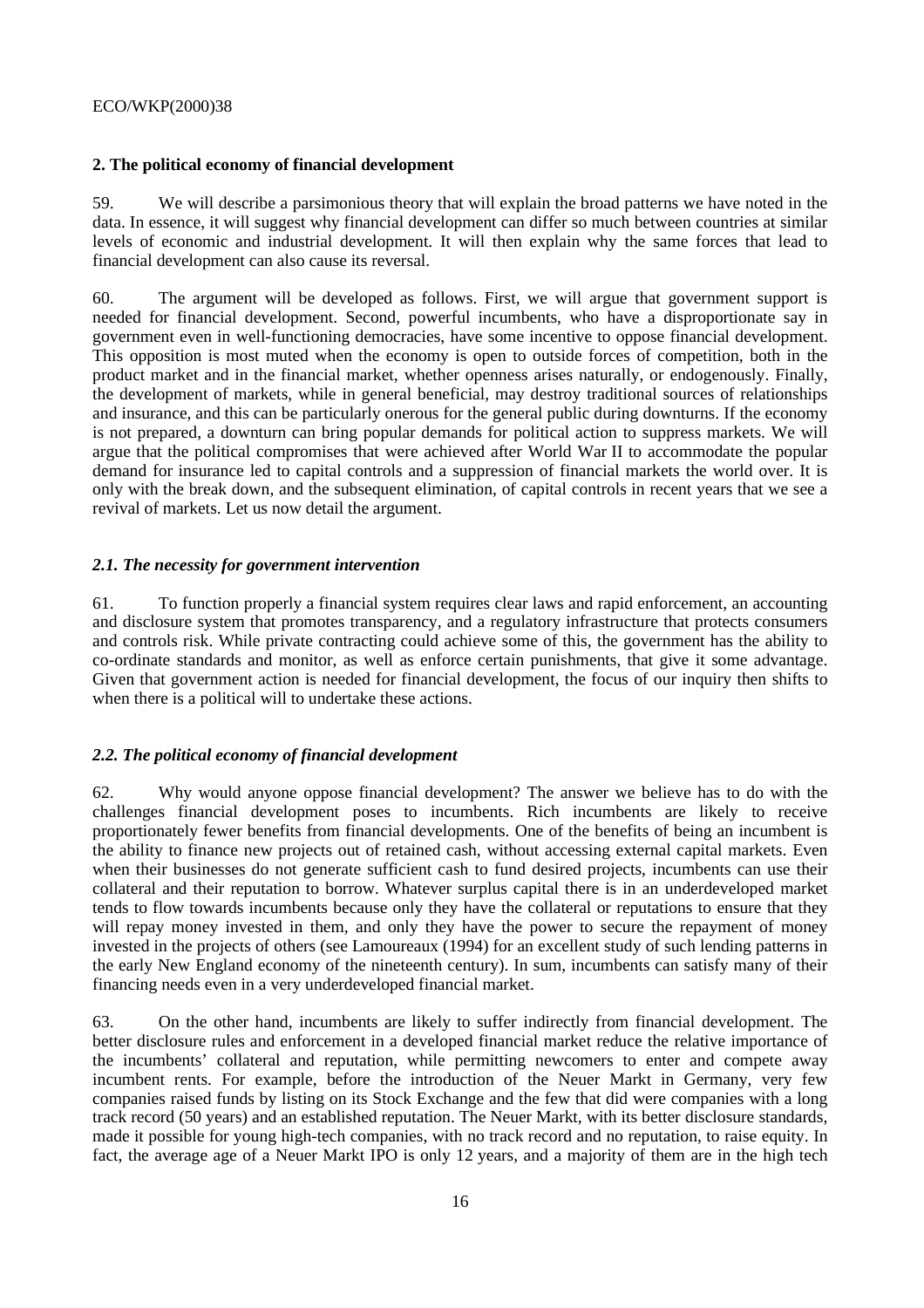sector, with little or no history of profitability.<sup>4</sup> According to Kukies (2000), the primary difference between the Neuer Markt and the existing German exchanges was the greater disclosure requirement in the former, and its willingness to de-list firms quickly if the requirement was not met. Better disclosure standards, thus, reduced the difficulty new entrants faced in getting finance because of their lack of track record and reputation. In doing so, however, these standards reduced the value of reputation and collateral for incumbents who had it, and subjected them to competition.

64. Financial development not only levels the playing field between industrial incumbents and entrants, it also hurts traditional ways of doing business. Better public disclosure reduces the informational advantage incumbents typically have because they are better connected. Prompt and unbiased enforcement subjects them to the same rules as everybody else, removing their ability to influence the executive and the judiciary with appropriate threats and favours. Regulation further limits their ability to take advantage of their controlling position. In sum, the process of financial development brings along with it the disinfectant of transparency, which tends to exterminate cosy practices from the body economic.

65. While incumbent financiers may sometimes be at odds with incumbent industrialists over financial development, they could also join in opposing it. In the absence of good disclosure and proper enforcement, financing can only be relationship-based. Relationship-based systems ensure a return to financiers by granting them some form of power over the firm being financed. The simplest form of power is when the financier has (implicit or explicit) ownership of the firm. Alternatively, the financier can serve as the sole or main lender, supplier, or customer. In all of these forms, the financier secures her return on investment by retaining some kind of monopoly over the firm she finances. As with every monopoly, this requires some barriers to entry. These barriers may be due to regulation, or to lack of transparency -- or "opacity" -- of the system, which substantially raises the costs of entry to new intermediaries. Thus, the opacity and collusive practices that sustain a relationship-based system entrench incumbents at the expense of potential new entrants.

66. In sum, a more efficient financial system facilitates entry by newcomers with ideas but little resources. More entry will lead to more competition and thus lower profits for incumbent firms. Moreover, markets tend to be democratic, equalising access, and therefore particularly jeopardising ways of doing business that rely on unequal access. Thus, not only are incumbents likely to benefit less from financial development, they might actually lose. This would imply that if rich incumbents control the lever of power, they might collectively have a vested interest in preventing financial development.

### *2.3. Why is financial repression a better way to protect incumbents' rents?*

67. Rich incumbents have other ways to protect their rents. Why chose to leave financial markets underdeveloped to do so? This could end up hurting the incumbents, who might occasionally need external finance. Why not ban entry into industry or finance outright? After, all, this could be better targeted at outsiders, leaving insiders to enjoy the benefits of a more developed system. On closer scrutiny, however, we see that leaving finance underdeveloped presents several advantages over banning entry.

68. First, direct entry restrictions often require very costly enforcement. Enforcement becomes particularly costly, if not impossible, when the product whose market is restricted has many close substitutes. This is further complicated by the possibility that entrants innovate around banned items. Each new threatening innovation has to be identified, categorised and then banned. The bureaucracy that implements this "License Raj" absorbs substantial rents of its own, and may compete for power with rich incumbents. By contrast, leaving finance underdeveloped is an act of omission with few of the costs entailed by an act of commission like using the apparatus of the state to stamp out entry.

1

<sup>4.</sup> See Kukies (2000).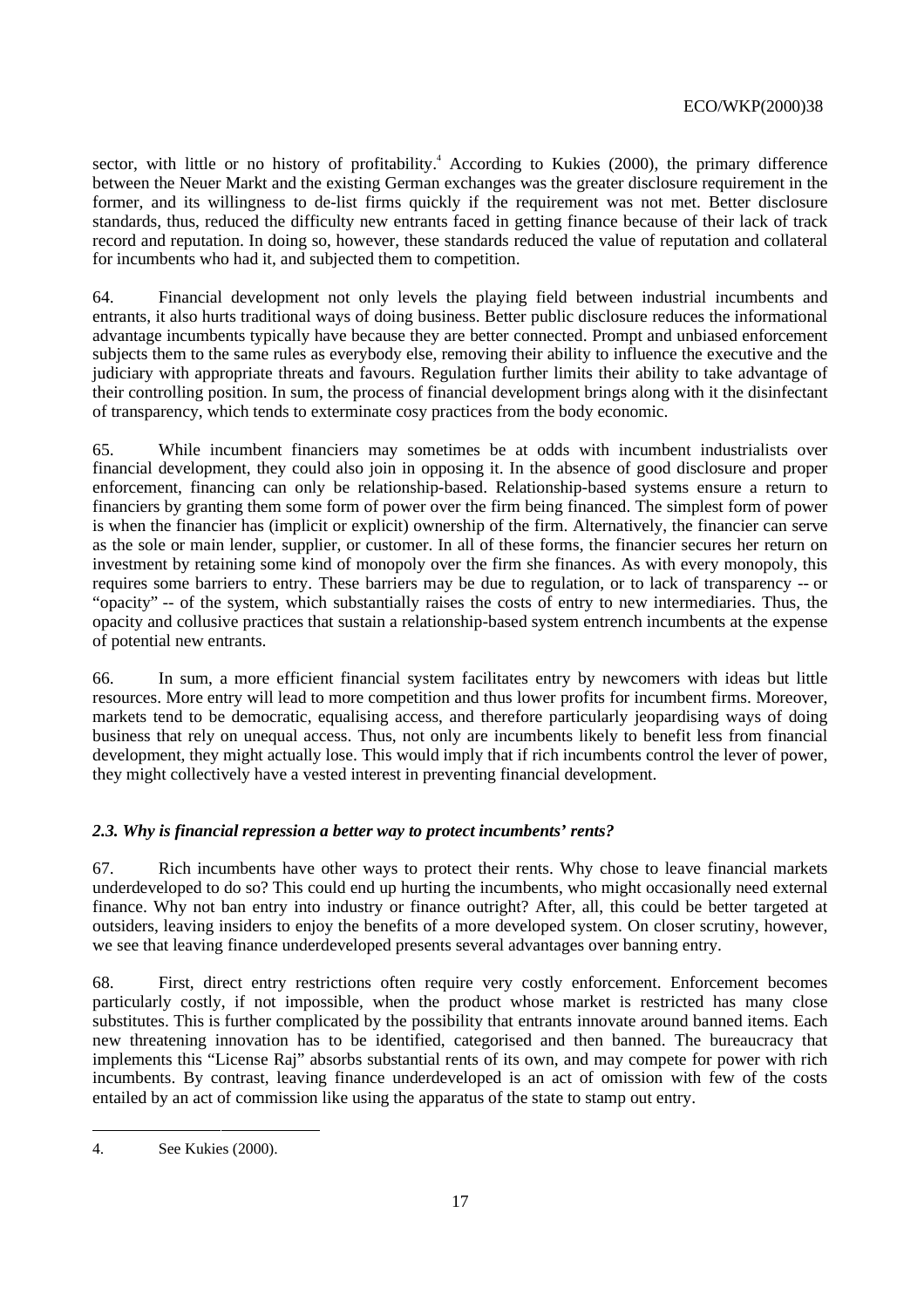69. Second, the active enforcement of restrictions on entry is a very public, and therefore, politically transparent process. In a democracy, citizens have to be convinced that restrictions on entry benefit them, and this is a hard sell when they are faced with the poor service and extortionate prices of the local monopoly. By contrast, the malign neglect that leads to financial underdevelopment is less noticeable -- it goes with the grain to have comatose bureaucrats who do not act rather than have overly active ones -- and can be disguised under more noble motives. For example, the requirements that firms that list have to be profitable for a number of years before listing can be sold to the public as a way of protecting them from charlatans, rather than as a way of preventing young unprofitable entrants from raising finance. Moreover, an underdeveloped financial market tends to be very effective in favouring precisely those who have the most power in an unequal society; the wealthy, the reputable, and the connected.

70. Finally, the problem with entry restrictions is that it does not give a clear rule about which of the incumbents will get the right to monopolise new areas of the economy that emerge as a result of innovation or expansion. The fight over the right to enter these areas, especially when outsiders join in, can be messy, costly, and very public. It also will take rents from incumbents and give it to the bureaucracy that administers the system. By contrast, when the financial market is underdeveloped, the set of potential competitors for any new business is well defined and small -- restricted to those incumbents who currently have financial slack. This leads to a "fair" allocation based on who is more profitable, and who has had time to digest the last expansion. Whatever cannot be allocated in this manner can be negotiated in smokefilled backrooms in a more "civilised" manner by the incumbents who know each other.

71. This is not to say that direct entry restrictions are not used. Djankov *et al.* (2000) document that, across countries, to start a generic business an entrepreneur needs to follow an average of 10 bureaucratic procedures, requiring 63 days, with a cost equal to one third of the average per capita income. In some countries, however, the restrictions are more severe. In Bolivia the number of procedures is 20, with a cost equal to 2.6 times the average per capital income. These regulations -- the study finds -- do not seem to be used to screen out bad producers or protect the environment, but rather to restrict entry. If the true objective it is to limit entry, then it is efficient to use multiple instruments, including financial repression.

### *2.4. What determines outcomes?*

72. Now that we have specified motives, what determines outcomes? The major beneficiaries of a developed financial system, new entrepreneurs in businesses with high initial investment requirements and long cash cycles, are by far the weakest group politically. In the absence of well-functioning financial markets, they may not even exist precisely because they cannot even get the finance to start up. Thus, they are unlikely to drive the political agenda in any country.

73. The other major beneficiaries of financial development, ordinary people, can only provide lukewarm support. Their benefit from financial development is too indirect, and often clouded by misinformation about risks, for them to overcome co-ordination costs and organise to demand it.

74. Thus the fate of financial development will rest on the interest of wealthy incumbents, the group with the lowest co-ordination cost and, thus, the group most likely to influence political outcomes. We already argued that, in general, incumbents do not receive big benefits from financial development. Occasionally, though, they may see benefits. Their position, then, will depend upon the relative size of the costs and benefits.

75. Industrial incumbents benefit from financial development when their investment opportunities are high relative to their ability to finance them. A sudden expansion in required scale, perhaps because of an opening of new markets, increases their demand for financing. The increased scale may also serve as a natural barrier to new entrants, reducing the need for financial underdevelopment as an entry barrier.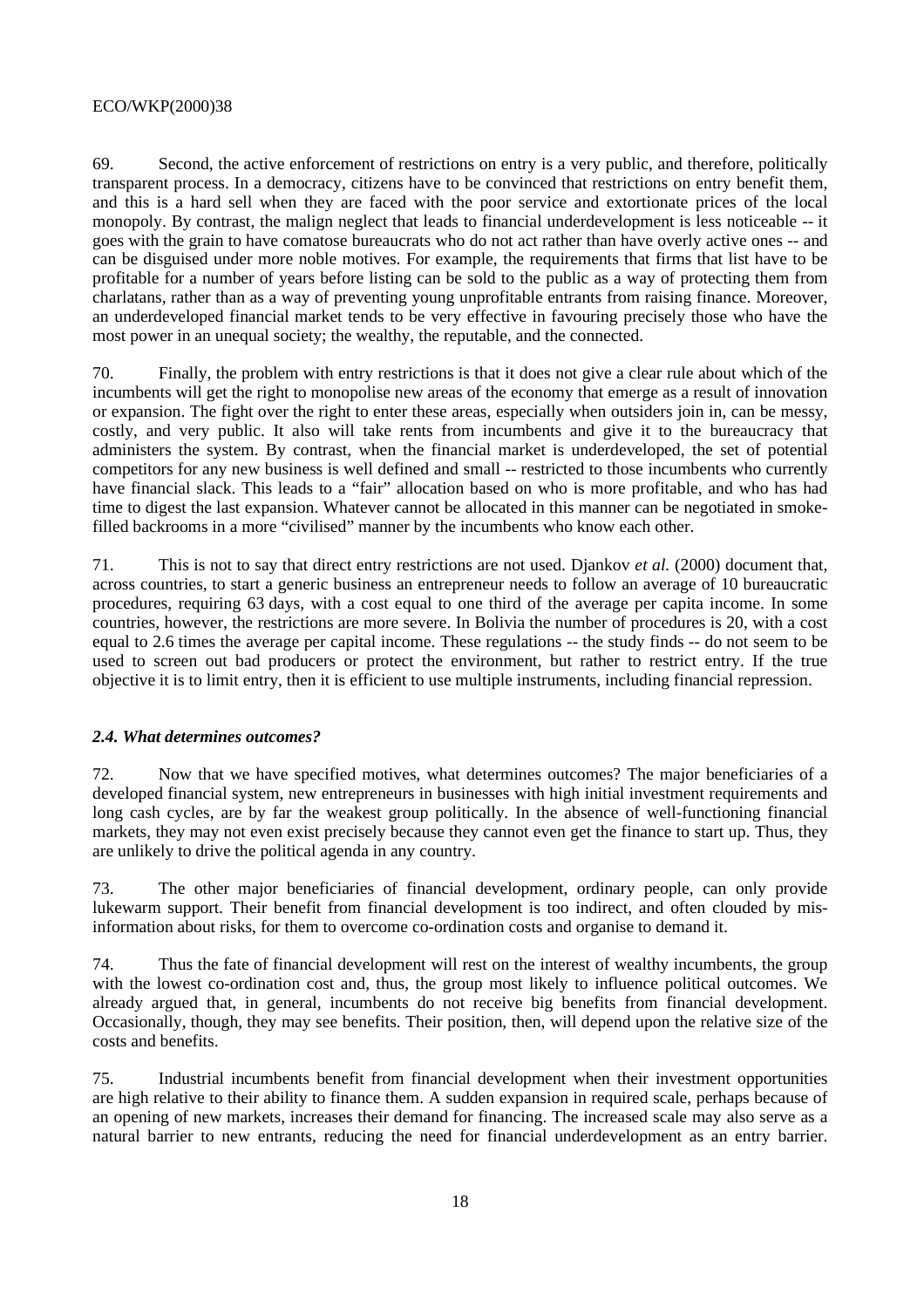Alternatively, a sustained period of poor economic conditions may deplete the reserves of incumbents, allowing them to be more amenable to financial development when the economy turns up.<sup>5</sup>

### *2.5. Financial development and openness*

-

76. One such period when opportunities expand disproportionately compared to resources is when an economy opens up to foreign trade. It is not surprising that the periods of expansion in world trade -- the latter halves of both the nineteenth and twentieth centuries -- have been, broadly speaking, associated with increasing financial development. But we believe that openness promotes financial development, not just because it expands opportunities, but because it increases competition.

77. Periods of increasing openness have typically been ones where countries have opened their markets on a quid-pro-quo basis. While foreign markets bring opportunity, openness also brings foreign competition in domestic markets which reduces the incumbents' rents. This reduces the incumbents' incentive to keep out domestic entrants. The presence of foreigners, who may be less amenable to entering into cosy domestic arrangements cemented through traditional and familial ties, forces domestic business practices to change. Incumbents no longer have traditional practices to protect through restrictions on domestic entry. Furthermore, foreigners may have added strength as a result of support from sophisticated financial institutions and markets in their own countries, putting pressure on domestic incumbents to match them by allowing the domestic sector to develop.

78. The salubrious effect of product market competition from foreigners on domestic financial development is especially enhanced when it is accompanied by the free flow of capital across borders. One possible channel is that foreign capital finances new domestic entrants, thus making domestic financial underdevelopment irrelevant as an entry barrier. We do not think this channel is particularly important because informational frictions, fixed costs, etc., often make access to international markets prohibitively expensive for small young firms. The firms with the best access to international markets tend to be the well-established incumbent firms. But even this promotes financial development.

79. While collectively incumbents are better off repressing financial development, individually they are better off with more access to funds. When their only alternative to the limited funds provided by their own underdeveloped domestic financial system is to lobby for the creation of the infrastructure necessary to develop a financial market that everyone has free access to, we have argued incumbents prefer to make do with the limited funds. But incumbents have access to foreign financial markets that they can tap without opening the way for new entrants, they have no incentives to restrain themselves. If all the large firms, however, raise finance outside, domestic financial institutions lose rents and feel compelled to push for financial development. As we will argue, this is what happened in Japan in the beginning of the 1980s, when the major industrial firms turned to the Euromarket to borrow and Japanese banks became big supporters of deregulation.

80. Pressure on domestic financial institutions also comes from individual investors. Once offered the choice, investors in a country that is financially repressed will rush to move their funds to more developed markets, where they can be better diversified and earn higher returns. The loss of a captive source of funds will push domestic financial institutions to improve their returns to compete with foreign investment opportunities. The result will be a strong pressure towards deregulation and financial development by the incumbents.

<sup>5.</sup> We have not considered the government as an interest group in its own right. But it is one, and it has the incentive to support financial development when it sees, for example, that doing so will alleviate its budget constraint. Thus the government may support opening up if it finds that it can borrow resources from international markets, *i.e.* when the world economy is healthy.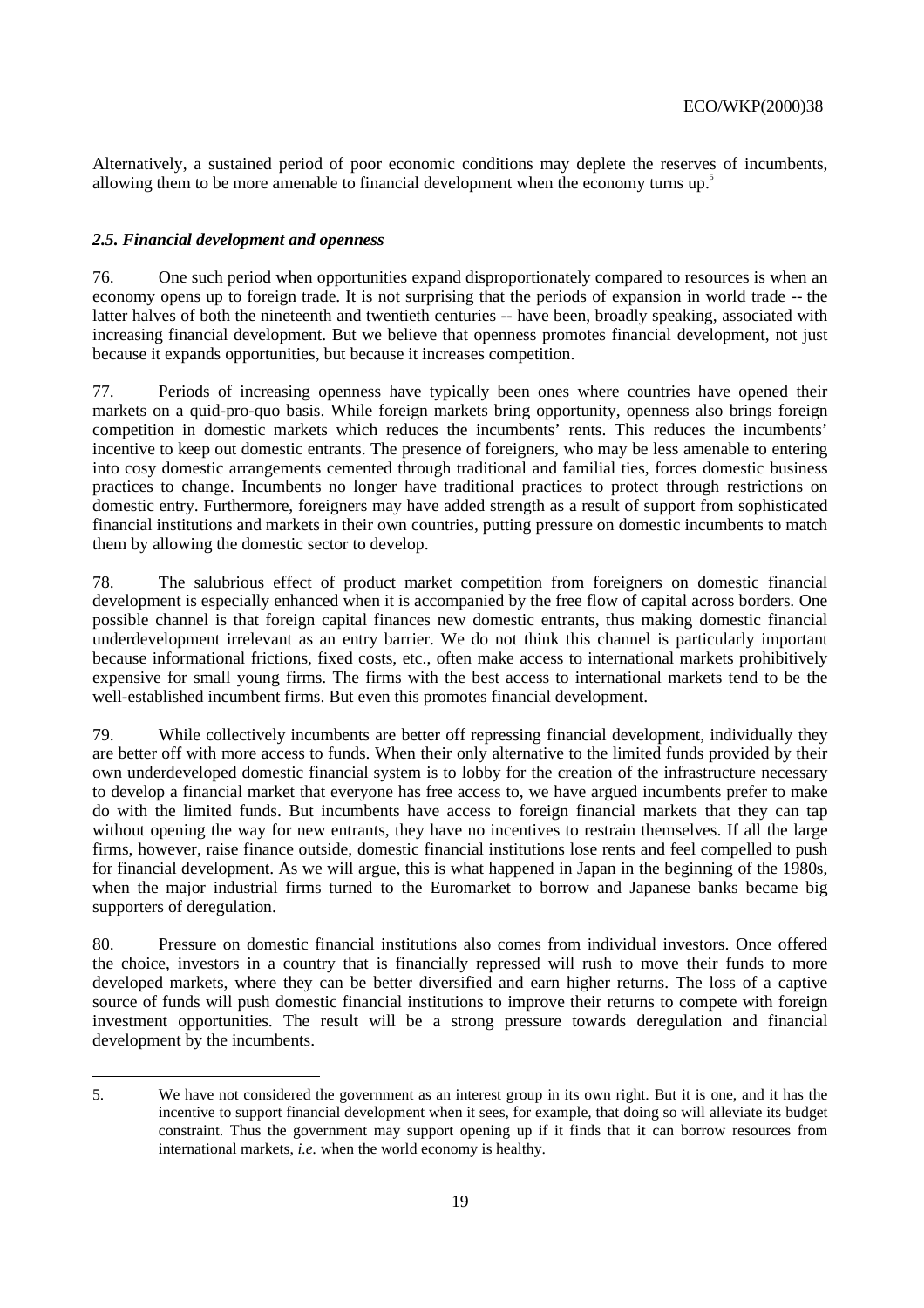81. A final source of pressure for financial development comes from the foreigners themselves. Since they are not part of the domestic social and political networks, they prefer transparent arm's length contracts and enforcement procedures to opaque negotiated arrangements. It is not a coincidence that these are the very requirements of potential domestic entrepreneurs who are also outsiders to the domestic clubs. Thus foreigners are a force for financial development, who add a powerful established voice to the weaker voice of would-be entrepreneurs when the economy opens up.

### **3. A test of the political theory of financial development**

82. It is hard to test directly the claim that the absence of financial development, in countries that seem to have the capability of creating the necessary institutions, is essentially caused by political opposition. Our theory, however, does lead to some indirect tests. Whatever the configuration of domestic political power -- a subject of much debate among political economists -- both the incentive of domestic incumbents, and their ability, to hold back domestic financial development is likely to be the least when the country's product and financial markets are open. This suggests a testable hypothesis: a country's financial development should be positively correlated with its degree of openness to product and capital flows.

### *3.1. Preliminary concerns*

83. There are three immediate issues to deal with before we proceed to tests. First, what is the relevant measure of financial development from the perspective of our theory? Second, could there be more mechanical channels for the link between openness and financial development? Third, is openness not endogenous?

### *The relevant measure of financial development*

84. As we have argued, the amount of funds raised from arm's length financial markets or the amount of credit offered by competitive banking systems could be measures (albeit crude) of financial development. Unfortunately, we do not know how competitive the banking system is -- we only have measures of the quantity of deposits. The banking system could be concentrated and captive to incumbent interests, dominated by state owned banks, or just plain inefficient. Therefore, we prefer to use the size of the arm's length financial markets as our measure of development. This also accords well with the view that arm's length markets will emerge only when financial infrastructure such as disclosure requirements (see Sylla and Smith, 1995) and investor protection is reasonably developed (see La Porta *et al.,* 1998), while banks can exist even when it is primitive (see also Rajan and Zingales, 1998*b*).

85. We will use the ratio of the sum of exports and imports of goods to GDP as our measure of openness (we will shortly explain why we do not use capital flows). We will need a proxy for the demand for financing. Bairoch (1982) calculates an index of industrialisation across a group of countries for a number of years. The index number in a year reflects a country's absolute level of industrialisation in that year, with England in 1900 set at 100. There are measurement issues with any index, but this one seems well accepted among economic historians. Bairoch's index will be our preferred control for the demand for financing whenever it is available. We will use per capita GDP when Bairoch's numbers are not available.

### *Problems of reverse causality*

86. We must also be cautious about the problem of reverse causality. Foreigners may choose to invest in a country, or raise financing from it, when its financial infrastructure is highly developed. This is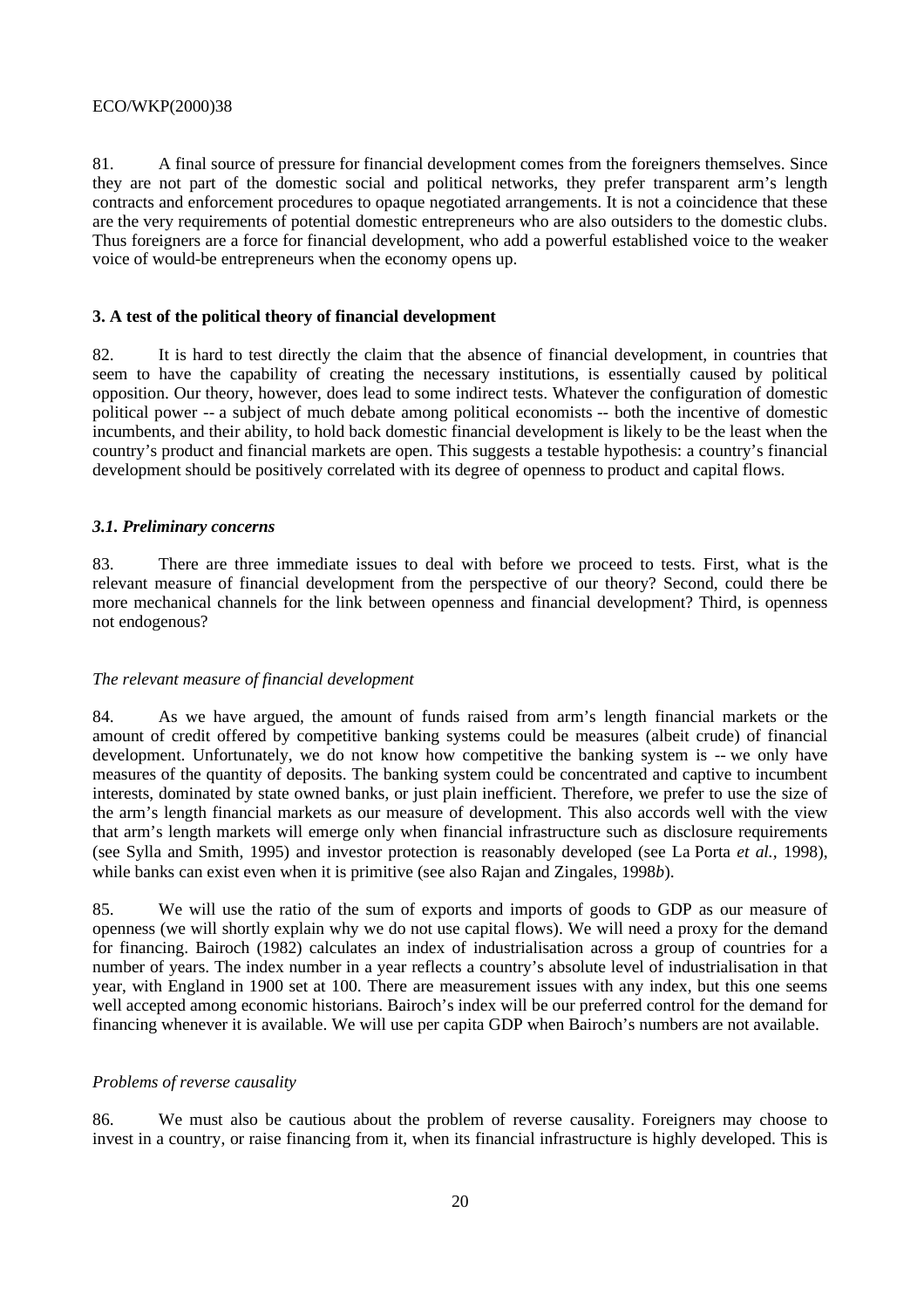why we cannot use cross-border capital flows as a measure of openness because it may be directly connected with financial development. In practice, there were few impediments to cross-border capital flows before 1929, and there are few today. On the other hand, cross-border flows were heavily restricted in the Bretton Woods era, and negligible in the 1970s. Therefore, our hypothesis has the strongest likelihood of holding in both the early and late part of the  $20<sup>th</sup>$  century.

87. Even trade in goods may generate transactions on the capital market. In the early part of this century, other countries financed their imports of goods from England by raising money in London. Therefore, there may be a mechanical link between the volume of transactions on the capital market and trade. For this reason, we only use issues or capitalisation of domestic companies as our measure of financial development. This should not be mechanically linked to the volume of trade.

88. A less compelling argument is that financial transactions generated by trade in goods could spur domestic financial development (at the very least by increasing liquidity in financial markets). While this may have been important in the past, we are sceptical that it is of immense importance in the modern industrial economy. Moreover, if trade drives financial development directly, it should also do so during the Bretton Woods era. We will check for this. However, to directly address this issue, we will use an alternative measure of openness that is not directly related to volume, the tariff levels in a country.

### *Problems of endogeneity*

89. There is a large literature (see, for example, Gourevitch, 1986; Rogowski, 1989; O'Rourke and Williamson, 1999) suggesting that the decision to open up or close down an economy to trade is a political one, based on the relative strengths of the sectors that stand to gain or lose from openness. Our point is related in that we examine the incentives of incumbents, both in the financial sector and in the industrial sector, to press for financial development. But implicit in our argument is that there may be common factors determining both the degree of openness and the degree of financial development.

90. For example, if incumbents in the industrial sector are very efficient (perhaps because of an abundance of capital), they may welcome the opportunity to trade. Also, because they are so efficient, they may not fear domestic competition. As a result, they may welcome financial development. The point here is that trade openness and financial sector development are both politically determined, but the former need not directly influence the latter.

91. The correlation stemming from a common causal variable is certainly consistent with our political view of financial development, but we are also interested in the direct effect of openness on financial development, because evidence of such an effect would give greater credence to the details of our theory. One way to partially correct for the omitted variable is to include it -- in this case include a measure of the efficiency of the industrial sector. Bairoch's measure of per capita industrialisation is a reasonable proxy.

92. A second method is to use a pre-determined measure of openness or to use an instrument for openness that is correlated with openness but not with financial development. We will do both in the analysis.

93. We will start by analysing the effect of openness on financial development in 1913, the earliest date for which we have data for a sizeable number of countries and also a period were international trade and capital flows were relatively free. We then repeat the exercise for the most recent data we have (1999), which are also taken from a period when international trade and capital flows are relatively free. We will finally repeat the exercise for the intermediate years, when international trade was first shut down (after the 1929 crisis) and then slowly built up again (in the post WWII period) and when international capital movements were relatively restricted.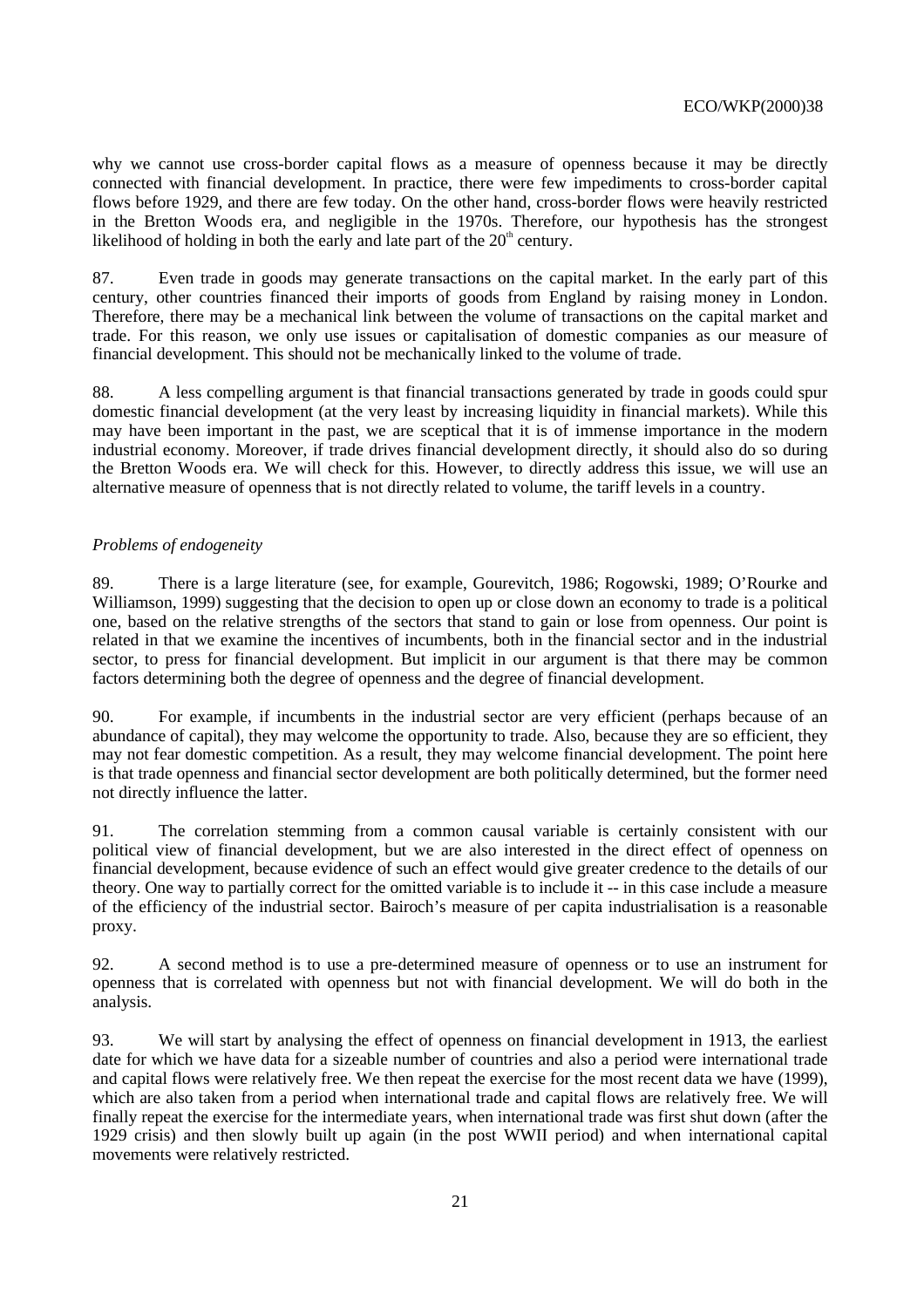### *3.2. Issues in 1912*

94. We obtained data on total public issues by domestic firms in a set of countries in 1912 from the 1915 Bulletin of the International Statistical Institute (IIS) in Vienna. There are more countries in this IIS sample than we have in our 1913 sample (which we have put together from individual sources in each country), so we start with these data. We have checked that the data in the IIS sample seem accurate by comparing with independent sources, and they do seem to represent net rather than gross issues. Our dependent variable is total issues to GDP in 1912.

95. Our explanatory variables are the index of industrialisation, and the index of industrialisation interacted with the degree of openness in the economy. Intuitively, more openness implies more of the demand should be financed through arm's length markets, hence we expect the coefficient on the interaction term to be positive.

96. We first present summary statistics and pair-wise correlations between the various variables in Table 6a and b. The ratio of issues to GDP is positively correlated with the index for industrialisation (0.43, p = 0.07), the per capita GDP in dollars (0.04, p = 0.87), and with openness (0.33, p = 0.17), and negatively correlated with tariffs on manufacturing  $(-0.28, p = 0.28)$ . The correlation with the interaction between the index of industrialisation and openness is both high and very significant (0.69,  $p = 0.002$ ).

97. In Table 6c, we present coefficient estimates of regressions in which the dependent variable is issues to GDP in 1912. When we include only the index of industrialisation as an explanatory variable [column (i)], it has a positive estimate but is significant at only the 10 per cent level. When we include both the index of industrialisation and the interaction between industrialisation and openness in column (ii), the coefficient of the interaction term is highly statistically significant ( $p = 0.011$ ). The magnitude of the effect is also large. A 1 standard deviation increase in the interaction term increases the ratio of issues to GDP by 58 per cent of its standard deviation. Interestingly, the estimated direct effect of the index of industrialisation falls to a sixth of its value in the previous column, and now is statistically insignificant.

98. Since we have so few observations, we plot issues against the index of industrialisation in Figure 1, and against the interaction variable in Figure 2 to show that the results are not driven by outliers. In particular, the reason the index of industrialisation does not explain issues so well is because some heavily industrialised countries were relatively closed and issued little (*e.g.* the United States) at this time.

99. Recall that the endogeneity of openness may be a concern. One way to address this is to find some variable that is correlated with openness, but not with financial development. One such variable may be the size of the country. Small countries typically have to be more open since it is difficult to manufacture everything internally. So we include the interaction between the index of industrial production and the country's population in 1913 as an instrument. The resulting two-stage least squares estimate in column (iii) is about 25 per cent larger in magnitude and still statistically significant at the 5 per cent level.

100. Another concern may be that we proxy for openness with the volume of goods traded, and there may be a disguised link between the volume of trade and the volume of financing. One measure of openness that is not directly a measure of volume is the tariff on manufactured goods. We use this as a proxy for the extent of openness in column (iv), and the two-stage least squares estimate (using the same instrument as in the previous column) is negative and significant.

101. Finally, one might think that anything interacted with the index of industrialisation will produce a strong positive coefficient on the interaction term. This is not the case. For example, if we interact a dummy indicating whether a country has a common law origin with the index of industrialisation and include it in the regression we find a negative and highly significant coefficient [column (v)]. The direct pair-wise correlation between the common law indicator and issues to GDP is also negative (-0.24,  $p = 0.32$ ) suggesting this finding is not simply an artefact of the interaction. Finally, including the Common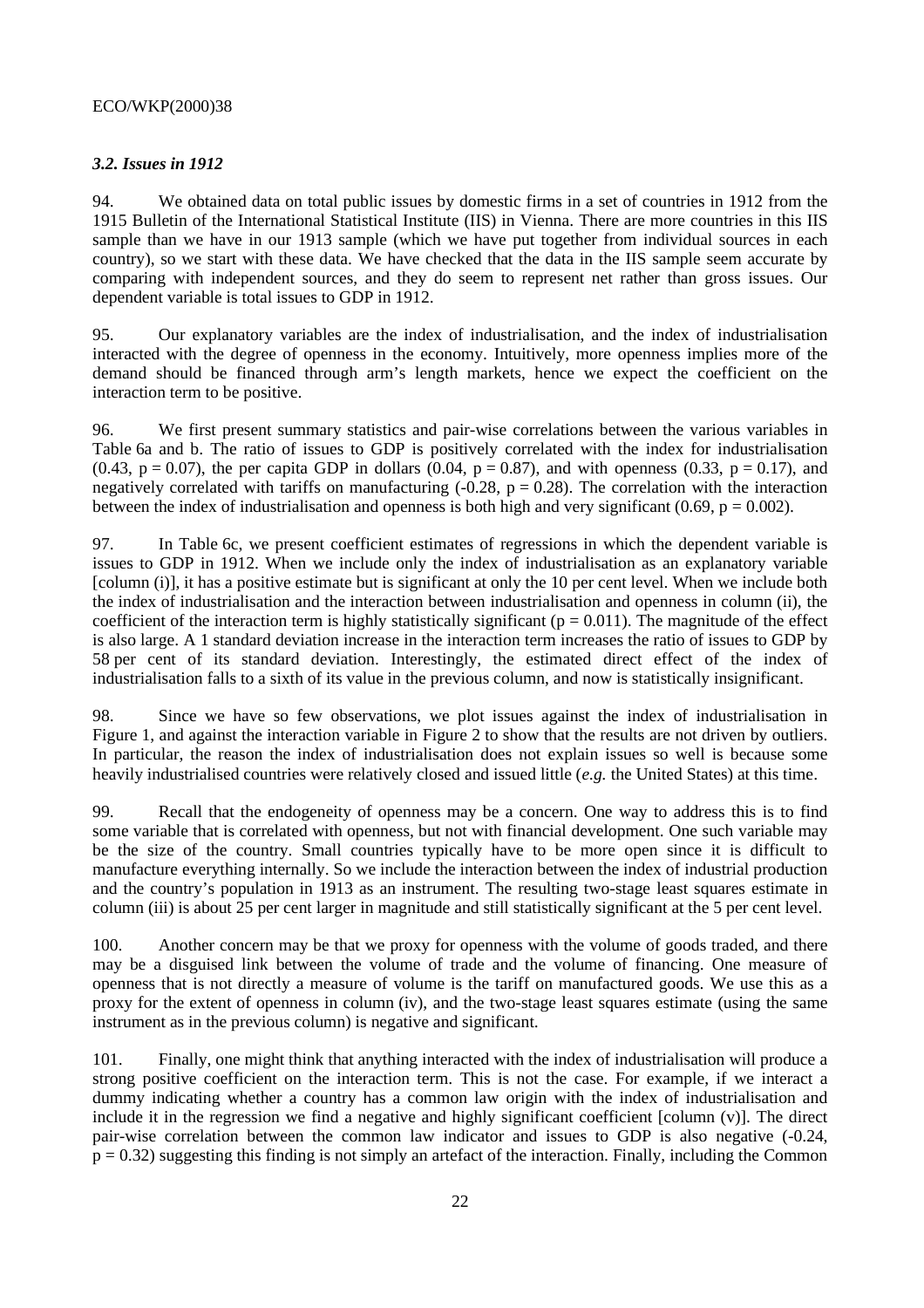Law indicator as a separate variable instead of as an interaction also produces a negative coefficient. At least in our sub sample, Common Law countries use markets relatively less for financing for any given amount of industrialisation.

102. To confirm the findings from this data set, we plot graphs of three other measures of market development in 1913 vs. the interaction variable. The three measures are the market capitalisation of domestic stocks (Figure 3) and the number of listed companies per million of population (Figure 4). Both confirm the relationship we document earlier, and even though we have a embarrassingly small number of observations, the coefficient is significant at conventional levels (regressions not reported).

### *3.3. Equity issues in 1999*

103. We repeat the same exercise with data at the end of the sample period, using the ratio of equity issues by domestic firms to gross fixed capital formation, as reported by FIBV, averaged over 1998 and 1999. Since we do not have Bairoch's measure of per capita industrialisation for any country in 1999, we use the log of 1+ 1999 per capita GDP in thousands of dollars instead, both as a stand alone explanatory variable and in the interaction with openness (as measured in 1913). As Table 7 column (i) shows, the interaction is strongly positive and significant at the 1 per cent level. Thus the effect of openness on financial development is also present at the end of the sample period.

104. To check this is nothing specific to the small sample of countries for which we could get date in 1913, we re-estimate the same regression including all the countries reported by FIBV. Since many countries today were not free or did not exist in 1913, we measure openness in 1998. Again the coefficient estimate [see Table 7, column (ii)] on the interaction variable is positive and statistically significant at the 1 per cent level. We graph in Figure 5 the relationship between equity issues and the interaction to show that the estimated relationship is representative. The interaction continues to be statistically and economically significant if we use as dependent variable the number of companies per million population, or the market capitalisation to GDP ratio in 1999.

105. Finally, when we replace the interaction variable with the Common Law indicator [see Table 7, column (iii)], or with its interaction with log per capita GDP (not reported), the coefficient estimate is positive but no longer significant when the dependent variable is equity issues or market capitalisation, and is strongly significant only for the number of listed companies.

### *3.3. Issues in intermediate years*

106. We do not have enough data points for the years 1929-1980 to be confident of our estimates. Nevertheless, the trend we observe seem to be the following. Using the measure of openness calculated in 1913 in all subsequent years as a "natural" measure of a country's propensity to be open to trade, we reestimate a regression similar to the one in column (ii) of Table 6c, except that the dependent variable is the ratio of equity issues to gross fixed capital formation that year, and the explanatory variables are the index of per capita industrialisation estimated by Bairoch for that year, and the interaction between the index and openness.<sup>6</sup> It turns out that the coefficient estimate for the interaction is positive but not significant in 1929 (its magnitude is similar to that in 1913) and the magnitude is much smaller in 1938. In the post World War II years, it turns negative but not significant in 1950, 1960 and 1970, and is negative and significant in 1980. Thus over the period that trade expanded but cross-border capital flows were still discouraged, countries that had historically been more open were not financially more developed.

<sup>1</sup> 

<sup>6.</sup> We do not use total issues because it is very hard to obtain a consistent treatment of debt across countries.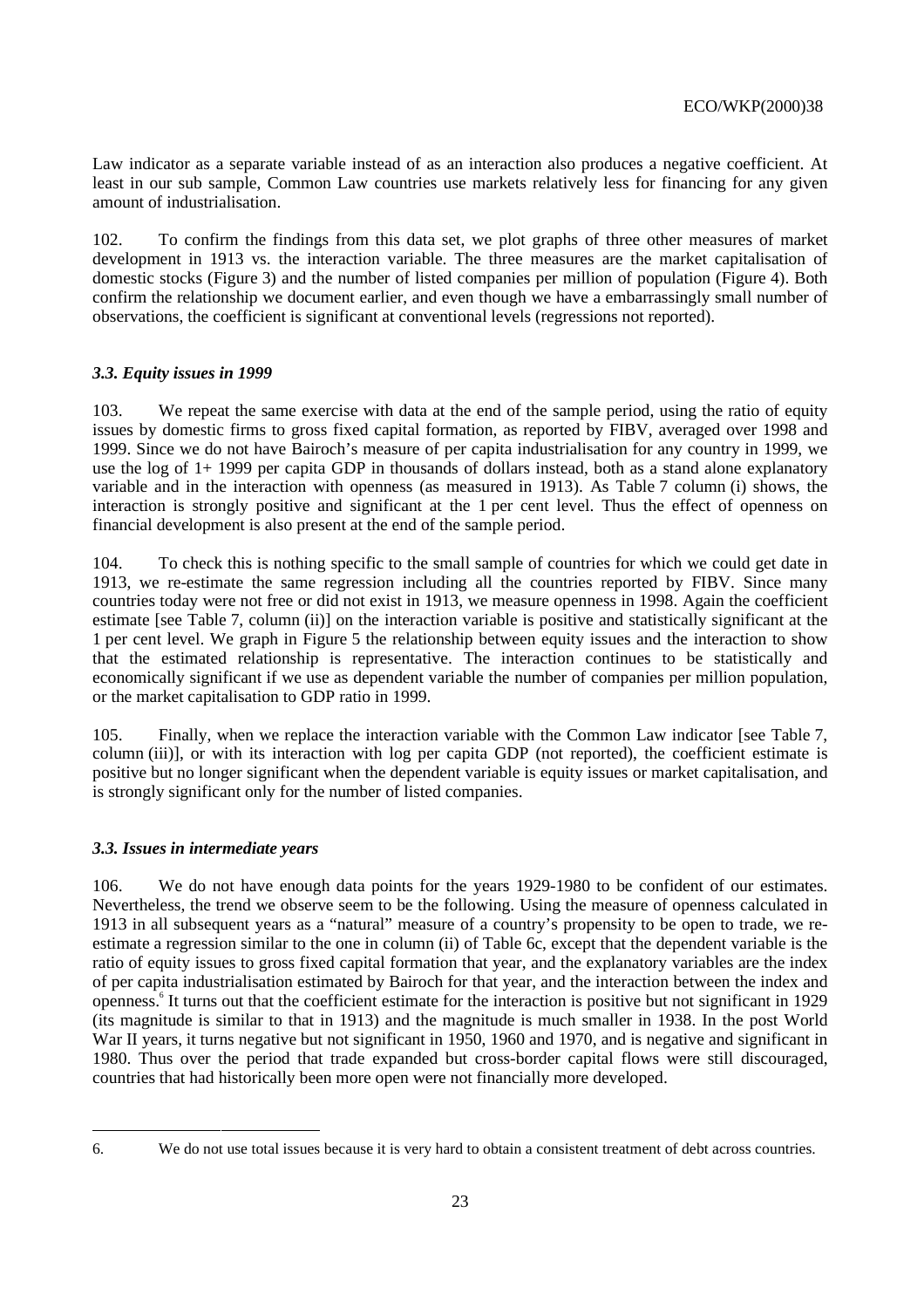107. In sum, our political economy explanation seems to be important in explaining the cross-country level of financial development in 1913 and in 1999, but is less successful, especially in the period after World War II until 1980. Thus, to explain the reversal of financial development in the middle of the  $20<sup>th</sup>$ century and its resurgence in the last two decades we need to add another leg to the political economy story we have presented so far.

### **4. Political backlash**

108. In our attempt to explain the political resistance to the development of financial markets we have focused on their role in reducing or eliminating incumbents' rents. In doing so, however, we have implicitly assumed that these rents have no positive economic role. This is indeed the correct assumption in a standard neo-classical economic model. But in the imperfect real world, where detailed long-term contracts are hard to write and even more difficult to enforce, the existence of rents can sometimes play a welfare-enhancing role. The possibility of earning a rent facilitates the formation of long-term relationships, which can provide a form of insurance against bad times that the market cannot easily provide. The rise of competitive arm's length markets destroys these relationships and thus destroys traditional social and economic sources of insurance.

109. In such a case, political authority has to step in to provide the necessary insurance, especially in bad times. But open, competitive, markets make it hard for any political authority to raise the necessary taxes and provide the demanded cross-subsidies without causing worry to investors and outsiders about its future intentions. Thus, openness, which was so good for the expansion of markets, also indirectly destroys traditional sources of insurance. Moreover, open markets limit the ability of the political authority to mitigate suffering in bad times. Of course, better markets can provide some insurance in their own right. But, empirically (see Rodrik, 1997, 1998), it appears that the effect of greater openness is to *i)* increase the risk an economy is subject to *ii)* increase the demand for government supplied insurance, and *iii)* reduce the ability of governments to supply this insurance.

110. With the government unable to provide insurance when the economy was open, despite severe, and widespread hardship caused by the beginnings of the Great Depression, there was a popular demand to restrict openness, especially to foreign trade and capital flows. Moreover, with the world sinking into depression, foreign markets were shrinking. With little outside opportunity, incumbents had little desire to maintain openness. Moreover, it was convenient for incumbents to piggy-back on the popular demand for protection to shut down not just trade and capital flows, but also reverse financial development in order to restore their protected positions in the domestic economies. We think that a political coalition between these two interest groups can account, not just for the growing financial repression before World War II, but also the Bretton Woods consensus, which emphasised trade but not financial flows.

### *4.1. Competitive markets and insurance*

111. Let us illustrate the link between competition, long –term relationships, and insurance, with bankfirm relationships, though these could well be employer-employee relationships, or relationships between a community and its members. Within such relationships a bank provides help -- in the form of credit, advice, and guarantees to third parties -- to a borrowing firm that no one else will touch. This assistance is not committed up front in an explicit contract. Instead, the financier helps because he has confidence that the continued relationship will be beneficial. These future benefits, however, stem from the existence of an imperfectly competitive market going forward. The financier can recover the cost of the rescue by charging an above-market rate to the rescued firm after it emerges from financial distress. In a competitive system, however, after being rescued a firm would face a horde of eager bankers competing for its financial business. Since these bankers show up only when the rescue effort is successful, they cannot be forced to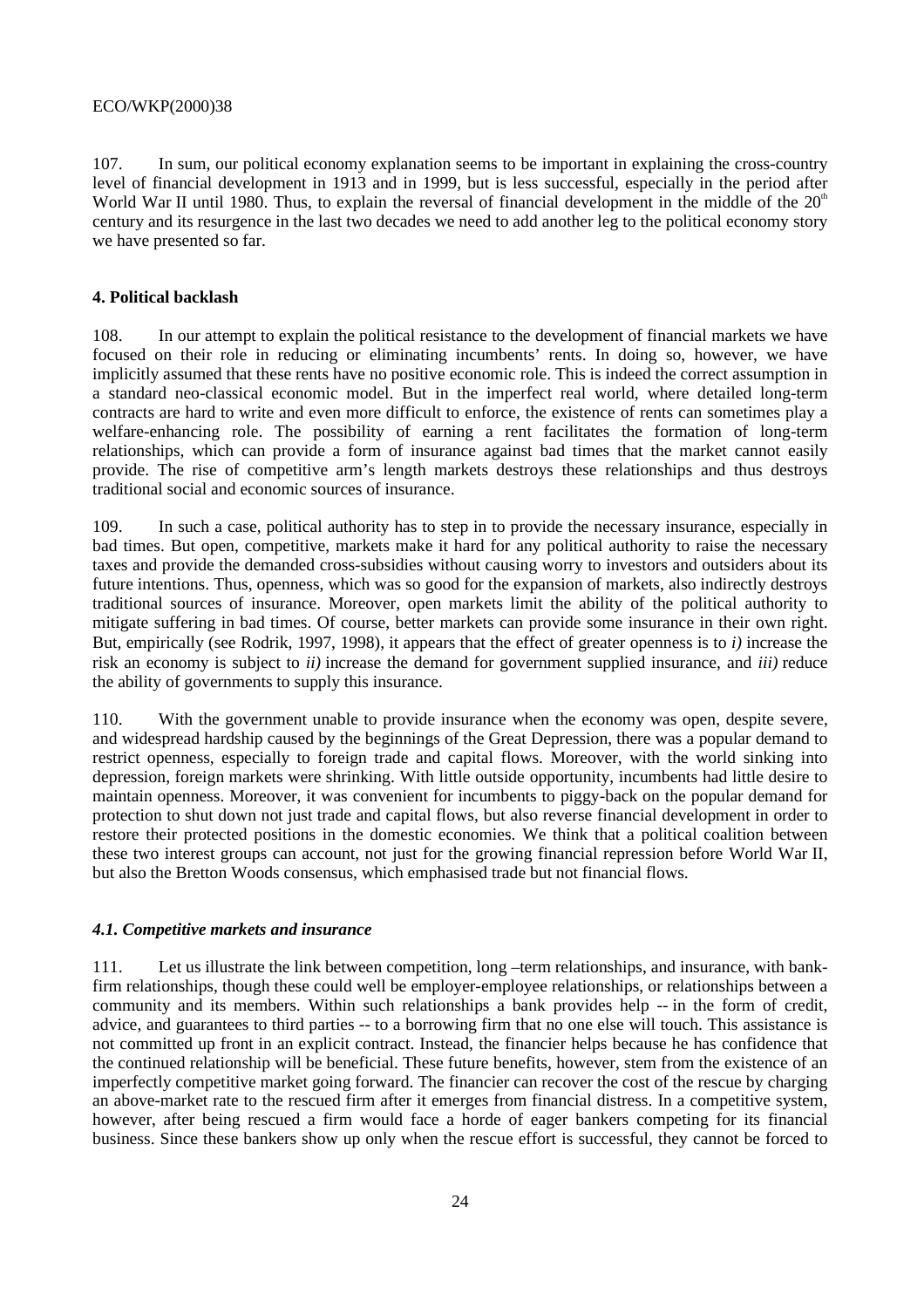pay for the cost of the rescue, which at that time is sunk. This sort of dynamic free-riding that competition brings destroys the financier's *ex-ante* incentives to rescue a distress firm.

112. The advent of competitive arm's length markets, thus, makes it harder for long term bank-firm relationships to form, and increases the risks to firms of being shut off from credit in a downturn. More generally, the increase in competition stemming from a development of financial markets puts great stress on long-term relationships because opportunities outside the relationship become more attractive. In so doing, it makes it harder for parties to form relationships within which they can provide each other mutually beneficial insurance.

113. Not only do competitive markets make it harder to give-and-take over time, they also make it harder for economic organisations like firms to cross-subsidise the inefficient (and the unskilled, or the untalented) with the produce of the efficient. While competition between economic organisations in product markets mercilessly exposes those who do not pull their weight, competition in the input market for those who are efficient pushes up their wages, leaving less surplus to subsidise the inefficient. When detailed long-term contracts are hard to write or hard to commit to, the introduction of markets can destroy old sources of social insurance without creating new ones (see Polanyi, 1944; Diamond and Dybvig, 1983).

114. This reduction in the opportunities for insurance would not be a concern if similar insurance could be obtained in the marketplace. But markets find it difficult to provide insurance to people and firms against large changes -- such as the destruction of entire industries, the disappearance of entire classes of jobs, or long term economic downturns. In sum, up to a point, the better the market works on some dimensions, the less the insurance available against calamitous downturns, since traditional sources of insurance such as bank relationships, employment relationships, relationships within the community, etc., are destroyed by the market. This is the Achilles heel of competitive markets, for the lack of insurance provides a focal point for hitherto dispersed, disaffected, parties to overcome free-rider problems and organise, and try and attack the entire market system. Let us now provide more details.

#### *4.2. The turmoil caused by wars and depression*

115. There were four reasons why before World War I the inability of the market, broadly speaking, to provide insurance did not matter much. The first is that the economic upheavals that people had to face were less important than the ones that were to come. The second reason is that the Gold Standard simply did not allow governments to dislocate their budgets by providing social security and welfare support to the needy. Third, the liberal belief in the relentless logic of the market made it unwise for governments to interfere in the Darwinian winnowing unleashed by market forces. Intervention, it was thought, would only prolong the pain. Last but not least, the poorer sections of society -- the workers, the small farmers, and the unemployed -- were not organised, and had little political voice.

116. The two World Wars and the Great Depression overturned all four reasons. Even apart from its effect on the map of Europe, the political and social effects of the First World War cannot be understated. For one, the exigencies of co-ordinated war production had created all manners of hierarchical organisations throughout the economies of Continental Europe. For example, McNeill (1982, p. 339) describes the control of the war effort in Germany after 1916 thus:

*"…the generals in charge often became impatient with the financial claims and controversies that continually embroiled and sometimes obstructed prompt and deferential obedience to their demands. As shortages rose, one after another, the generals relied more and more on big labour and big business to remodel the economy according to military needs. Each party got more or less what it wanted: more munitions for the army, more*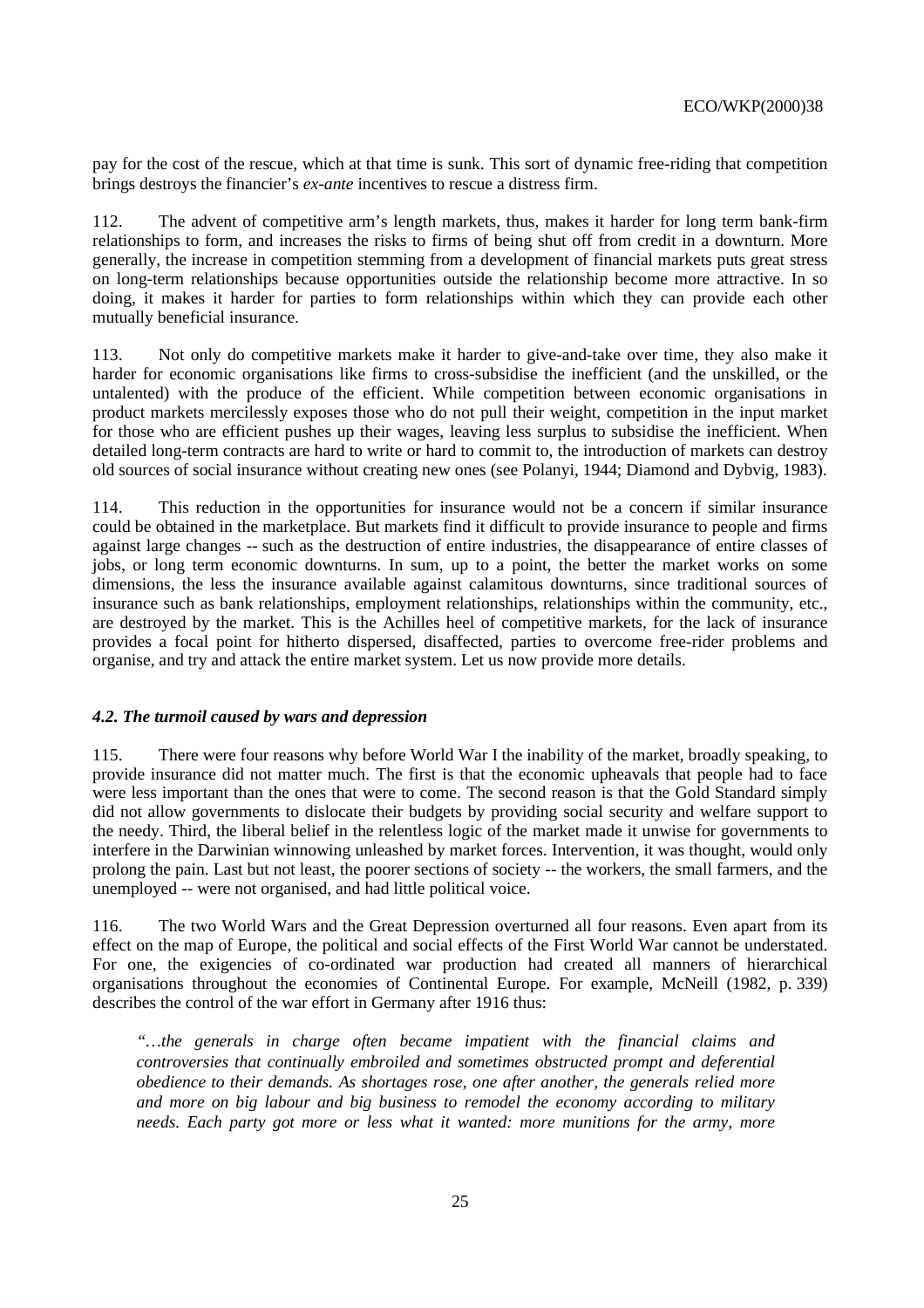*profits for the industrialists, and consolidation of their authority over the work force for union officials."*

117. In other words, the economy was being run like a centralised hierarchy, modelled along the lines of the army. Centralisation was aided by the cartelisation of industry, of the banking sector, and of the work force because this reduced the number of parties the central authority had to negotiate with. Moreover, the "corporatisation" of the economy seemed to work, at least in delivering the necessary munitions, even though distortions built up elsewhere. As we will argue later, many saw this as an attractive template to return to during the years of the Depression.

118. Once the war ended, significant adjustment had to be made to return to civilian production. But labour was now organised. Moreover, it was disillusioned with the status quo. The senseless carnage of a war that left all its main protagonists worse off led many to doubt the calibre and motives of their political leaders, and discredited the pre-war liberal consensus. The trenches during the war served as classrooms where the working class absorbed radical ideas. With labour's newly found ideas and organisation, it was clear that it would no longer continue unquestioningly to absorb the costs of adjustment to macroeconomic imbalances. And there were significant imbalances. Prices and wages had to adjust, especially if a country were to go back to the Gold Standard, industries that had prospered during war-time autarky would have adjust to international competition, financial institutions would no longer have government guarantees, and would have to learn how to evaluate credit again. Moreover, some of the victors were saddled with enormous war debts, and the vanquished with reparations, and extraordinary surpluses had to be generated to make these payments.

119. The consequence was industrial strife in country after country. The very concept of private ownership was questioned, and for a while revolutionary change seemed a possibility. Yet for a variety of reasons that we will not enter into here, the immediate post-war radical worker movements collapsed (see Maier, 1987 for a detailed analysis). Industry and the more moderate labour organisations reached a modus vivendi (see Roe, 1999).

120. Despite the difficulties of adjustment, however, the pre-war liberal consensus was strong enough, as well as the prospects of international trade attractive enough for virtually the entire industrialised world to be on the Gold Standard again by 1927.<sup>7</sup> But there was no longer a group which would bear the cost of adjustment to imbalances silently. Strong interest groups ranging from labour to import-substituting industries were unwilling to bear the risks the market imposed and demanded government subsidies if not outright protection. Subsidies increased, as did deficits. These deficits could be sustained under the Gold Standard without painful domestic deflation only if some country were willing to finance them by lending. The United States performed this role only until 1928.

121. The stock market crash of 1929 in the United States and the ensuing Great Depression was the proverbial straw. With the single biggest consumer in the world contracting, exports plunged all around the world, further aggravating balance of payment problems in Europe, Japan, and Latin America. Domestic price deflation was necessary to stay on the Gold Standard, and to generate the surpluses to repay debt, but one country's deflation was simply a contraction of the export markets for another country.

122. Moreover, as prices fell, with domestic debt largely nominal, defaults increased. Losses at financial institutions increased, and the threat of a financial crisis put pressure on central banks to intervene and bail out the system. Again, under the Gold Standard, central banks could simply not lend freely to bail out the banking system without jeopardising the exchange rate.

1

<sup>7.</sup> Eichengreen (1996, p. 48).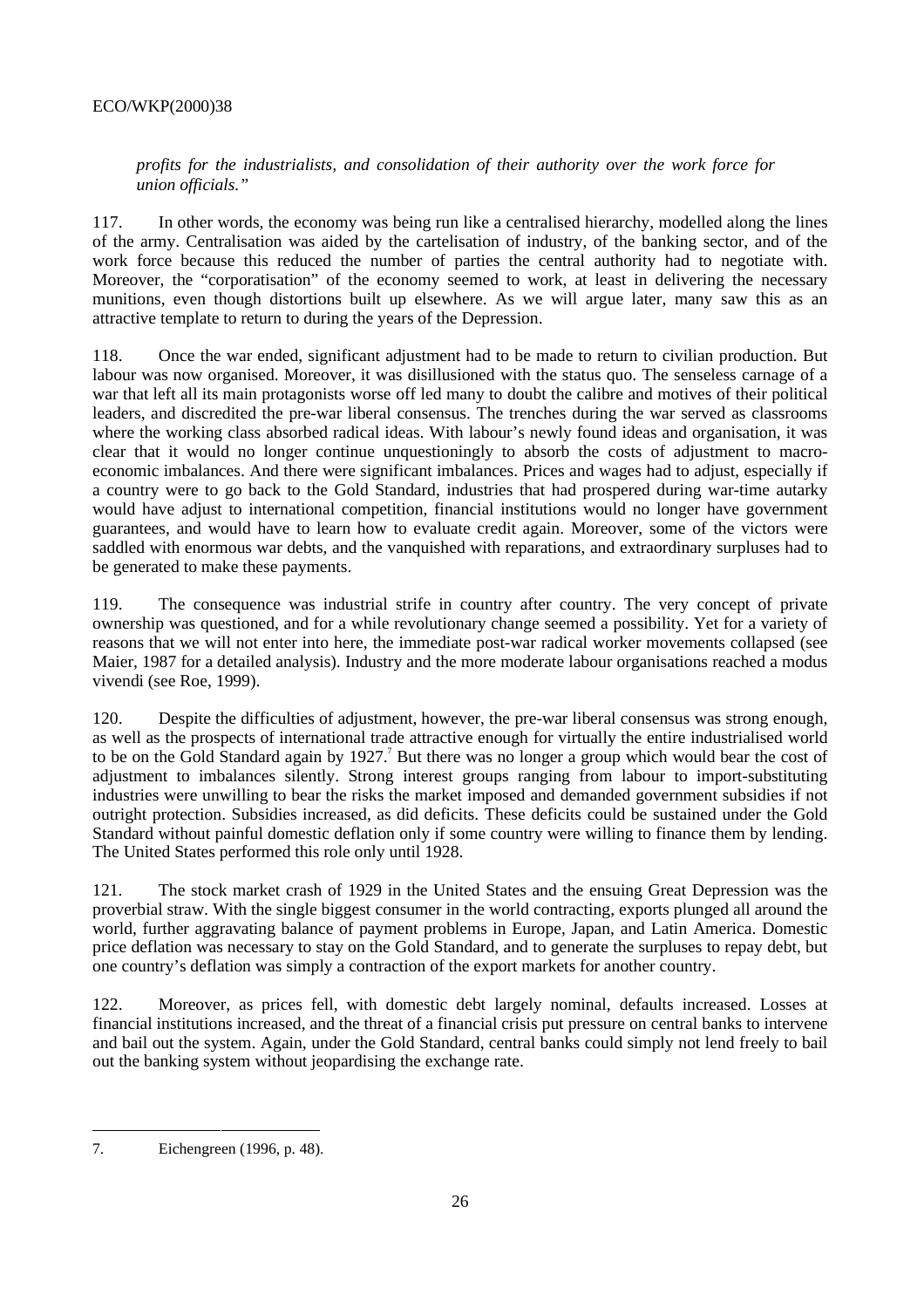123. With domestic demands for insurance against these severe economic conditions increasing, there was pressure for governments to do something, and not simply wait for the markets to return eventually to equilibrium. As Keynes famously wrote, "In the long run we are all dead". Moreover, the benefits of belonging to the Gold Standard seemed less and less clear. For example, one of its most attractive features for governments had been the ease with which they could finance their deficits by borrowing abroad. In fact, for significant periods in the decades preceding 1913, current account deficits exceeded 10 per cent of GDP in Australia, Canada, and Argentina, while in the surplus countries of Britain, France, Germany and Netherlands, net capital outflows touched 9 per cent.<sup>8</sup> With international lending virtually at zero, governments saw little direct reward in paying a political price to adhere to the Gold Standard.

#### *4.3. The political response*

124. Clearly, the response in each country to the common shock of the depression emerged from complex interactions between its historical experience, its political institutions, and the strength of its key players. But in general, unbridled competition in the 1920s was held to blame for what, from the vantage point of the Depression years, seemed like excessive investment by industry, excessive credit creation by banks, and excessive speculation in the stock market by all and sundry. To restore people's faith, politicians promised to curb the forces unleashed by the market.

125. These sentiments were reflected in statements made by politicians from very different persuasions. As Charles Maier argues, fascism was appealing because it promised ordinary people that they would not be powerless against a soulless and merciless market. Hitler felt that economic problems could be overcome by political will. He wrote (cited in Maier, 1987, p. 65):

*"The Volk does not live on behalf of the economy, its economic leadership, or economic and financial theories, but rather, finance and economy, economic leadership, and even theory exist only to serve in the struggle for our people's self determination."*

Of course, finance and the economy (*i.e.* the market) would be tamed under his leadership. The tyranny of the market weighed equally on Franklin Roosevelt. In his acceptance of the Democratic Party's presidential nomination in 1936, he alleged that before the New Deal a:

*"small group had concentrated into their own hands an almost complete control over other people's property, other people's money, other people's labour – other people's lives. For too many of us life was no longer free; liberty was no longer real; men could no longer follow the pursuit of happiness"*

Since the market seemed to be inflicting pain on the many for the profit of a few, Roosevelt concluded:

*…Against economic tyranny such as this, the American citizen could appeal only to the organised power of Government." (Kennedy (1999, p280)*

The response of governments to the problems of the depression varied in their details but typically had three common themes. The first was to depart from the Gold Standard. As Roosevelt declared in his message to the World Economic Congress in July 1933:

*"The sound internal economic system of a Nation is a greater factor in its well-being than the price of its currency in changing terms of the currencies of other Nations." (Kennedy, 1999, p. 157)*

1

<sup>8.</sup> Bordo, Eichengreen and Irwin (1999, p. 28).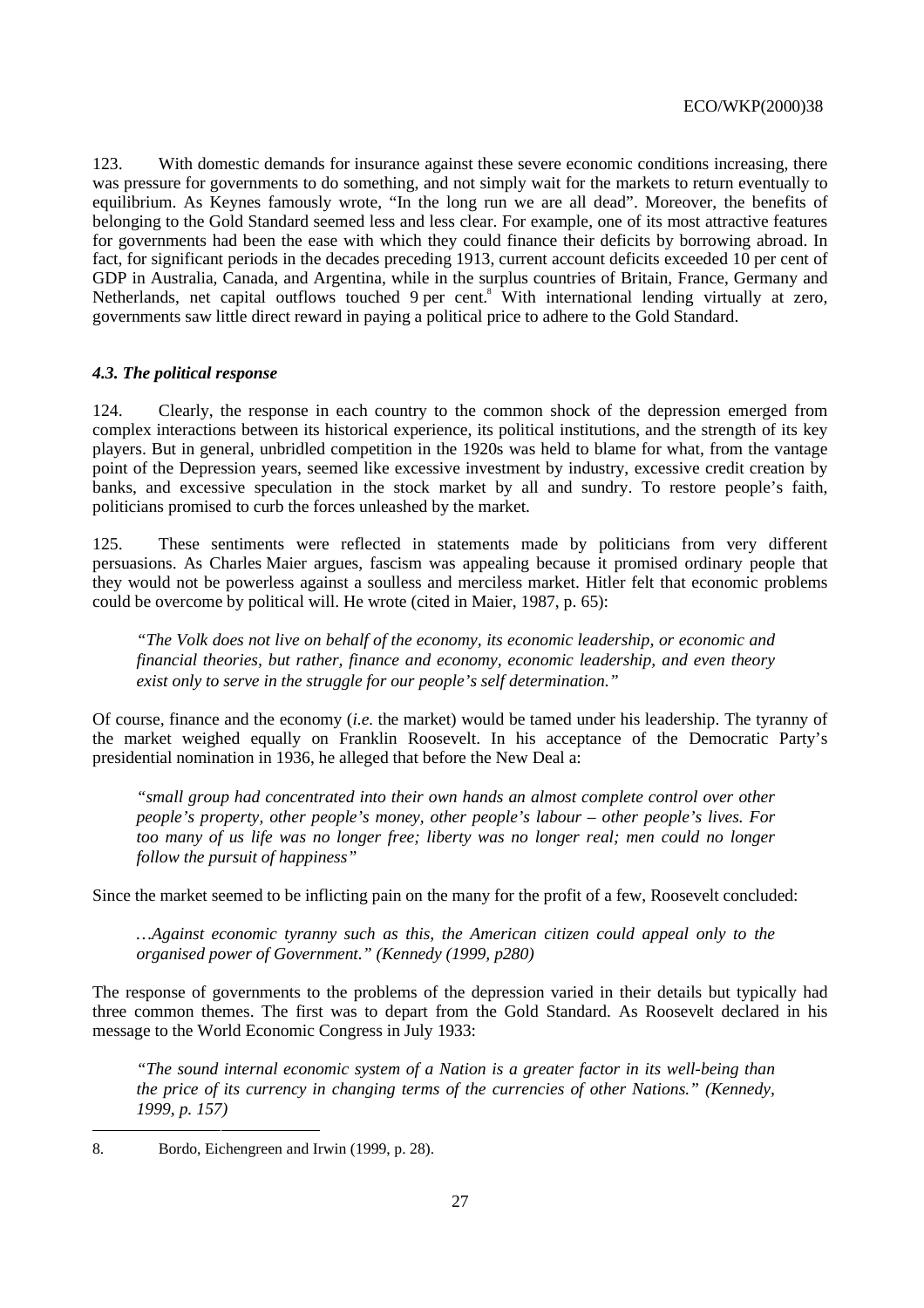126. With no external discipline on the extent to which governments could intervene, they were now free finally to remedy what they saw as obvious defects of the market. So the second theme was to curb competition, both from external sources and from internal sources. Finally, if prices were no longer set in a competitive market, something had to take the place of the market in channelling resources. Instead of using the market to channel resources, the command and control structure only recently disbanded after the war provided an attractive alternative. So the third common theme was a return to the corporatist hierarchical management of the economy, which had been "first explored during World War 1 [and] became unmistakable in many countries by the mid 1930s." We now explore the second theme, that of curbing competition, in greater detail for that will lead directly to our explanation of the first great reversal in financial markets.

### *4.4. Autarky and its effect on the financial sector*

127. Competition had to be curbed. As we argued earlier, foreigners had access in the past because domestic elites saw opportunities in trade. With export markets no longer proving attractive, there was no reason to allow foreigners into the domestic market. They were the easiest targets because they had no political voice. Imports of goods and people were curbed through prohibitive tariffs and restrictive immigration policies (see O'Rourke and Williamson, 1999 for an excellent recent survey).

128. Domestic competition was also problematic. The head of the National Recovery Administration in the United States, Hugh Johnson, argued that employers were forced into layoffs during the Depression as a result of "the murderous doctrine of savage and wolfish competition, [of] dog-eat-dog and devil take the hindmost". By contrast, "the very heart of the New Deal is the principle of concerted action in industry and agriculture under government supervision".<sup>10</sup> The NRA sought to set prices, control overproduction by allocating production quotas, and would thus stabilise wages. Its model was the War Industries Board of 1917-18.<sup>11</sup> While the NRA itself was declared unconstitutional by the United States Supreme Court in 1935, hierarchical control of industry became firmly entrenched in other countries, especially Germany, Italy, and Japan.

129. The government's desire to curb competition left no place for new entrants. This was most welcome to domestic incumbent firms, who freed from external competition were happy to reach agreements with other incumbents, and do away with new entry into domestic product markets, especially if the government was agreeable. Since control over financing was the easiest way to establish control over entry, it was natural that political attention would shift towards the financial markets and institutions. Because the financial sector was in disarray, political intervention could be effectively disguised as an attempt to introduce stability into the system.

130. Clearly, elements in the domestic financial sector would be opposed to controls that would reduce their profitability. If foreign capital had been flowing freely, the possibility of seeing business go to foreign financial institutions or foreign markets would have made the domestic financial sector extremely reluctant to accept constraints on its activities. Since cross border flows had virtually stopped, this was not a concern. Moreover, government controls brought with them the prospect of government enforced cartels, which could enhance rather than reduce profitability. With little prospect of foreign competition in the financial sector, and with financial markets moribund, domestic financial institutions were willing to accept curbs, especially on their market oriented activities, if other activities were consequently rendered more profitable.

-

<sup>9.</sup> McNeill, p. 346

<sup>10.</sup> Kennedy (1999, p. 179-180)

<sup>11.</sup> Kennedy (1999, p. 177)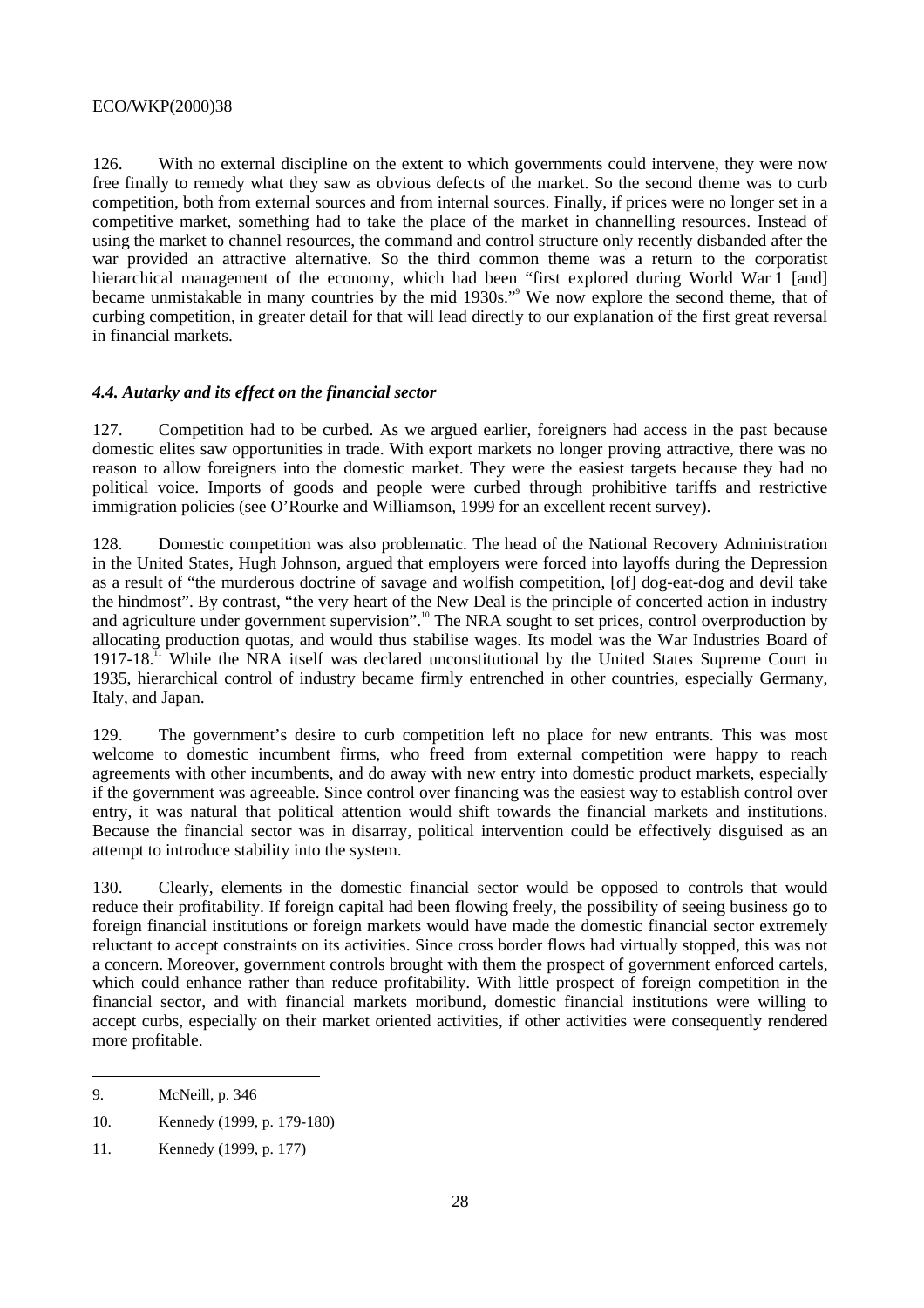### *4.5. Intervention in the financial sector*

131. The interventions in the financial sector typically took two forms. The first was, of course, a restructuring of the banking sector in a way that promoted fewer, larger banks, and limited inter-bank competition. This fed into a bank consolidation movement that had started early in the century in many countries. Since better-diversified, more profitable, banks are more stable, it is hard to argue that these moves were not motivated by concerns about stability. But it is as difficult to be a little pregnant as it is to be a little interventionist. For instance, the opening up of the public purse to rescue failed banks sends a signal to healthy banks that poor business decisions will not be severely penalised. The only way to prevent their taking advantage of these public subsidies is to regulate carefully their private activities.

132. In the absence of political checks and balances, it is all too easy for the government and the bankers to enter into a Faustian pact, with the government restricting entry and inter-bank competition, ostensibly in the interest of the stability of the system, and bankers obeying government diktats about whom to lend to in return for being allowed to be part of the privileged pack. Since incumbents in industry were likely to get the directed loans, they were willing to go along and the outcome in many countries, whether conscious or not, was a banking system that was more conservative in financing newcomers, and more accepting of government direction.

133. A co-operative, conservative, banking sector is all for naught if the arm's length stock and bond markets continue to finance entry and compete with the banking system. This is where the second form of intervention took place. In addition to being concerned about the ruinous effects of financial competition on the health of the banking system, the government also wanted private investment to flow through the banking sector because these flows could be more easily directed to preferred activities than if they went through the arm's length markets where the government had little control. In a number of countries, measures were put in place restricting the ability of corporations to issue securities in the market, and reducing the attractiveness of certain securities. These ranged from stiffer listing requirements (*e.g.* the United States) to outright prohibitions on issue (*e.g.* Japan) to prohibitions on paying high dividends (*e.g.* Germany). Even though banks often had market related activities such as underwriting, they were not averse to the restriction on arm's length financial markets for they recaptured even greater profits in the now-cartelised lending business.

134. Interestingly, the ideology under which these anti-market forces coalesced differed from country to country. But the basic outcome no: the working of financial markets was severely impaired by the intervention of the Government, which assumed a greater direct and indirect role in allocating funds to industry. To illustrate how such policies were approved and implemented we chose two examples at the opposite ends of the political spectrum: Japan and Sweden.

### *4.6. The demise of financial markets in Japan*

1

135. Japan, as our data suggest, was making rapid strides to developing strong financial markets before World War I. Japan benefited during the war because it did not participate in it, and managed to export to other Asian countries that had been cut off from European producers. Japan's banking system was competitive and kept pace with the demands of industry. Until 1918, there were no restrictions on entry into banking, provided minimum capital requirements were met. While there were over one thousand banks when World War I began, by 1920 there were over two thousand banks. The five large Zaibatsu (translated as "financial cliques") banks accounted for only 20.5 per cent of the deposits before the war, and there were many small banks.<sup>12</sup>

<sup>12.</sup> Aoki, Patrick and Sheard (1994), and Hoshi and Kashyap (1998).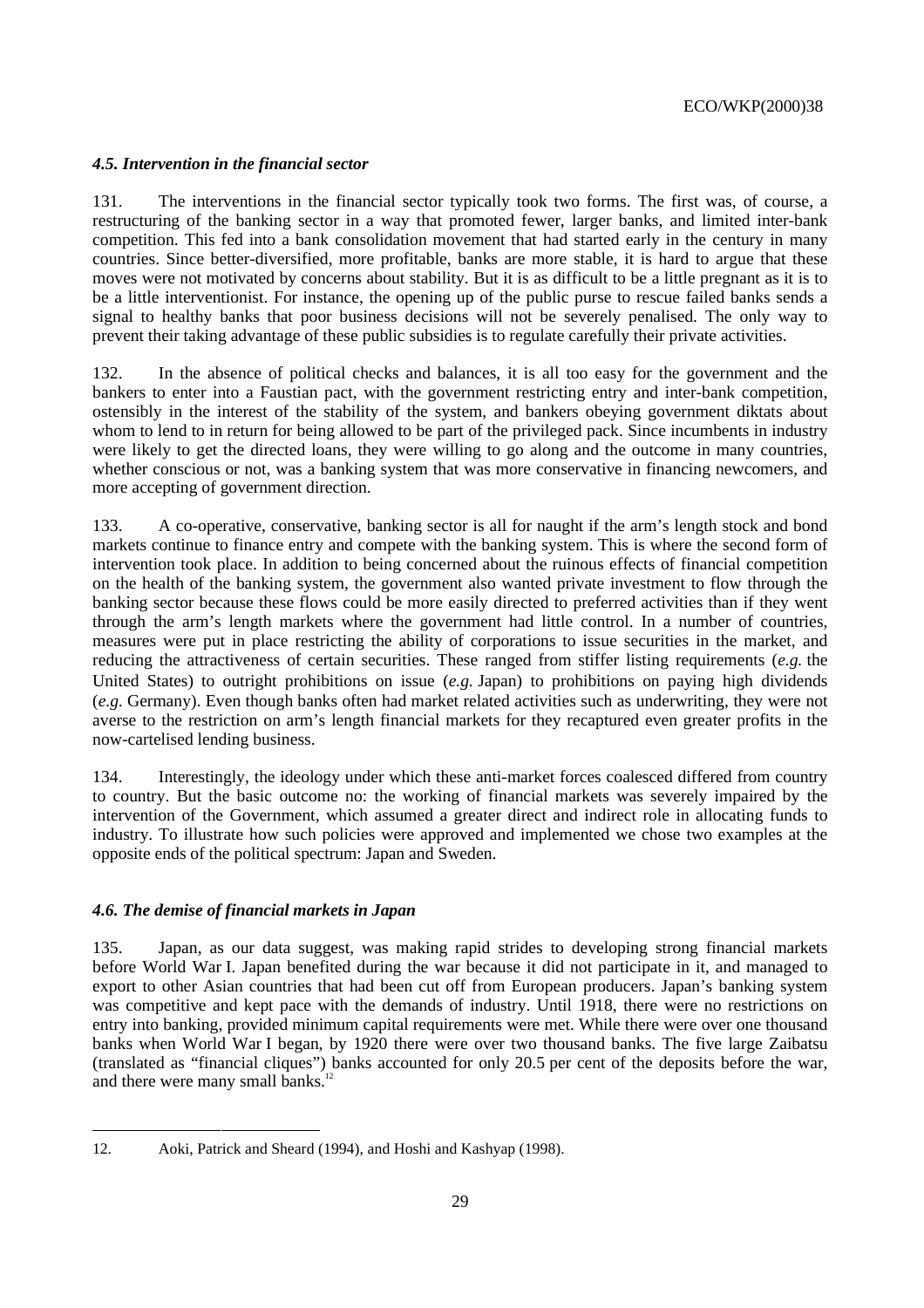136. The end of the war brought renewed competition in the markets that Japan's exporters had monopolised during the war. Compounding the pressure on profits, the Great Tokyo Earthquake in 1923 caused damage estimated at an incredible 38 per cent of GDP. Many banks had to be bailed out by the government through medium term loans. However, when the loans came due many could not pay, and the loans were extended until 1927. In the Spring of 1927, the Finance Minister, Kataoka, precipitated a further crisis by announcing in the Diet that the Tokyo Watanabe Bank had been closed that day. While in fact the bank had not been closed, and his ostensible intent was to goad the Diet in to increasing relief measures, the outcome was a run on the Tokyo Watanabe Bank and a full-fledged banking crisis. The Bank Act of 1927, enacted in response to the crisis, made clear the preferences of the authorities for a concentrated and stable banking system by requiring banks to reach a minimum capital level of 1 million yen within five years. By 1932, at the end of this five-year period, there were only 538 banks.<sup>13</sup> Throughout the 1930s, bank mergers were promoted by the Ministry of Finance so that by 1945, there were only 65 banks, and the share of Zaibatsu banks in total deposits had increased to 45.7 per cent.<sup>1</sup>

137. At the same time as the banking system was becoming more concentrated, the government's control over it was increasing. This became especially pronounced as the government sought to direct funds towards supplying the war against China in 1937. With the Temporary Fund Adjustment Act in 1937 and the Corporate Profits Distribution and Fund Raising Act in 1939, the government, through the Industrial Bank of Japan, assumed control of financing. All security issuances and lending decisions above a certain amount had to be approved by the government, and those that were not related to the war effort were typically not approved. Further Acts simply strengthened the government's control and this culminated in the designated lending system by which each munitions company was designated a major bank which would take care of all its credit needs. By the end of the war, the banking system was not only concentrated, but well and truly under the control of the government.

138. While it seems undeniable that the transformation of competitive Japanese banking into what became the post-war main bank system was orchestrated by the government, the demise of the arm's length financial markets also had the active participation of the banks. In 1929, 26 per cent of the liability side of large Japanese firm balance sheets consisted of bonds while only 17 per cent was bank debt. As bond defaults increased, a group of banks together with trust and insurance companies seized on the poor economic conditions to agree in 1931 to make all subsequent bond issues secured in principle. This immediately made it harder for their clients to issue public debt. With the acquiescence of the Ministry of Finance, the agreement was formalised in 1933 through the formation of a Bond Committee. The Committee determined which firms could issue bonds, on what terms, and when. All bonds were required to be collateralised, and banks were to serve as "trustees" for the collateral in exchange for a substantial fee. Giving banks the responsibility for determining firms' right to access the public bond markets was like giving a fox who resided in a chicken coop the right to determine which chickens could leave.<sup>15</sup> The obvious outcome was that a flourishing bond market was killed off. By 1936, bonds were down to 14 per cent while bank debt was up to 24 per cent of the liability side. By 1943, 47 per cent of liabilities were bank debt while only 6 per cent were bonds.<sup>16</sup>

<sup>-</sup>13. This paragraph is drawn from Hoshi and Kashyap (1998).

<sup>14.</sup> Aoki, Patrick and Sheard (1994).

<sup>15.</sup> That this was a cartel is further reinforced by Hoshi and Kashyap's observation that security houses that were not part of the 1931 agreement started competing fiercely for underwriting business and continued to underwrite unsecured bonds. Thus the market itself did not appear to develop a distaste for unsecured bonds.

<sup>16.</sup> These figures are from Teranishi (1994).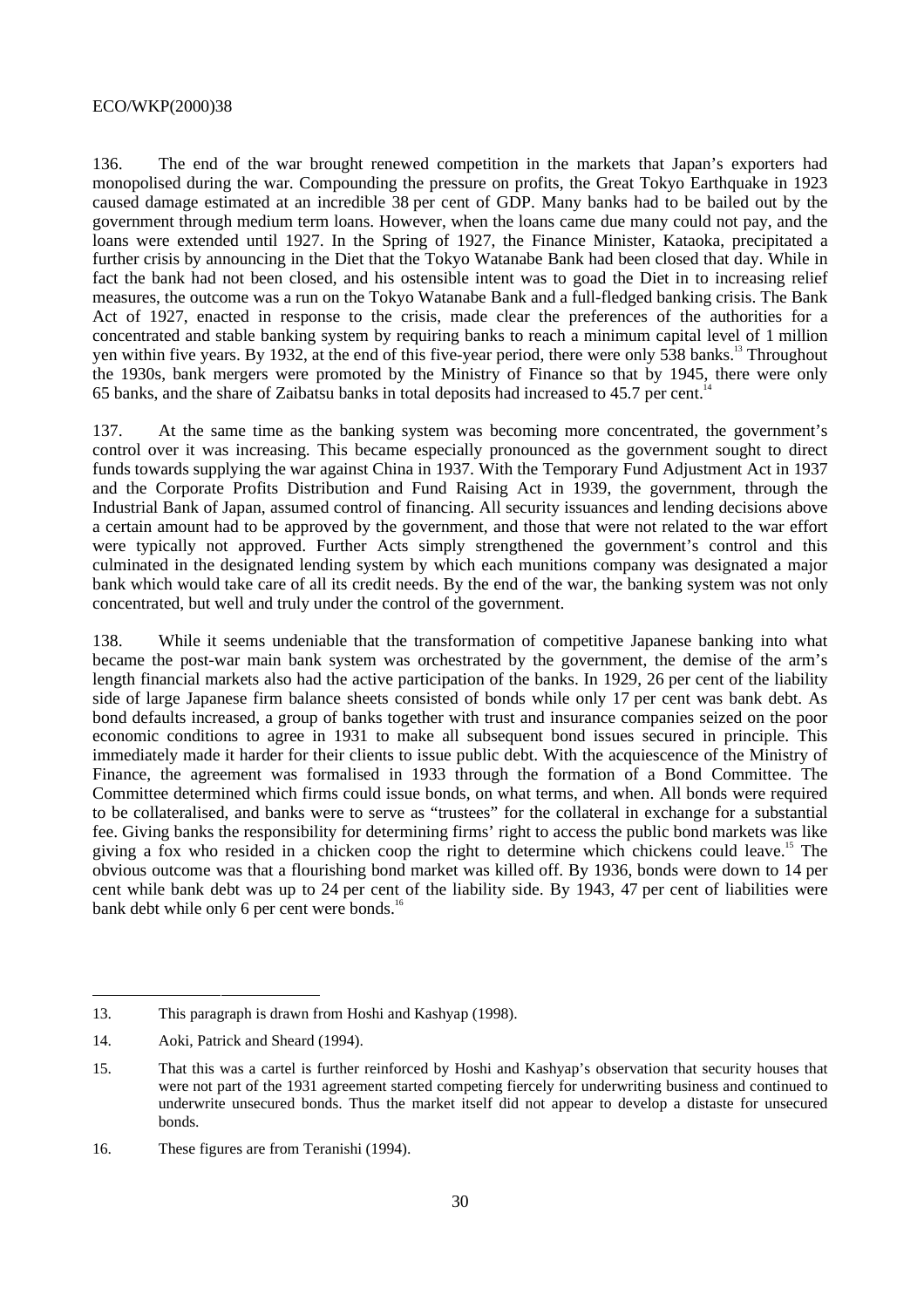139. The equity markets were similarly choked through fiat. The attitude of the government towards shareholders is illustrated by the following statement by a bureaucrat<sup>17</sup>:

*"The majority of shareholders take profits by selling appreciated stocks, sell in times when the price is expected to fall, and often seek dividend increases without doing anything to deserve them. If these shareholders control the directors of companies, influence strategies, and seize a substantial amount of profits, then the system of joint stock companies has serious flaws."*

The Temporary Funds Adjustment Law crimped equity issues in 1937 by mandating that companies seek permission before issuing. The Corporate Profits Distribution and Fund Raising Order required firms to seek government approval for increases in dividends if the level of payout was greater than 10 per cent, thus making equity unattractive. Still later, the Munitions Companies Act brought companies under the control of government bureaucrats, and they were allowed independence from the shareholders so long as they worked in the interests of the nation. Thus new stock issues, which accounted for 60-75 per cent of net industrial funding in 1935 and 1936 fell to 20 per cent of funding by 1944-45.

140. Japan illustrates yet another point. Once a country walls itself off, the outside world has to be very attractive before it opens up again. Entrenched hierarchies have the power to defend themselves. Once the banks had power, they were unlikely to give it up easily. For example, despite their best efforts to break up the bank firm combines established during the period of militarisation, the post-war American occupying forces could not prevent them re-emerging as the Keiretsu or main bank system. Hoshi and Kashyap (1998) find that the effects of the government enforced bank-firm pairing under the designated bank system towards the end of the war persisted long after World War II. Of the 112 companies in 1974 that they found had descended from wartime munitions companies, the financial institution designated by the government during the war was still the largest lender and one of the top 10 shareholders in 61 of the firms. They found that 88 of the 112 companies still had close ties to their designated institution over 30 years after the war!

141. Similarly, the Bond Committee, set up ostensibly to improve the quality of bond issuance during the Depression, survived until the 1980s. Even as Japanese industrial firms invaded the rest of the world in the 1970s, their bond markets remained minuscule. It was only in the early 1980s, as Japanese firms decided to borrow abroad rather than depend on their antiquated financial system that Japanese banks had to loosen their stranglehold. The powers of the bond committee were curtailed. The markets had their revenge as the banks paid the price for years of being shielded from competition, made terrible credit decisions and drove Japan into an economic crisis that still persists.<sup>18</sup>

#### *4.7. Sweden*

-

142. While beset by many of the same forces as the other European countries, Sweden (and Scandinavia in general) arrived at a different solution. While autarky was a possibility for larger economies like France, Germany, and Italy, firms in Sweden had become big while servicing export markets. The Swedish market, by itself, was too small. So the Liberal coalition resisted a move to autarky and the associated intervention in the markets (see Gourevitch, 1986).

143. However, there were powerful forces against the liberals. The proverbial straw was when the Swedish Workers party (later the Social Democrats) and the Agrarian party came together in 1932 in what

<sup>17.</sup> Okazi, 1991, p. 382, cited in Hoshi and Kashyap (1998).

<sup>18.</sup> Bebchuk and Roe (1999) develop a theory of path dependence of governance to account for phenomena such as these.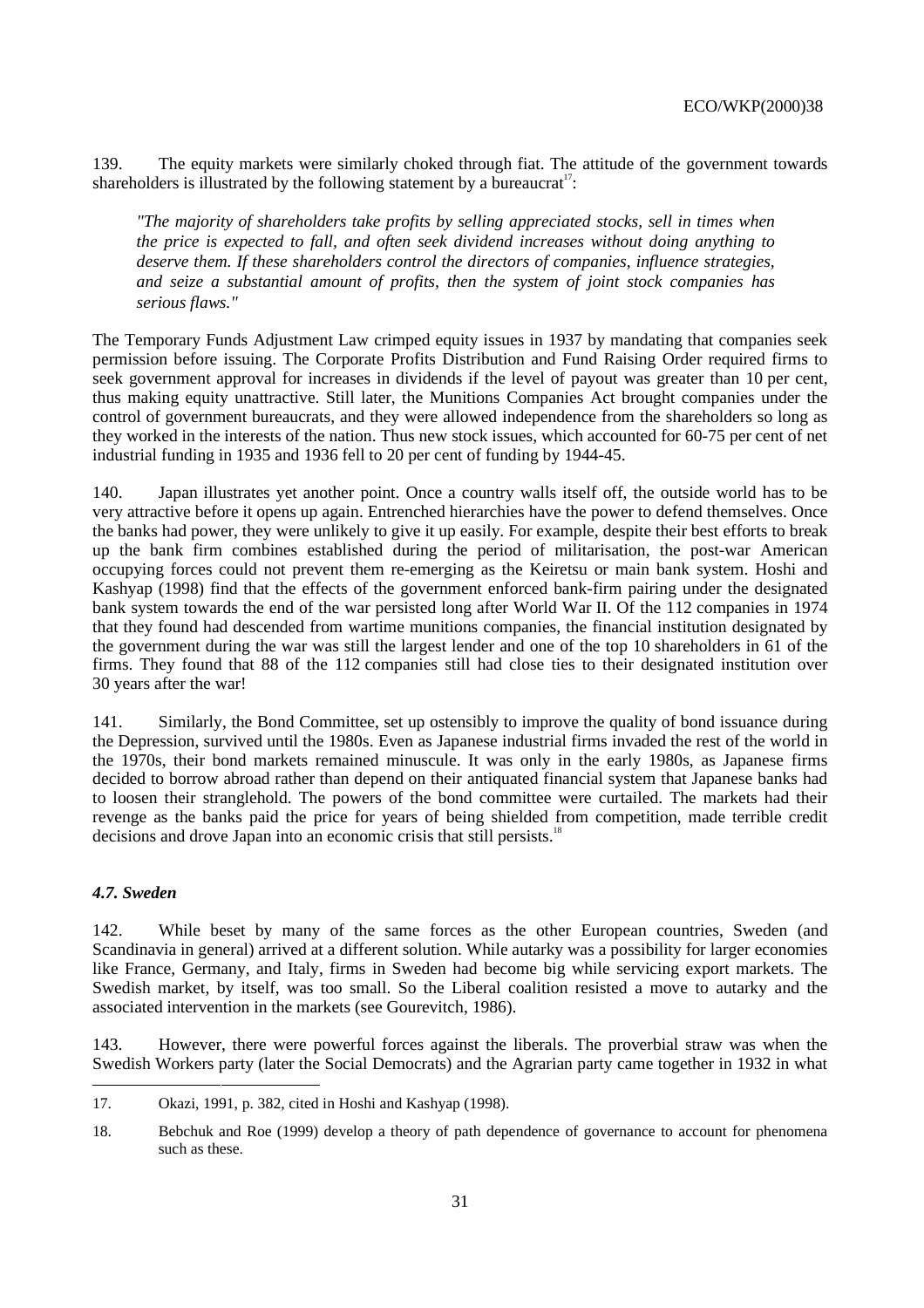has been termed the cow trade. The Social Democrats accepted higher food prices and price supports in return for stable wages, policies for full employment, and social services. The business interests, dominated by the large internationally oriented firms first opposed this coalition, but became more accommodating when the Social Democrats became stronger in the election of 1936. In 1938, in the town of Saltsjobaden, labour, business, farming, and the government hammered out a pact by which the demands of parties to the cow trade were respected by business in return for assurances about labour peace, continued private control over property and capital markets, and external openness. A similar consensus was also reached in Norway in 1935 and Denmark in 1933 (see Gourevitch, 1986).

144. Thus Scandinavia adopted a middle path in the inter-war years, between the relatively market oriented internationalism of the United Kingdom, and the autarkic, interventionist, policies of Germany. The continued openness at least in product markets ensured that there was competition in those markets, and reduced the incentive to mute domestic competition by repressing the financial markets. Nevertheless, since the consensus was between incumbents, it inevitably translated into actions that reduced the role of the financial markets, especially because international capital flows were moribund. Interestingly, the post war consensus in much of Western Europe resembled the Scandinavian one.

### *4.8. Summary*

145. It is useful to summarise our analysis so far. In our view, economic crisis, whatever its origin, led the retreat of financial markets and the concentration of the banking systems around the world. The channel we have argued for is the following: Crisis created a popular groundswell for insurance. The only way for governments to meet this demand was to escape from international discipline -- the fetters of gold in Eichengreen's felicitous terminology. But the barriers erected to international competition, and the dwindling of international capital flows, made it much easier, and more attractive, to erect barriers to internal competition both in the industrial and financial sectors.

146. Government were willing accomplices in this process of concentration because it made it easier to pursue their own agenda, which was now reinforced by popular legitimacy. The most destructive agendas were those of governments with grievances carried over from the last war. These chose to focus resources on rearmament. Neighbours who were not actively militaristic had to respond because they were directly threatened by those who were arming. Regardless of why governments chose to co-ordinate resource allocation, the course of action was clear; since markets dance to the tune of profits and prices, and therefore are not responsive to the dictates of government, the sphere of markets had to be narrowed in favour of the sphere of hierarchies.

#### **5. The aftermath of World War II and the resilience of financial markets in Europe**

147. Two of the stylised facts identified in Section 1 remain unexplained thus far. Why didn't financial development resume immediately after WWII and why did it resume in the last two decades of the  $20<sup>th</sup>$  century. We will now try to address them.

#### *5.1. Bretton Woods and restrictions on capital movements*

148. The disruption to international trade caused by the two wars and the Great Depression was significant. While the average degree of openness (merchandise export as a percentage of GDP) was 8.2 in 1913, it was only 5.2 in 1950 (O'Rourke and Williamson, 1999, p. 30). It was only in the 1970s that international trade regained its pre WWI level. This delay, by itself, can explain the slow advancements of financial markets after WWII. But an even more important reason is the restrictions on free capital movements imposed by the Bretton Woods agreement.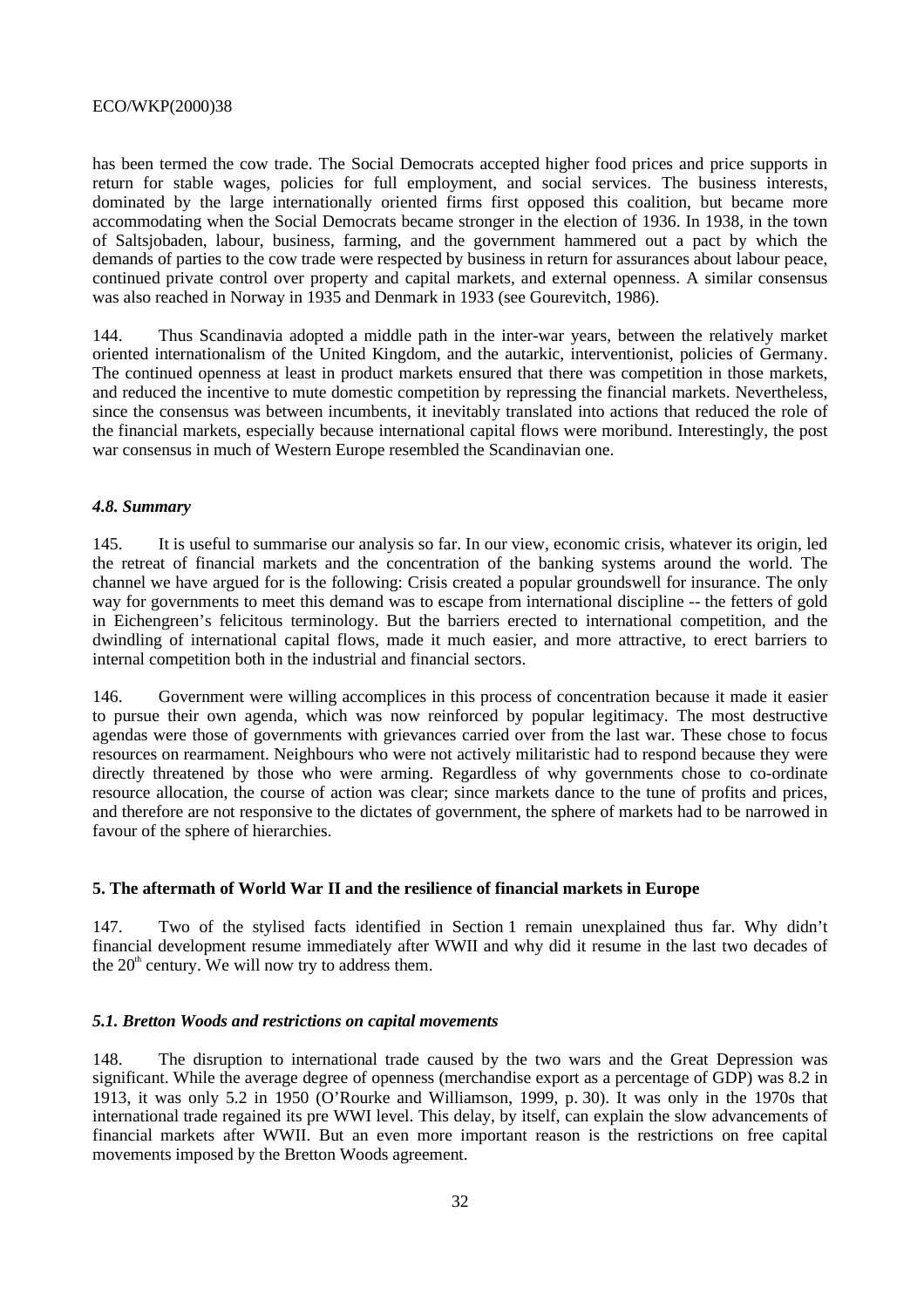149. The Bretton Woods agreement in 1944 advocated movement towards free trade in goods, but severely restricted international capital flows. As Keynes, its architect, said (cited in Helleiner (1994, p164):

*"Not merely as a feature of the transition but as a permanent arrangement, the plan accords every member government the explicit right to control all capital movements. What used to be heresy is now endorsed as orthodoxy."*

The rationale was clear. Fixed exchange rates would facilitate trade in the same way as did the Gold Standard. But if capital was allowed to flow freely, it would hamper the ability of governments to provide the various sorts of insurance that was demanded of them by the new welfare states. Thus the argument for capital controls and the second class status accorded to finance in the post-war economic order.

150. What lowers the political opposition to financial development is not just openness in trade, but a combination of foreign competition in the product markets and free access to foreign financing. With free capital movements, institutions in the domestic financial sector have no way of protecting their industrial clients if foreign capital chooses to finance insurgents. At the same time, domestic financial institutions will not allow the financial sector to remain repressed if domestic firms can escape to foreign financial markets.

151. If openness to trade is, by itself, insufficient to force financial development, then the restrictions on capital movements after WWII can explain why financial development did not take off after WWII, even though trade expanded. It can also explain why the trade openness does not have power in explaining financial development in the 1950-1990 period (see Section 3.3), while it has substantial power in 1913 and in 1999, both periods when international capital flows were relatively unrestricted.

#### *5.2. The breakdown of the Bretton Woods system*

152. The story of the eventual breakdown of the Bretton Woods system has been told many times and elsewhere (see Eichengreen, 1996 for a comprehensive and accessible treatment). But the role played by concerted political action has been under-emphasised. As Helleiner (1994) argues, even though in the early 1970s Europe and Japan were interested in perpetuating the system of controls, the United States was opposed. For one, the United States with its strong domestic financial institutions eyed the profits to be made in the protected and underdeveloped foreign financial markets. Equally important, the United States hoped its well developed financial markets would attract foreign investors, an especially attractive prospect given the large US fiscal and trade deficits. Britain was also interested in doing away with capital controls because it wanted London to re-emerge as a financial centre even though the United Kingdom had long ceased to be the primary exporter of capital in the world. Therefore even in the 1960s, Britain encouraged the growth of the Eurodollar market in London.

153. The United States removed capital controls in 1974, and this was followed soon after by the deregulation of broker fees on the NYSE in 1975. The United Kingdom responded to the competitive pressure form the United States by following suit on capital controls in 1979, and subsequently deregulated its exchange with the Big Bang in 1986.

154. By the end of the 1980s, controls had effectively been removed throughout Western Europe, Scandinavia, and Japan. We believe that this has spurred the enormous amount of financial development in the 1990s. In particular, we believe the formation of the European Monetary Union has opened up domestic financial systems to immense competition and has been instrumental in the creation of new markets around Continental Europe. As Kukies (1999) points out, the main distinguishing feature of the successful new markets like the Neuer Markt or Nouveau marché is not so much that they have function under new laws, let alone new legal regimes, but that they have better disclosure requirements. What is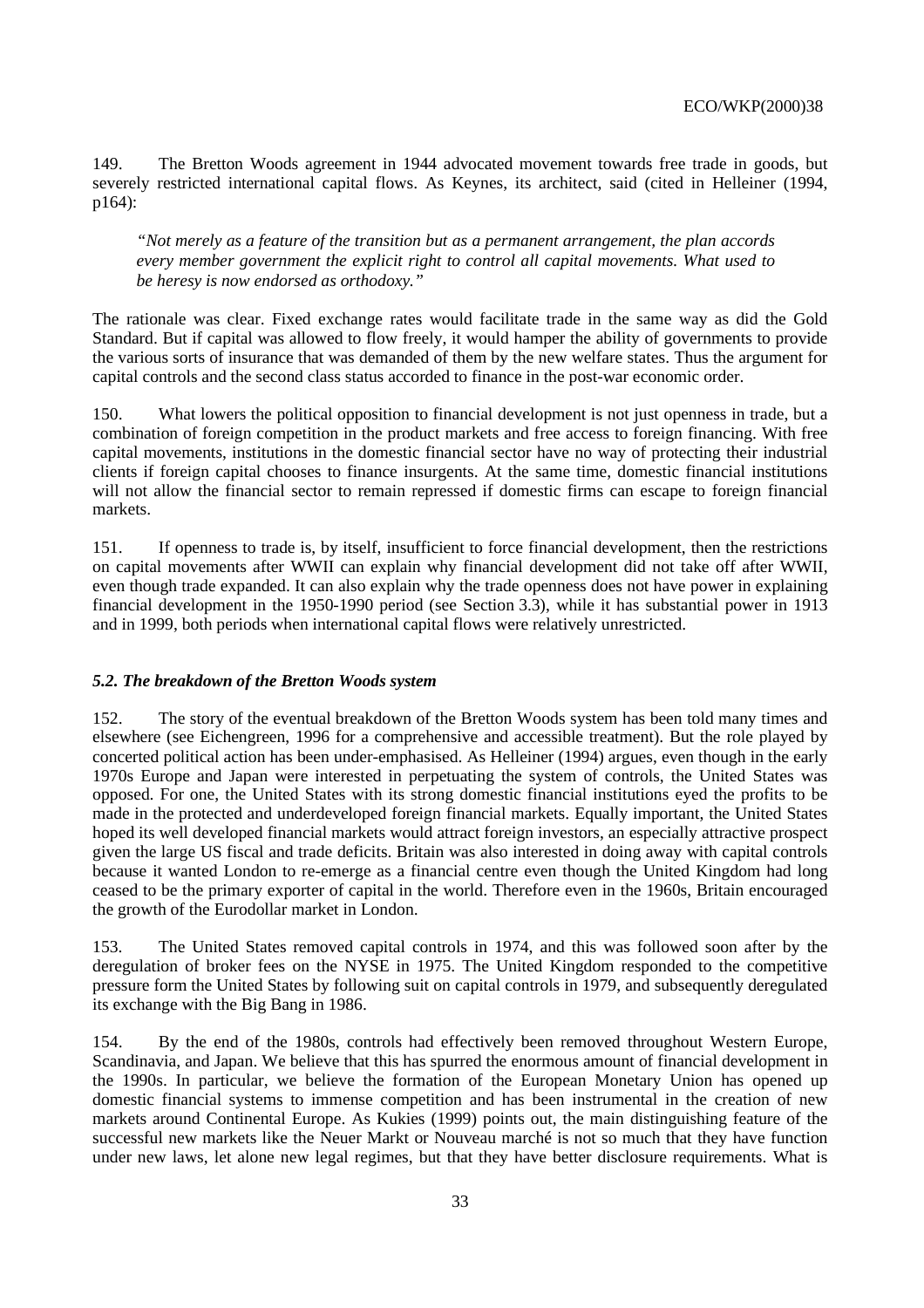also interesting is that these fledglings have been typically supported by the main financial markets and institutions in the country. While we believe that mandating better disclosure is an important aspect of financial development (see La Porta *et al.*, 1998; Rajan and Zingales, 1998*a*), we have to believe that it was not the inherent difficulty of setting disclosure rules that prevented these exchanges from being born earlier. Instead, we believe it was the support of the patrons that was lacking, and it required the threat of foreign competition to make the exchanges a reality.

155. In our view, thus, the resurgence of markets in the last two decades of the  $20<sup>th</sup>$  century is strongly associated with the expansion of international capital movements and the consequent difficulty of financial repression. That the recent resurgence of financial markets is particularly pronounced in Continental Europe (see Tables 2-5) should not come as a surprise. Thanks to European monetary integration, this is the region of the world where capital has gained the most mobility, even though it was here that the postwar consensus emphasising domestic policy autonomy at the expense of financial development was, hitherto, strongest.

156. This last example seems to suggest the virtues of supra-national organisations in reducing the role of private interests, like those of incumbents, in determining policy. But unlike Olson (1982), we are not confidant that what he calls "jurisdictional integration", the joining together of two distinct political entities into one, will reduce the power of private interests. Olson suggests that, after integration, each entity's private interests may be too small to influence policy in the merged entity. We are less optimistic. For one, before integration some private interests may be large enough to take the national interest into account in influencing policy. After integration, they may simply refocus on their private interests. Even if they are small enough to not worry about the national interest but large enough to influence policy before integration, they may seek out and merge with similar organised interests after integration and continue influencing policy in the merged entity. We therefore believe that while "jurisdictional integration" may work initially, eventually private interests will reassert themselves and capture the governance of the merged entity. Better yet to have jurisdictional separation, but free competition between the constituent entities of these jurisdictions. This will result in competition in regulation between jurisdictions, which almost invariably reduces the possibility of capture.

### **6. Discussion and conclusion**

157. This paper started with the ambitious attempt of attempt to make some sense of the broad patterns of financial development in the most developed economies over the twentieth century. We find that, contrary to the predictions of most existing theories, indicators of financial development do not seem monotonic over time. In particular, we find that by most measures, countries were more financially developed in 1913 than in 1980 and that a major reversal took place between 1913 and 1950.

158. To explain this we outline a political economy explanation of the causes of financial development (or lack of thereof). Financial development breeds competition, which, in turn, eliminates rents. While this elimination is, in general, welfare-enhancing, it makes incumbents worse off. Hence their opposition to financial development, which is likely to be successful given incumbents' political clout. In good times, however, when trading and investment opportunities outside the economy look attractive, financial development can take place, because the incentives and abilities of domestic incumbents to oppose it is muted. But openness and the competitive markets it engenders create a new source of potential opposition. The elimination of rents make long-term relationships harder to sustain, reducing the ability of parties in the economy to insure each other. This generates another source of opposition to financial development: groups in need of insurance. A coalition between these interests in bad times can reverse the financial development that may have taken place in good times.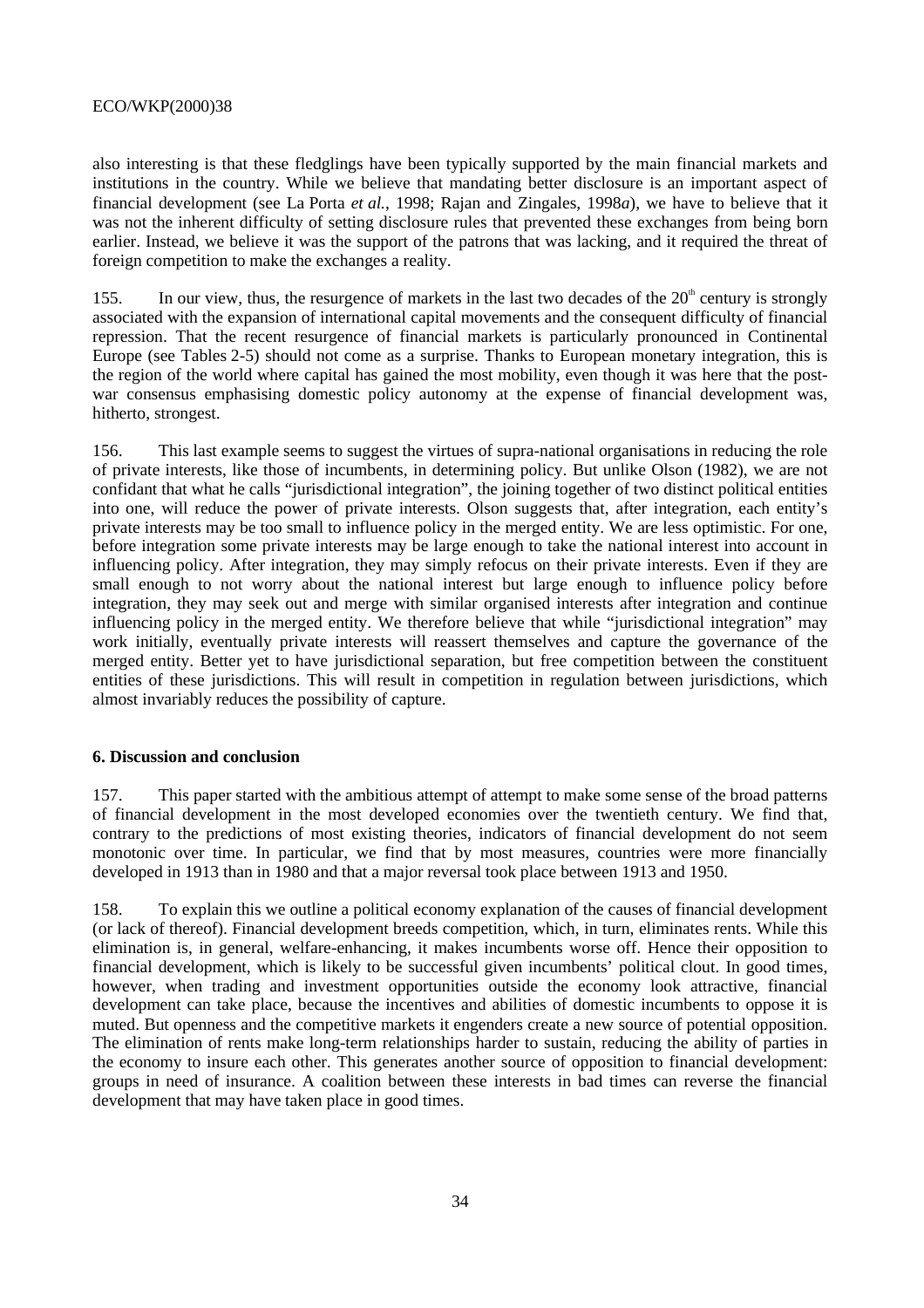159. From a policy perspective, there are two important implications of our work. First, it does not seem that legal or cultural impediments to financial development are as serious as one might have concluded from the recent literature. Somewhat facetiously, one does not have to have the good fortune of being colonised by the British to be able to have vibrant financial markets.

160. However, the main impediment we identify -- the political structure within the country -- can be as difficult to overcome as more structural impediments. Nevertheless, our second main implication is that to the extent a country can be coaxed to be open, it makes it less easy for domestic incumbents to retard financial development.

161. By contrast, closing down the foreign window can be more detrimental than current analyses admit. For example, unilateral capital controls imposed by a country can have long term consequences that far outweigh issues like credibility to foreign investors that have been the focus of recent debates. The cost to Malaysia of the recent controls may not be so much that foreign investors are wary of a repeat, but that domestic financial institutions were merged in a non-transparent way during the period of controls -- a way that appears to favour the current political establishment.

162. The fundamental message of our work is that we should be cautious against taking for granted that financial development is unidirectional, and that the current generalised consensus in favour of markets is irreversible because of their obvious efficiency. We say this not simply because of a myopic belief that history repeats itself, but because there are sound arguments for why in time of crises a political backlash against markets may occur, which may have very long-term consequences. Thus, even in times of prosperity (in fact, precisely in those times) it is wise to generate some forms of safety net. We believe that advances in finance have given us the tools to provide such insurance, and we should focus on implementing these advances rather than attempting to expand government or attempting to shut down markets. Hopefully, the world will do better in the face of crisis than it did after 1913.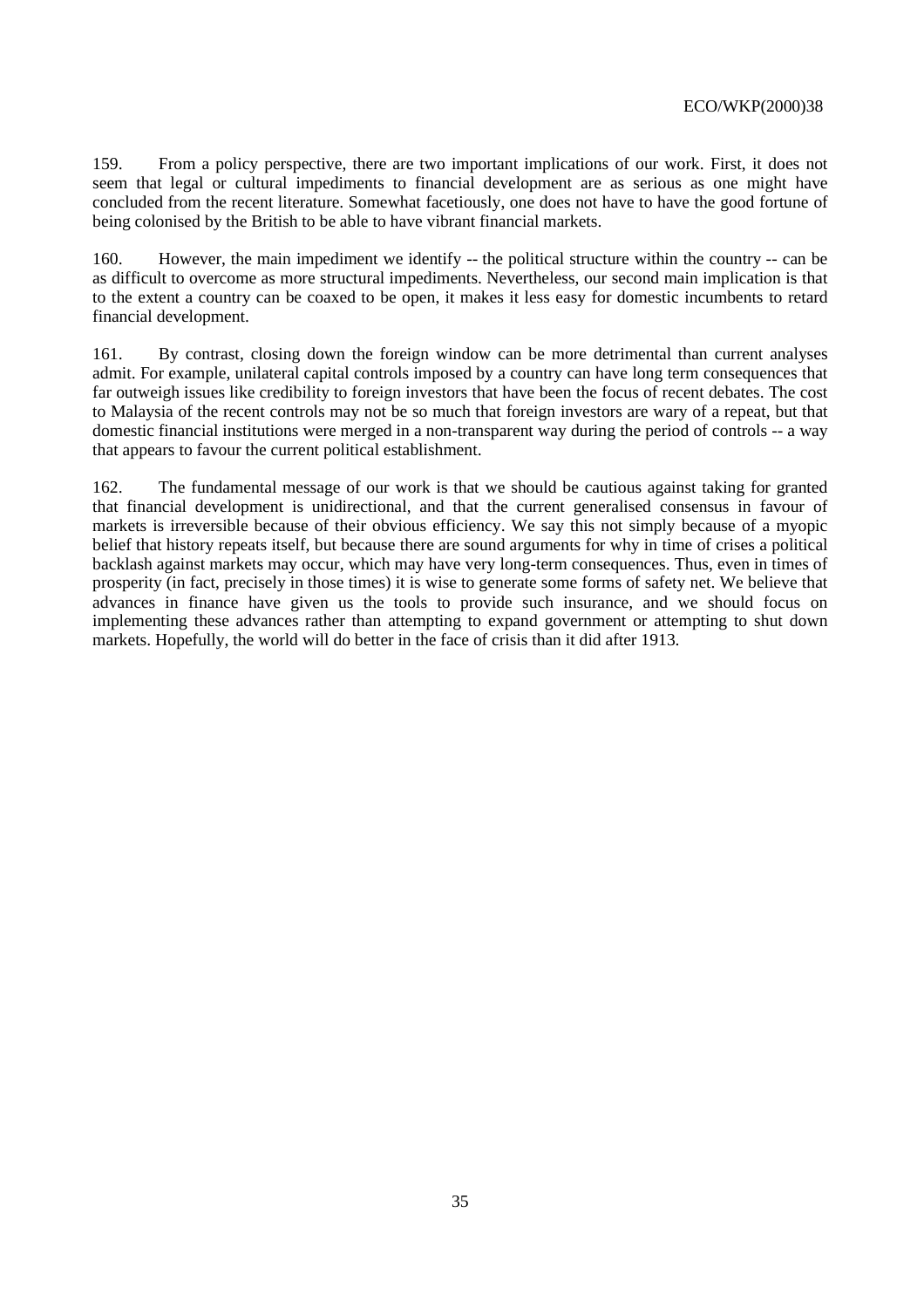|      | <b>Deposits to GDP</b> |    |                    |                 | <b>Stock market to GDP</b> | # companies to pop. |                 |    | <b>Equity issues to</b><br><b>GFCF</b> |                 |    |                    |
|------|------------------------|----|--------------------|-----------------|----------------------------|---------------------|-----------------|----|----------------------------------------|-----------------|----|--------------------|
|      | Whole<br>sample        |    | Constant<br>sample | Whole<br>sample |                            | Constant<br>sample  | Whole<br>sample |    | Constant<br>sample                     | Whole<br>sample |    | Constant<br>sample |
|      |                        | N  | $N=19$             |                 | N                          | $N=7$               |                 | N  | $N=9$                                  |                 | N  | $N=9$              |
| 1913 | 0.41                   | 22 | 0.46               | 0.56            | 20                         | 0.34                | 27.10           | 21 | 20.99                                  | 0.12            | 12 | 0.15               |
| 1929 | 0.39                   | 21 | 0.41               | 0.60            | 9                          | 0.46                | 25.19           | 13 | 25.05                                  | 0.35            | 15 | 0.33               |
| 1938 | 0.44                   | 21 | 0.47               | 0.65            | 11                         | 0.48                | 28.01           | 13 | 27.44                                  | 0.13            | 12 | 0.12               |
| 1950 | 0.32                   | 22 | 0.34               | 0.29            | 13                         | 0.14                | 37.59           | 15 | 24.36                                  | 0.06            | 10 | 0.03               |
| 1960 | 0.30                   | 22 | 0.32               | 0.46            | 17                         | 0.31                | 32.56           | 18 | 22.53                                  | 0.06            | 17 | 0.05               |
| 1970 | 0.35                   | 22 | 0.38               | 0.55            | 17                         | 0.22                | 22.74           | 18 | 19.00                                  | 0.06            | 16 | 0.01               |
| 1980 | 0.40                   | 22 | 0.43               | 0.25            | 21                         | 0.17                | 23.12           | 22 | 18.90                                  | 0.03            | 19 | 0.03               |
| 1990 | 0.59                   | 21 | 0.58               | 0.57            | 21                         | 0.53                | 21.13           | 22 | 22.94                                  | 0.05            | 17 | 0.05               |
| 1999 | 0.58                   | 22 | 0.62               | 0.97            | 23                         | 0.96                | 25.31           | 23 | 27.08                                  | 0.13            | 21 | 0.19               |

**Table 1. Evolution of the different indicators of financial development**

Note: The first two columns are cross-country averages of the ratio of commercial and savings bank deposits to GDP. The first column is an average across all the observations available, the second only across the countries for which we have observations throughout. Similarly, the third and fourth columns are crosscountry averages of the ratio of the amount of funds raised through public equity offerings (both initial public offerings and seasoned equity issues) by domestic companies to gross fixed capital formation. Columns five and six are cross-country averages of the ratio of the amount of funds raised to gross domestic product. Columns seven and eight are cross-country averages of the ratio of number of domestic companies whose equity is publicly traded in a domestic stock exchange to million inhabitants.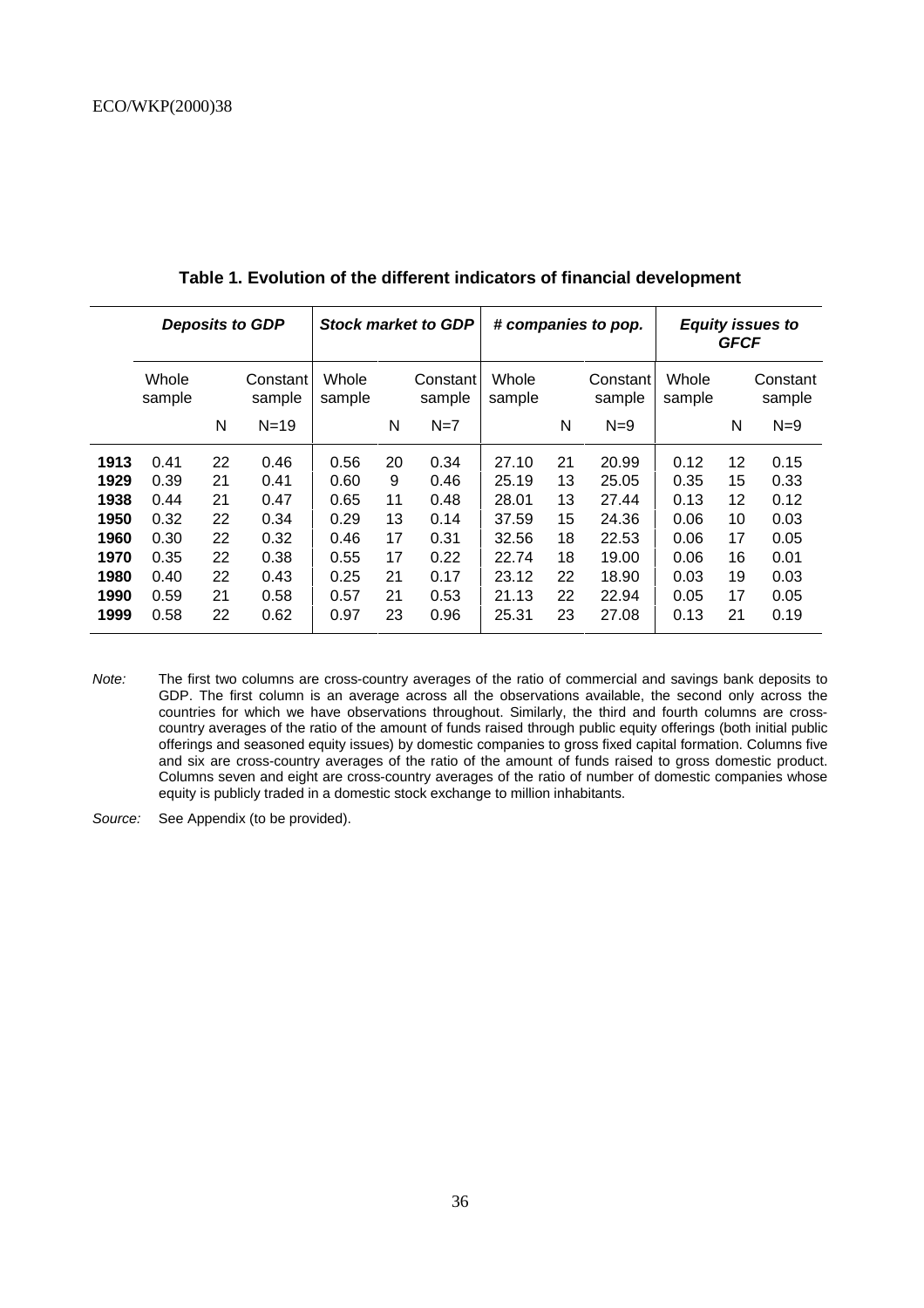| 1913 | 1929 | 1938 | 1950 | 1960 | 1970 | 1980 | 1990 | 1999 |
|------|------|------|------|------|------|------|------|------|
| 0.29 | 0.36 | 0.36 | 0.30 | 0.23 | 0.19 | 0.28 | 0.07 | 0.24 |
| 0.52 | 0.59 | 0.61 | 0.53 | 0.29 | 0.34 | 0.37 | 0.54 | 0.63 |
| 1.16 | 0.37 | 0.33 | 0.19 | 0.28 | 0.44 | 0.62 | 0.84 | 0.81 |
| 0.68 | 0.48 | 0.69 | 0.17 | 0.17 | 0.26 | 0.31 | 0.38 | 0.84 |
| 0.13 | 0.22 | 0.24 | 0.26 | 0.17 | 0.15 | 0.18 |      | 0.28 |
| 0.22 | 0.26 | 0.16 | 0.39 | 0.37 | 0.35 | 0.45 | 0.46 | 0.58 |
| 0.16 | 0.15 | 0.09 | 0.11 | 0.09 | 0.12 | 0.18 | 0.33 | 0.49 |
|      |      |      |      |      |      |      |      |      |
| 0.76 | 0.46 | 0.39 | 0.46 | 0.43 | 0.41 | 0.28 | 0.56 | 0.55 |
| 0.01 |      |      | 0.17 | 0.16 | 0.13 | 0.16 | 0.85 | 0.09 |
| 0.42 | 0.44 | 0.36 | 0.15 | 0.18 | 0.30 | 0.40 | 0.61 | 0.69 |
| 0.53 | 0.27 | 0.25 | 0.20 | 0.31 | 0.46 | 0.49 | 0.55 | 0.60 |
| 0.04 | 0.07 | 0.09 | 0.10 | 0.13 | 0.15 | 0.30 | 0.42 | 0.45 |
| 0.41 | 0.37 | 0.53 | 0.22 | 0.52 | 0.69 | 0.75 | 0.60 | 0.43 |
| 0.19 | 0.18 | 0.99 | 0.20 | 0.16 | 0.22 | 0.79 | 1.08 | 1.11 |
| 0.22 | 0.32 | 0.52 | 0.17 | 0.11 | 0.47 | 0.52 | 0.79 | 0.75 |
| 0.65 | 0.89 | 0.56 | 0.52 | 0.43 | 0.49 | 0.30 | 0.54 | 0.53 |
| 0.21 |      |      |      |      |      |      |      |      |
|      | 0.09 | 0.16 | 0.16 | 0.17 | 0.15 | 0.31 | 0.42 | 0.54 |
| 0.07 | 0.24 | 0.24 | 0.33 | 0.37 | 0.53 | 0.44 | 0.60 | 0.64 |
| 0.69 | 0.69 | 0.73 | 0.59 | 0.54 | 0.50 | 0.48 | 0.35 | 0.33 |
| 0.93 | 1.08 | 1.13 | 0.79 | 0.78 | 0.69 | 0.69 | 1.03 | 0.66 |
| 0.50 | 0.33 | 0.45 | 0.53 | 0.25 | 0.20 | 0.29 | 0.94 | 1.11 |
| 0.33 | 0.33 | 0.44 | 0.46 | 0.38 | 0.42 | 0.30 | 0.33 | 0.30 |
|      |      |      |      |      |      |      |      |      |

**Table 2. Evolution of the ratio of deposits to GDP**

Note: Commercial and savings deposits divided by GDP.

Source: Mitchell (1995) and various issues of Financial Statistics by the International Monetary Fund.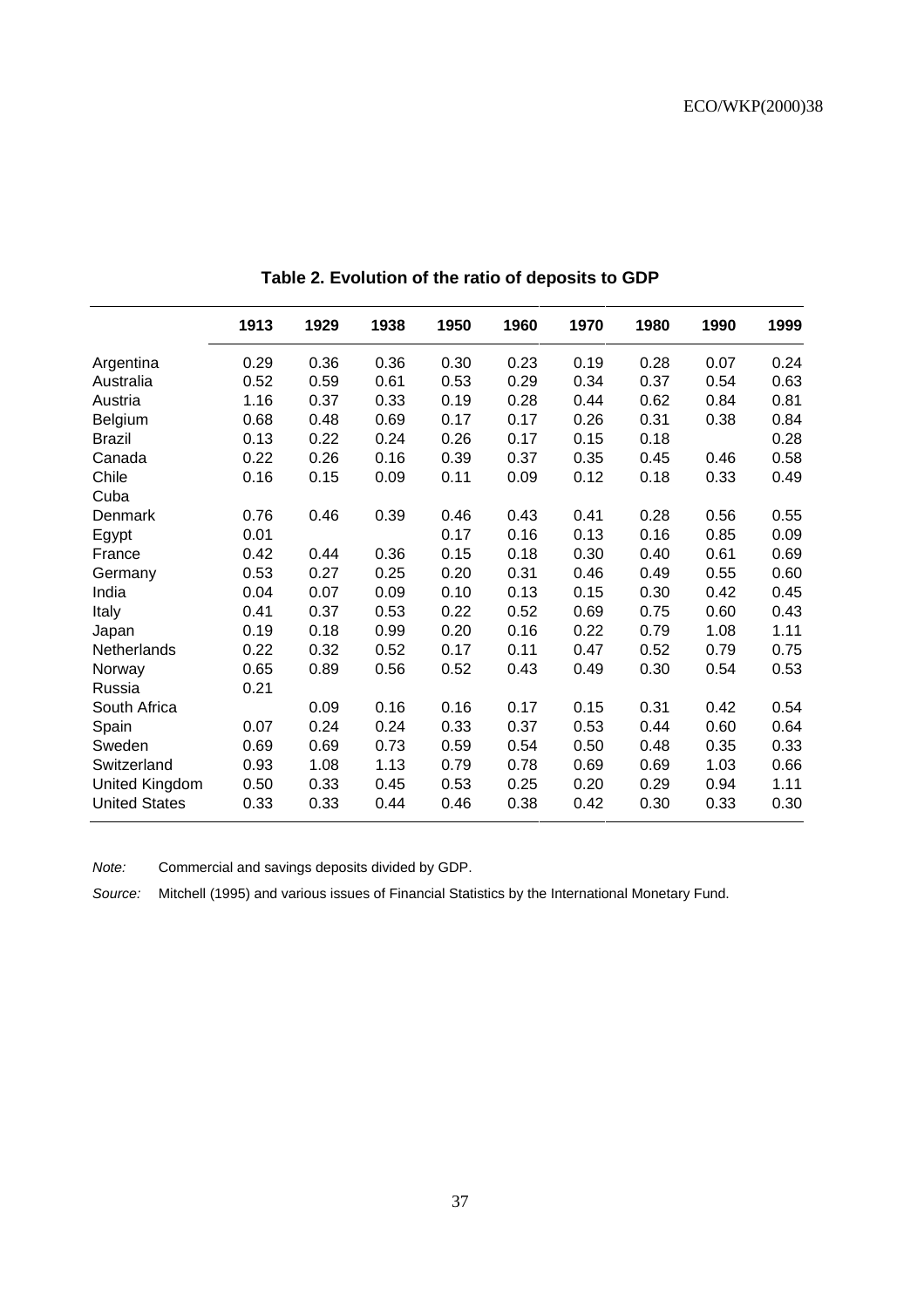|                      | 1913 | 1929 | 1938 | 1950 | 1960 | 1970 | 1980 | 1990   | 1999 |
|----------------------|------|------|------|------|------|------|------|--------|------|
| Argentina            |      |      |      |      | 0.01 |      | 0.01 | 100.39 | 0.02 |
| Australia            |      | 0.13 |      | 0.09 | 0.04 | 0.05 | 0.05 | 0.08   | 0.15 |
| Austria              |      | 0.07 |      |      | 0.03 | 0.07 | 0.00 | 0.07   | 0.03 |
| Belgium              | 0.23 | 0.85 | 0.03 |      | 0.09 | 0.08 | 0.03 | 0.01   | 0.06 |
| <b>Brazil</b>        |      |      |      | 0.20 | 0.19 | 0.19 | 0.06 | 0.01   | 0.27 |
| Canada               |      | 1.34 | 0.02 | 0.03 | 0.03 | 0.01 | 0.04 | 0.01   | 0.07 |
| Chile                |      |      |      |      |      |      | 0.00 |        | 0.01 |
| Cuba                 |      |      |      |      |      |      |      |        |      |
| Denmark              |      | 0.03 | 0.01 |      |      |      | 0.01 | 0.07   | 0.09 |
| Egypt                |      |      |      |      |      |      |      |        | 0.31 |
| France               | 0.14 | 0.26 | 0.03 | 0.05 | 0.05 | 0.04 | 0.06 | 0.02   | 0.12 |
| Germany              | 0.07 | 0.17 | 0.06 | 0.00 | 0.04 | 0.02 | 0.01 | 0.04   | 0.06 |
| India                |      |      |      |      |      | 0.00 | 0.00 |        | 0.08 |
| Italy                | 0.07 | 0.26 | 0.03 | 0.02 | 0.08 | 0.02 | 0.04 | 0.04   | 0.12 |
| Japan                | 0.08 | 0.13 | 0.75 |      | 0.15 | 0.03 | 0.01 | 24.78  | 0.08 |
| Netherlands          | 0.38 | 0.61 | 0.45 | 0.02 | 0.02 | 0.00 | 0.01 | 0.10   | 0.67 |
| Norway               | 0.00 | 0.05 | 0.01 |      |      |      |      | 0.04   | 0.06 |
| Russia               | 0.17 |      |      |      |      |      |      |        |      |
| South Africa         |      |      |      |      |      | 0.33 | 0.08 | 0.10   | 0.14 |
| Spain                | 0.01 | 0.33 |      | 0.08 | 0.11 | 0.07 | 0.03 | 0.06   | 0.10 |
| Sweden               | 0.08 | 0.34 | 0.06 | 0.01 | 0.03 | 0.00 | 0.00 | 0.03   | 0.10 |
| Switzerland          | 0.03 |      |      |      | 0.02 |      |      | 0.02   |      |
| United Kingdom       | 0.14 | 0.35 | 0.09 | 0.08 | 0.09 | 0.01 | 0.04 | 0.06   | 0.09 |
| <b>United States</b> | 0.04 | 0.38 | 0.01 |      | 0.02 | 0.07 | 0.04 | 0.04   | 0.12 |

**Table 3. Evolution of Fraction of Gross Fixed Capital Formation Raised via Equity**

Note: Amount of funds raised through public equity offerings (both initial public offerings and seasoned equity issues) by domestic companies divided by gross fixed capital formation.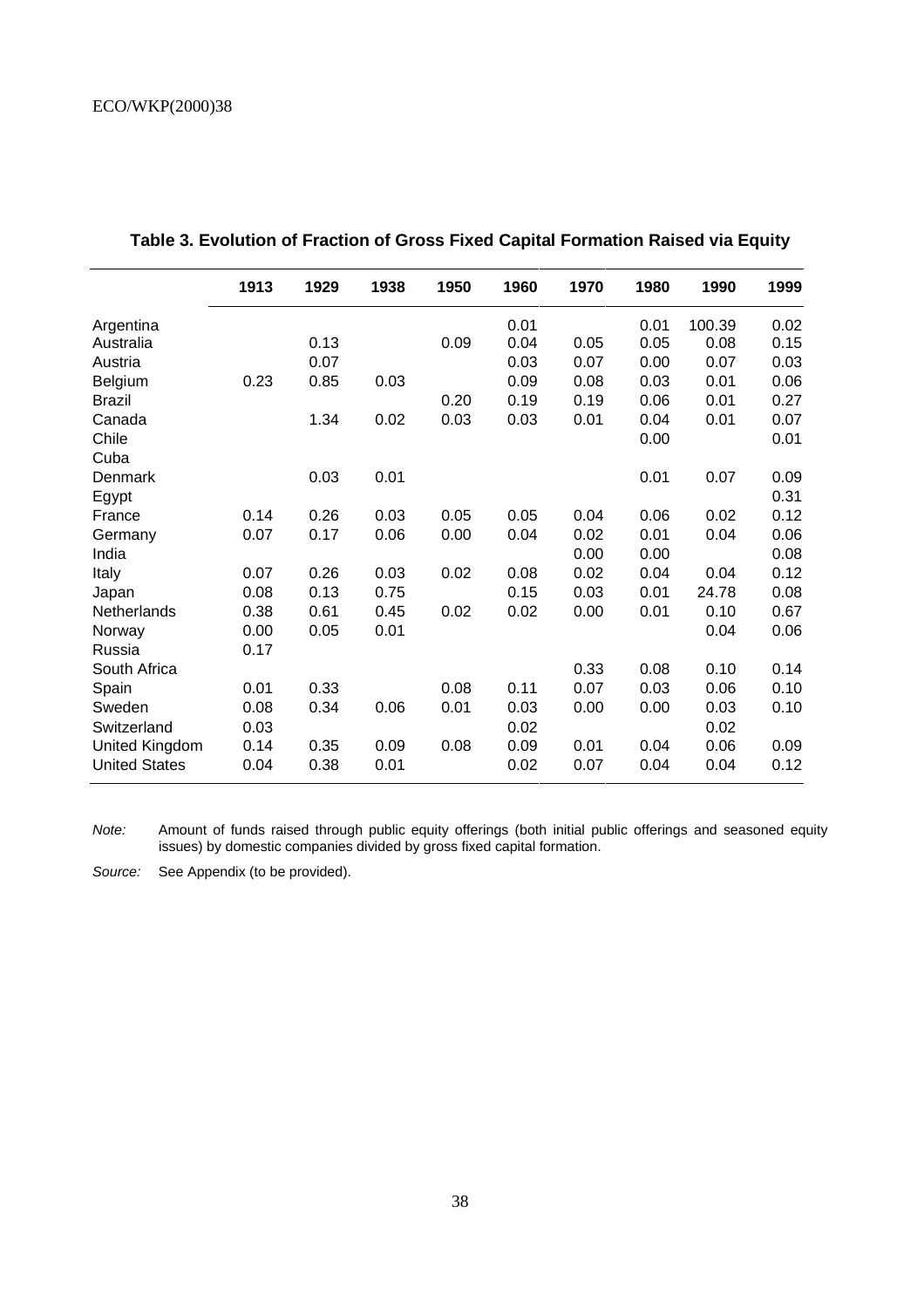|                      | 1913 | 1929 | 1938 | 1950 | 1960 | 1970 | 1980 | 1990 | 1999 |
|----------------------|------|------|------|------|------|------|------|------|------|
| Argentina            | 0.17 |      |      |      | 0.05 | 0.03 | 0.11 | 0.27 | 0.15 |
| Australia            | 0.13 | 0.43 |      | 0.38 | 0.45 | 0.68 | 0.34 | 0.36 | 0.93 |
| Austria              | 0.76 |      |      |      |      |      | 0.03 | 0.17 | 0.17 |
| <b>Belgium</b>       | 0.99 | 1.78 |      |      | 0.32 | 0.23 | 0.09 | 0.33 | 0.82 |
| <b>Brazil</b>        | 0.16 |      |      |      |      |      | 0.19 | 0.17 | 0.22 |
| Canada               |      |      | 1.00 | 0.57 | 1.59 | 1.75 | 0.46 | 1.22 | 1.22 |
| Chile                | 0.17 |      |      |      | 0.12 | 0.00 | 0.22 | 0.54 | 0.73 |
| Cuba                 | 2.19 |      |      |      |      |      |      |      |      |
| Denmark              | 0.37 | 0.19 | 0.17 | 0.10 | 0.14 | 0.17 | 0.09 | 0.67 | 0.67 |
| Egypt                | 1.09 |      |      |      | 0.15 |      | 0.01 | 0.04 | 0.29 |
| France               | 0.78 |      | 0.19 | 0.08 | 0.28 | 0.16 | 0.09 | 0.24 | 1.17 |
| Germany              | 0.45 | 0.35 | 0.18 | 0.15 | 0.35 | 0.16 | 0.09 | 0.20 | 0.67 |
| India                | 0.02 | 0.07 | 0.07 | 0.07 | 0.07 | 0.06 | 0.05 | 0.16 | 0.46 |
| Italy                | 0.17 | 0.23 | 0.26 | 0.07 | 0.42 | 0.14 | 0.07 | 0.13 | 0.68 |
| Japan                | 0.49 | 1.20 | 1.81 | 0.05 | 0.36 | 0.23 | 0.33 | 1.64 | 0.95 |
| <b>Netherlands</b>   | 0.56 |      | 0.74 | 0.25 | 0.67 | 0.42 | 0.19 | 0.50 | 2.03 |
| Norway               |      |      |      |      |      |      |      | 0.23 | 0.48 |
| Russia               | 0.18 |      |      |      |      |      |      |      | 0.11 |
| South Africa         |      |      |      | 0.68 | 0.91 | 1.97 | 1.23 | 1.33 | 1.20 |
| Spain                |      |      |      |      |      |      | 0.17 | 0.41 | 0.69 |
| Sweden               | 0.47 | 0.41 | 0.30 | 0.18 | 0.24 | 0.14 | 0.11 | 0.39 | 1.77 |
| Switzerland          | 0.58 |      |      |      |      | 0.50 | 0.44 | 1.93 | 3.23 |
| United Kingdom       | 1.09 |      | 1.92 | 0.86 | 1.15 | 1.99 | 0.38 | 0.81 | 2.25 |
| <b>United States</b> | 0.41 | 0.75 | 0.56 | 0.33 | 0.61 | 0.66 | 0.46 | 0.54 | 1.52 |

**Table 4. Evolution of stock market capitalisation over GDP**

Note: Market value of equity of domestic companies divided by gross domestic product.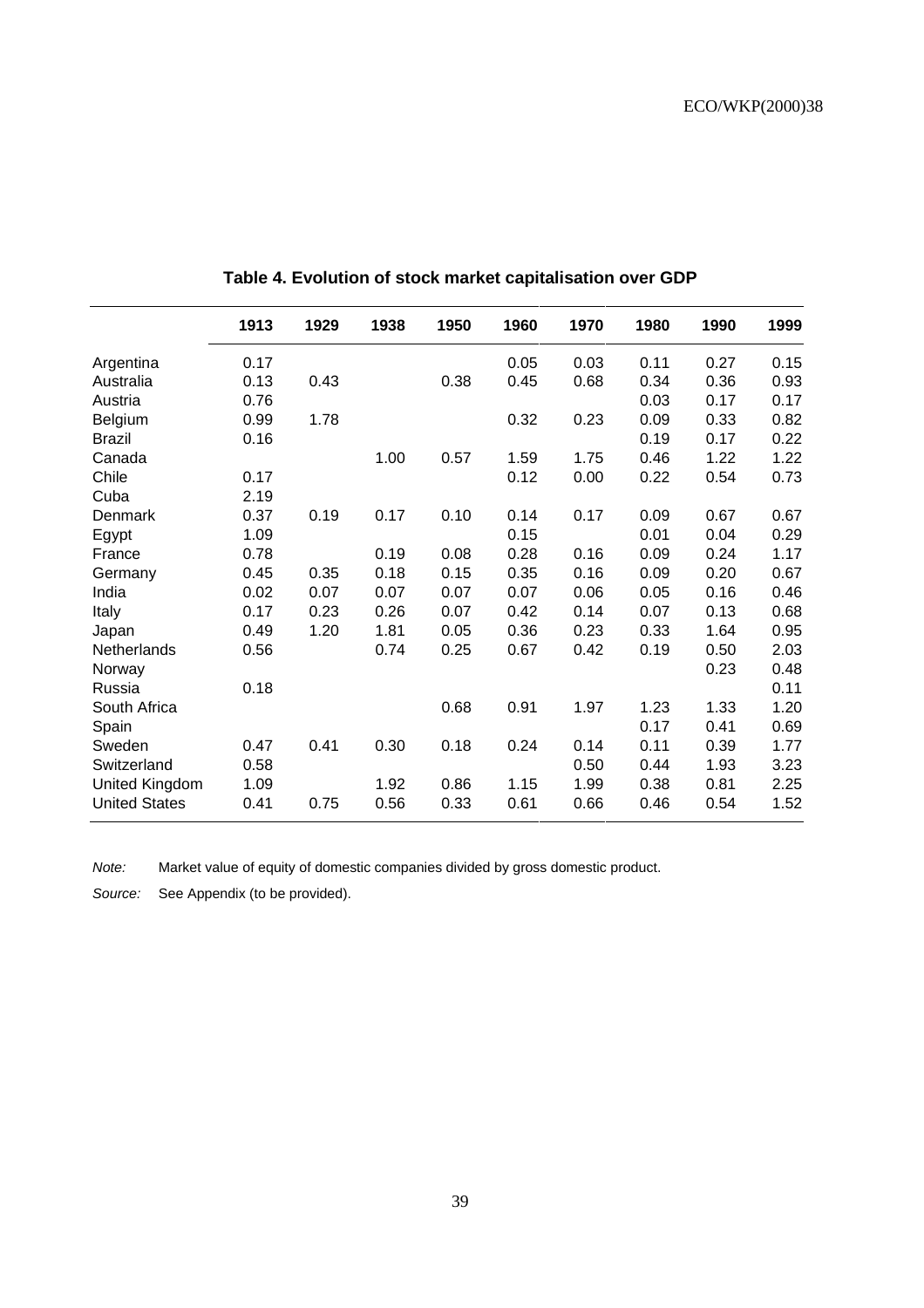|                      | 1913   | 1929  | 1938  | 1950   | 1960  | 1970  | 1980  | 1990  | 1999   |
|----------------------|--------|-------|-------|--------|-------|-------|-------|-------|--------|
| Argentina            | 15.29  |       |       |        | 26.78 | 15.58 | 9.85  | 5.54  | 3.63   |
| Australia            | 67.62  | 76.92 | 84.88 | 122.15 | 93.68 |       | 68.50 | 63.72 | 65.17  |
| Austria              | 39.10  | 42.64 | 30.30 | 16.38  | 13.43 | 12.16 | 8.80  | 12.58 | 12.13  |
| Belgium              | 108.66 |       |       | 55.09  | 42.60 | 38.39 | 22.85 | 18.50 | 14.33  |
| <b>Brazil</b>        | 12.43  | 9.85  | 5.17  |        |       | 4.32  | 4.06  | 3.86  | 3.60   |
| Canada               |        |       |       | 66.61  | 62.43 | 55.20 | 50.51 | 43.14 | 111.32 |
| Chile                | 20.78  |       |       |        | 44.52 | 38.72 | 20.82 | 16.32 | 19.37  |
| Cuba                 | 12.69  |       |       |        |       |       |       |       |        |
| Denmark              | 38.22  | 54.86 | 85.25 | 81.28  | 75.75 | 52.14 | 42.54 | 50.18 | 44.80  |
| Egypt                | 16.58  | 13.44 |       |        | 10.58 | 1.76  | 14.02 | 11.01 | 13.71  |
| France               | 13.22  | 0.00  | 24.57 | 28.61  | 20.36 | 16.98 | 14.74 | 10.19 | 15.75  |
| Germany              | 15.80  | 12.52 | 10.91 | 13.22  | 11.33 | 9.07  | 7.46  | 6.53  | 11.09  |
| India                | 0.82   | 1.81  | 2.59  | 3.13   |       |       | 3.11  | 7.31  | 6.48   |
| Italy                | 6.32   | 6.40  | 3.11  | 2.70   | 2.79  | 2.46  | 2.36  | 3.82  | 4.54   |
| Japan                | 7.53   | 16.65 | 19.48 | 9.15   | 8.35  | 15.19 | 14.80 | 16.76 | 20.00  |
| Netherlands          | 63.11  |       |       |        | 21.42 | 15.95 | 15.12 | 17.39 | 15.14  |
| Norway               | 33.10  | 49.02 | 54.50 | 58.19  | 52.44 | 39.44 | 31.07 | 26.41 | 56.77  |
| Russia               | 2.02   |       |       |        |       |       |       |       | 0.81   |
| South Africa         |        |       |       | 69.05  | 60.93 | 51.39 | 42.48 | 20.75 | 15.86  |
| Spain                |        |       |       |        |       |       | 25.20 | 10.96 | 22.25  |
| Sweden               | 20.64  | 16.36 | 14.93 | 12.83  | 14.04 | 13.18 | 12.39 | 14.14 | 31.46  |
| Switzerland          | 24.35  | 20.06 | 21.95 | 18.53  | 18.28 | 20.74 | 27.56 | 49.61 | 34.01  |
| United Kingdom       | 47.06  |       |       |        |       |       | 47.22 | 29.63 | 31.11  |
| <b>United States</b> | 3.84   | 6.92  | 6.52  | 6.94   | 6.33  | 6.59  | 23.11 | 26.41 | 28.88  |

**Table 5. Evolution of number of listed companies per million people**

Note: Number of domestic companies whose equity is publicly traded in a domestic stock exchange divided by million inhabitants.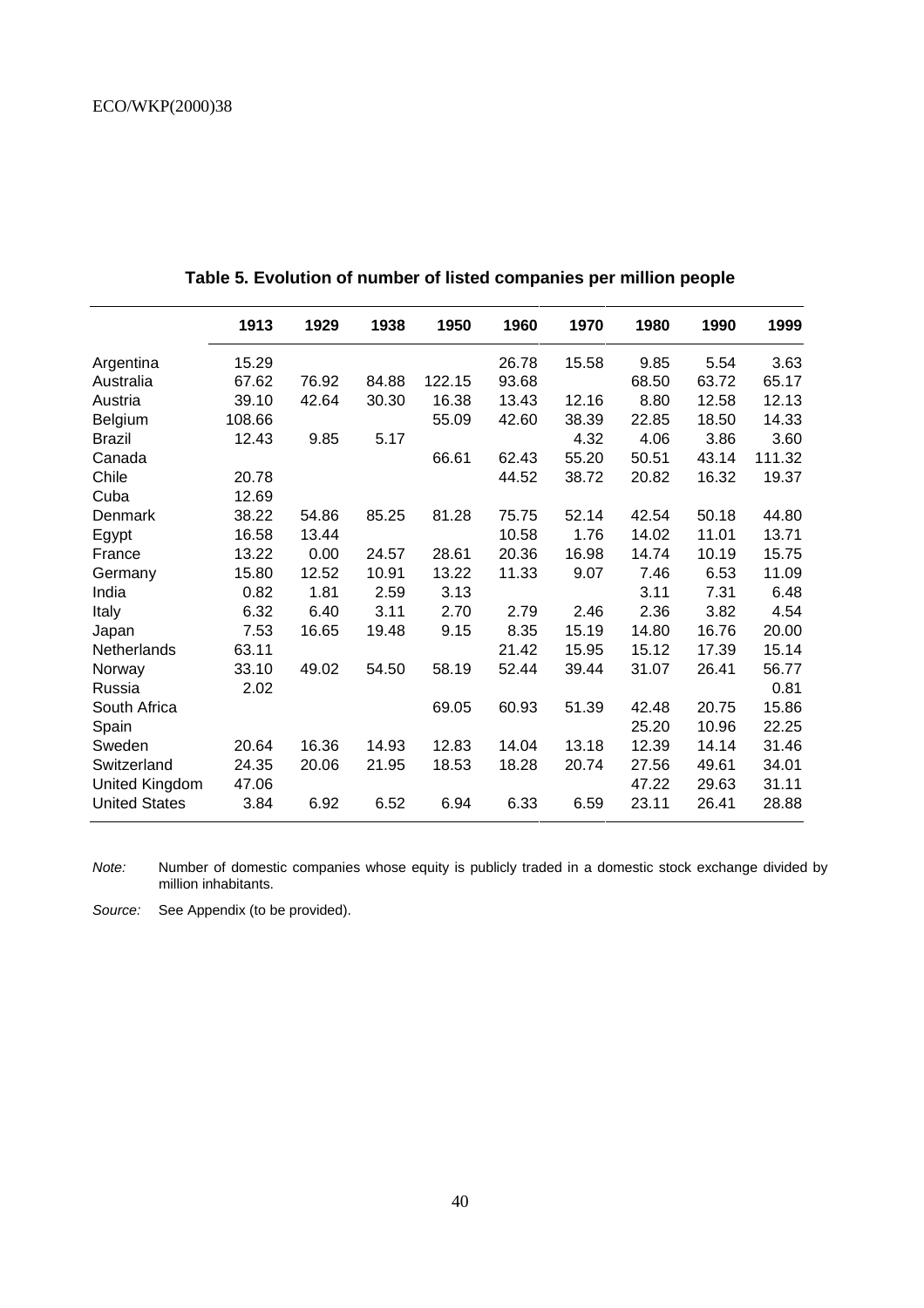|                                                                | Mean  | Standard<br>Deviation | <b>Minimum</b> | Maximum | Observations |
|----------------------------------------------------------------|-------|-----------------------|----------------|---------|--------------|
| Issues to GDP in 1912                                          | 0.022 | 0.017                 | 0.002          | 0.055   | 19           |
| Per capita<br>Industrialisation                                | 50    | 36.44                 | 6              | 126     | 18           |
| Openness (Trade<br>volume/GDP)                                 | 0.60  | 0.58                  | 0.006          | 2.6     | 19           |
| Tariffs                                                        | 11.48 | 7.07                  | 0.4            | 29.5    | 17           |
| Interaction of per<br>capita industrialisation<br>and openness | 30.5  | 32.5                  | 0.06           | 118.67  | 18           |

# **Table 6. Issues to GDP in 1912**

# b. Pair-wise correlations between variables (significance in parentheses)

|                                                | <b>Issues to GDP</b><br>in 1912 | Per capita<br>industrialisation | Openness<br>(Trade<br>volume/GDP) | Tariffs |
|------------------------------------------------|---------------------------------|---------------------------------|-----------------------------------|---------|
| Per capita<br>industrialisation                | 0.43                            |                                 |                                   |         |
|                                                | (0.07)                          |                                 |                                   |         |
| Openness (Trade<br>volume/GDP)                 | 0.33                            | 0.04                            |                                   |         |
|                                                | (0.17)                          | (0.87)                          |                                   |         |
| Tariffs                                        | $-0.28$                         | $-0.05$                         | $-0.52$                           |         |
|                                                | (0.28)                          | (0.85)                          | (0.03)                            |         |
| Interaction of per<br>capita industrialisation | 0.69                            | 0.55                            | 0.71                              | $-0.37$ |
| and openness                                   | (0.00)                          | (0.02)                          | (0.001)                           | (0.15)  |

# a. Summary statistics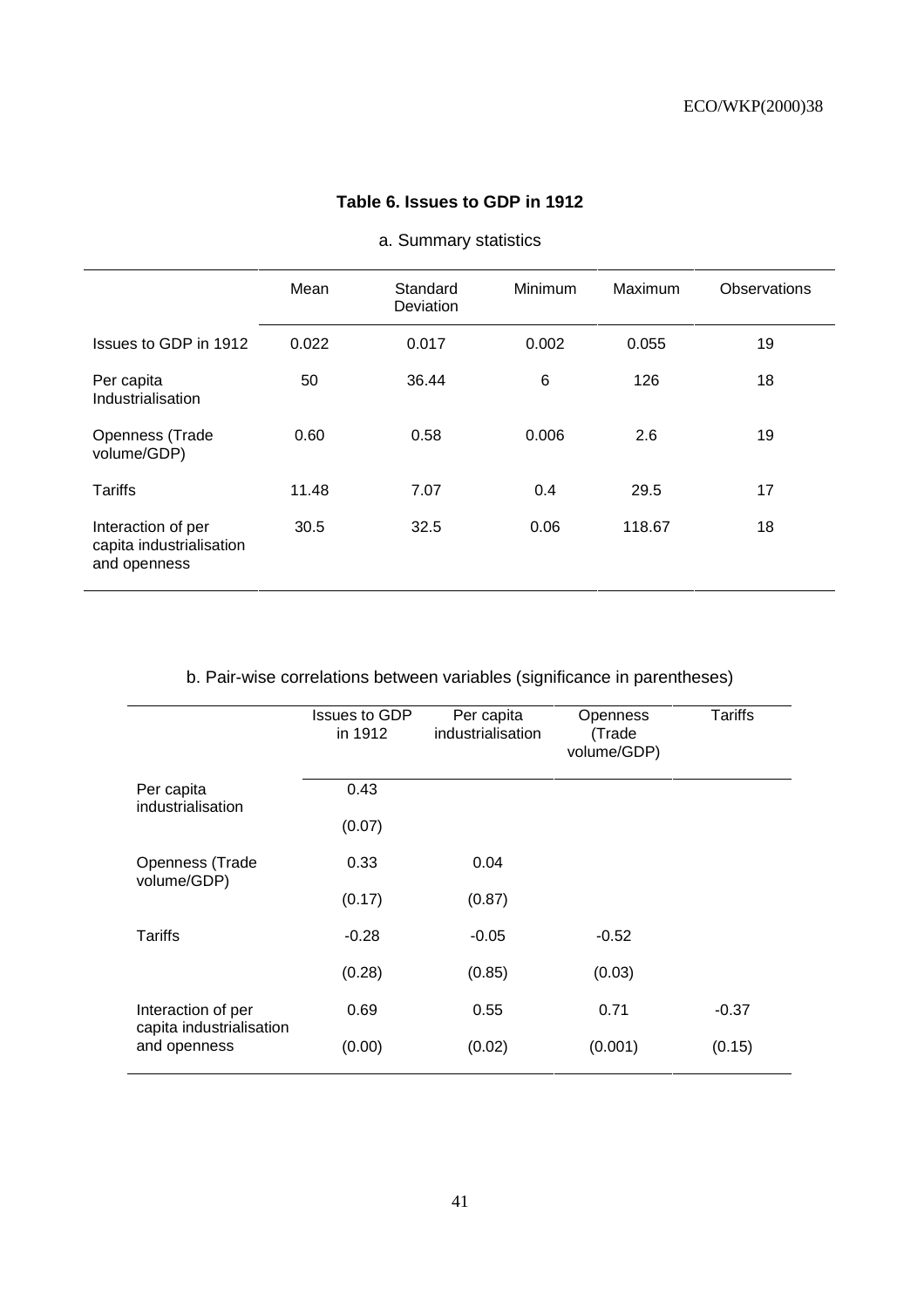|                                                | (i)      | (ii)     | (iii)    | (iv)      | (v)       |
|------------------------------------------------|----------|----------|----------|-----------|-----------|
| Per capita<br>industrialisation                | $0.184*$ | 0.03     | $-0.006$ | $0.51***$ | $0.41***$ |
|                                                | (0.096)  | (0.09)   | (0.11)   | (0.22)    | (0.1)     |
|                                                |          |          |          |           |           |
| Interaction of per<br>capita industrialisation |          | $0.3***$ | $0.39**$ |           |           |
| and openness                                   |          | (0.1)    | (0.15)   |           |           |
| Interaction of per<br>capita industrialisation |          |          |          | $-0.026*$ |           |
| and tariffs                                    |          |          |          | (0.014)   |           |
| Interaction of per<br>capita industrialisation |          |          |          |           | $-0.3***$ |
| and common law<br>indicator                    |          |          |          |           | (0.09)    |
| Adjusted $R^2$                                 | 0.14     | 0.41     | 0.39     | $-0.07$   | 0.46      |
| Observations                                   | 18       | 18       | 18       | 17        | 18        |

### c. OLS regression for cross-section of 18 countries in 1912-13: dependent variable issues to GDP

Note: Issues to GDP is the sum of equity and bond issues by domestic firms in 1912. Per capita industrialisation is the index of industrialisation for that country in 1913 as computed by Bairoch (1982). Openness is the sum of exports and imports of goods in 1913 obtained from the League of Nations Yearbook divided by GDP in 1913. Tariffs are import duties as a percentage of special total imports (1909-1913) obtained from Bairoch (1989). Common Law indicator is 1 if the country is classified as having a Common Law system. All coefficient estimates and standard errors are multiplied by 1000. Standard errors are in parentheses. Columns (iii) and (iv) contain two-stage least squares estimates. (\*) indicates significance at the 10 per cent level, (\*\*) at the 5 per cent level and (\*\*\*) at the 1 per cent level.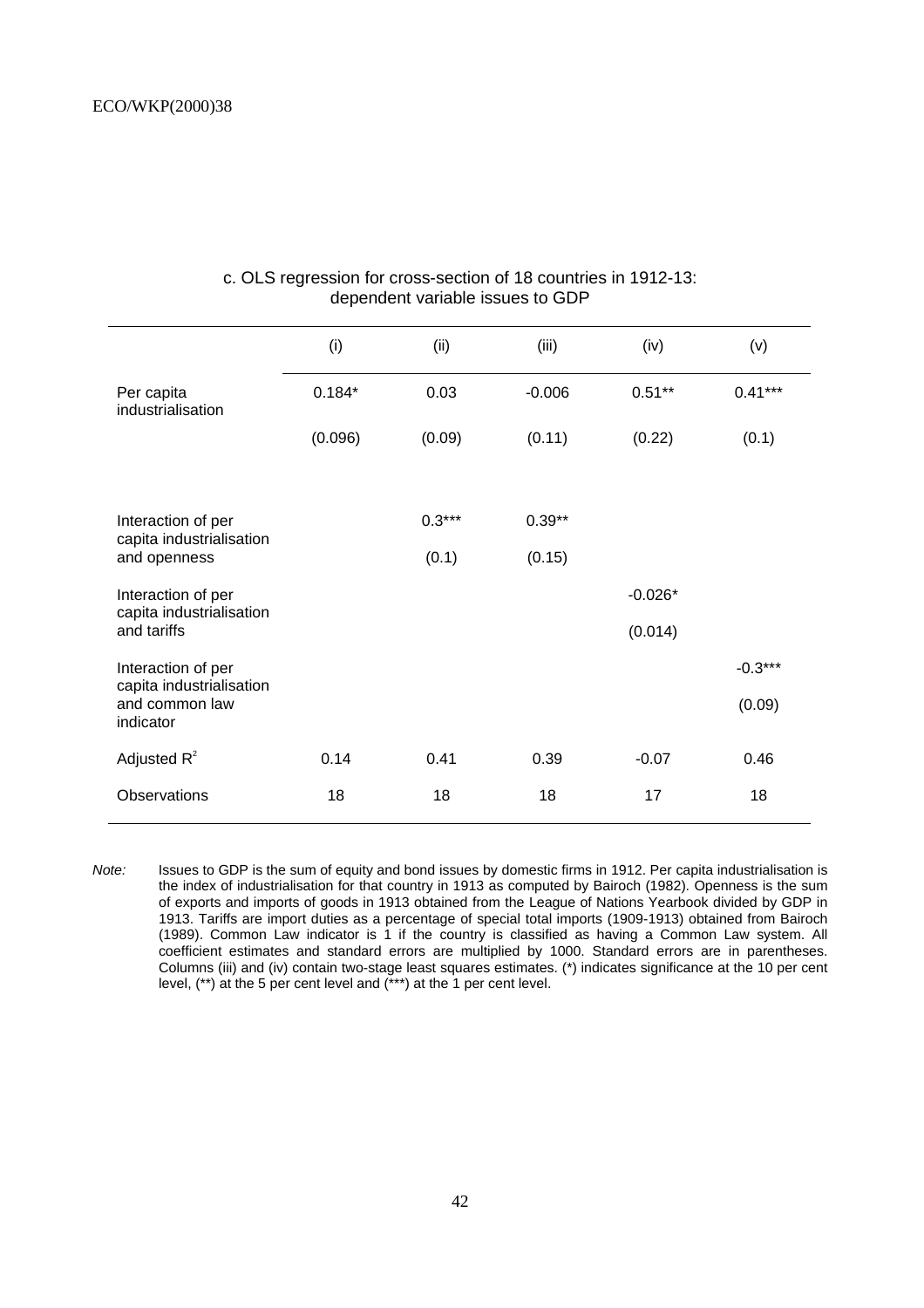|                                    | (i)        | (ii)       | (iii)   |
|------------------------------------|------------|------------|---------|
| Log per capita GDP                 | $-0.067*$  | $-0.04$    | 0.011   |
|                                    | (0.037)    | (0.030)    | (0.030) |
| Interaction of log per             | $0.019***$ |            |         |
| capita GDP and<br>openness in 1913 | (0.04)     |            |         |
| Interaction of log per             |            | $0.100***$ |         |
| capita GDP and<br>openness in 1998 |            | (0.029)    |         |
| Common law indicator               |            |            | 0.01    |
|                                    |            |            | (0.07)  |
| Adjusted $R^2$                     | 0.58       | 0.21       | $-0.05$ |
| Observations                       | 16         | 39         | 38      |

### **Table 7. OLS regression for cross-section of countries in 1998-99**

Note: The dependent variable is the ratio of equity issues to gross fixed capital formation averaged over 1997-99. Log per capita gross domestic product is in dollars. Openness in 1913 is the sum of exports and imports of goods in 1913 obtained from the League of Nations Yearbook divided by GDP in 1913. Openness in 1998 is the sum of exports and imports of goods in 1998 divided by GDP in 1998. Common Law indicator is 1 if the country is classified as having a Common Law system. Standard errors are in parentheses. (\*) indicates significance at the 10 per cent level, (\*\*) at the 5 per cent level and (\*\*\*) at the 1 per cent level.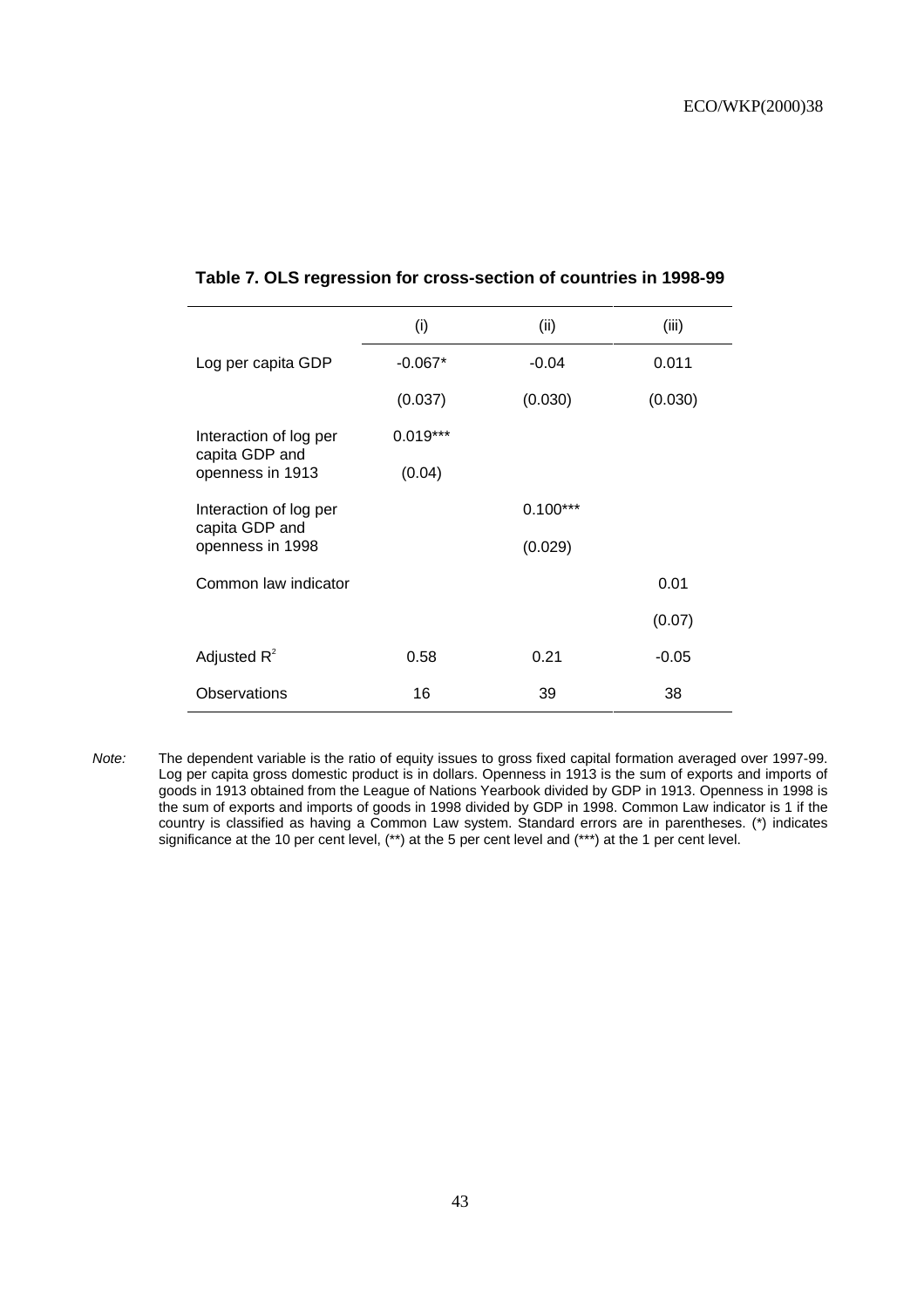



44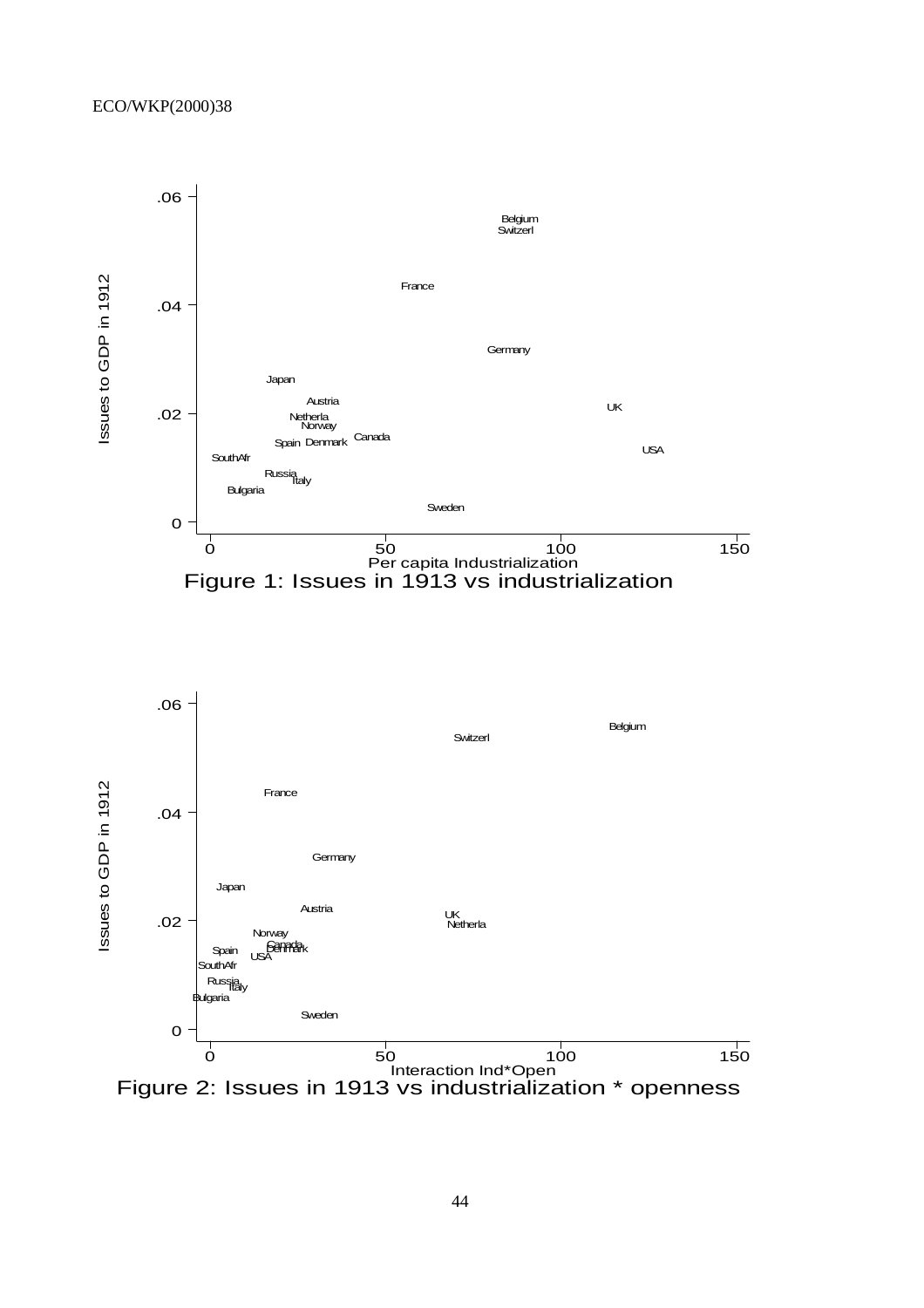

Equity Market Cap to GDP 1913

Figure 3:Capitalization in 1913 versus interaction



Figure 4: Listed cos per M in 1913 versus interaction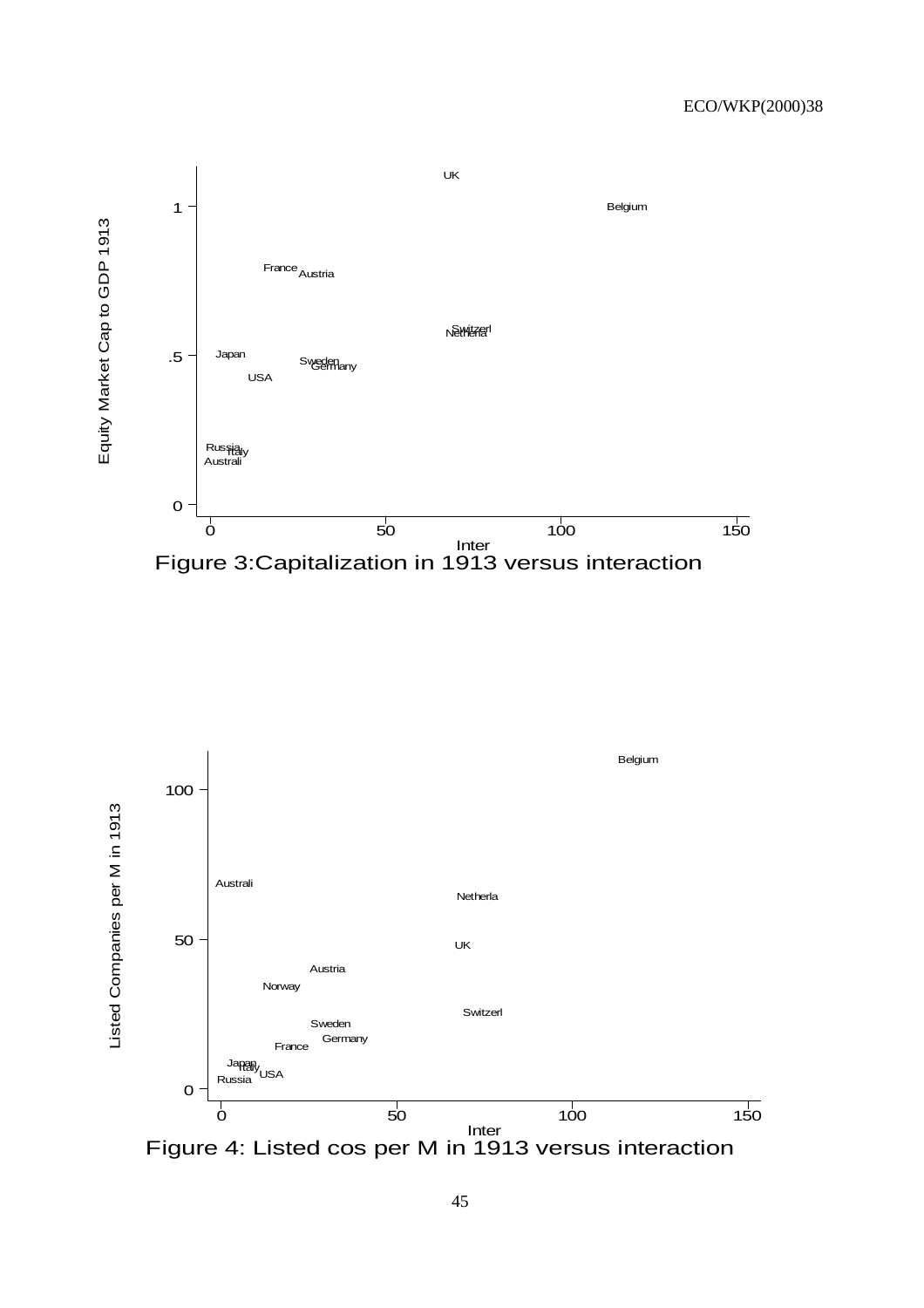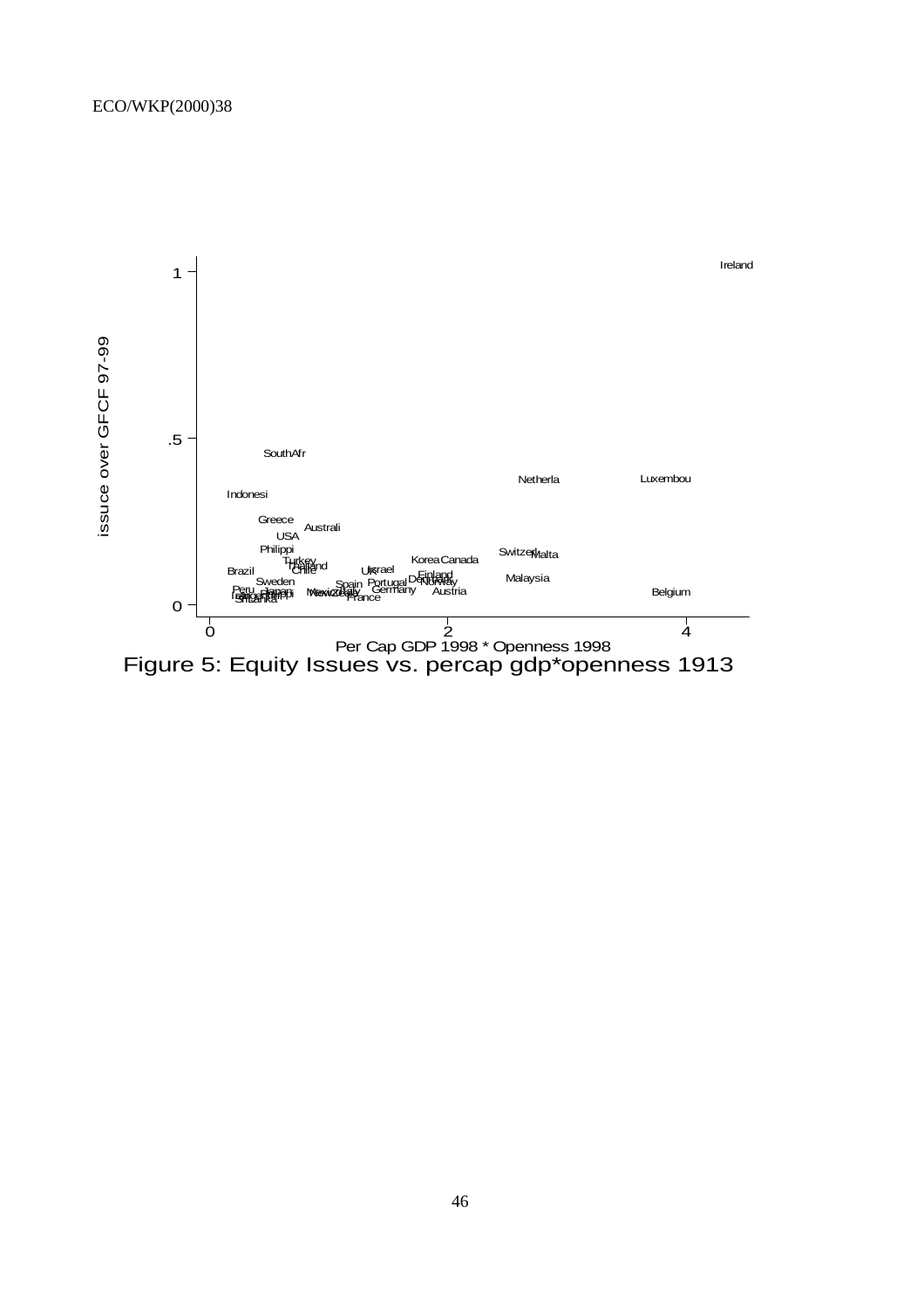#### **BIBLIOGRAPHY**

ALLEN, F. and D. GALE (2000), *Comparing Financial Systems,* M.I.T. Press, Cambridge MA.

- ANG, James S. and Terry RICHARDSON, "The underwriting experience of commercial banks affiliates prior to the Glass Steagall Act: A re-examination of evidence for passage of the Act", *Journal of Banking and Finance*, 1994, 18(2), pp. 351-395.
- AOKI, M. H. PATRICK and P. SHEARD, "Introductory overview", in *The Japanese Main Bank System,* M. Aoki and H. Patrick, (ed.) Clarendon Press, Oxford.
- BAIROCH (1982), "International industrialisation levels from 1750 to 1980", *Journal of European Economic History*, Vol. 11, 2, pp. 269-334.
- BAIROCH (1989), "European trade policy, 1815-1914", in *The Cambridge Economic History of Europe*, Vol. VIII, Peter Mathias and Sydney Pollard (ed.).
- BEBCHUK, L. and M. ROE (1999), "A theory of path dependence in corporate ownership and governance", *Stanford Law Review*, Vol. 52, pp. 127-170.
- BENSTON, George J. (1990), *The Separation of Commercial and Investment Banking*, Oxford University Press, Bordo, Eichengreen and Irwin.
- CHANDLER (1990), *Scale and Scope*, Bellknap Press, Cambridge, MA.
- DIAMOND, D. and P. DYBVIG (1983), "Bank runs, deposit insurance, and liquidity", *Journal of Political Economy*, 91, pp. 401-419.
- EICHENGREEN, B. (1996), *Globalizing Capital: A History of the International Monetary System*, Princeton University Press, Princeton, New Jersey.
- ENGLEBOURG, Saul and Leonard BUSHKOFF (1996), *The Man who Found the Money : John Stewart Kennedy and the Financing of the Western Railroads* , East Lansing : Michigan State University Press.
- FOHLIN, C. (2000) "Economic, political and legal factors in financial system development: International patterns in historical perspective".
- DEMIRGUC-KUNT, A. and V. MAKSIMOVIC (1998), "Law, finance, and firm growth", *Journal of Finance*, 53, pp. 2107-2138.
- GOLDSMITH, R. (1969), *Financial Structure and Development*, Yale University Press, New Haven.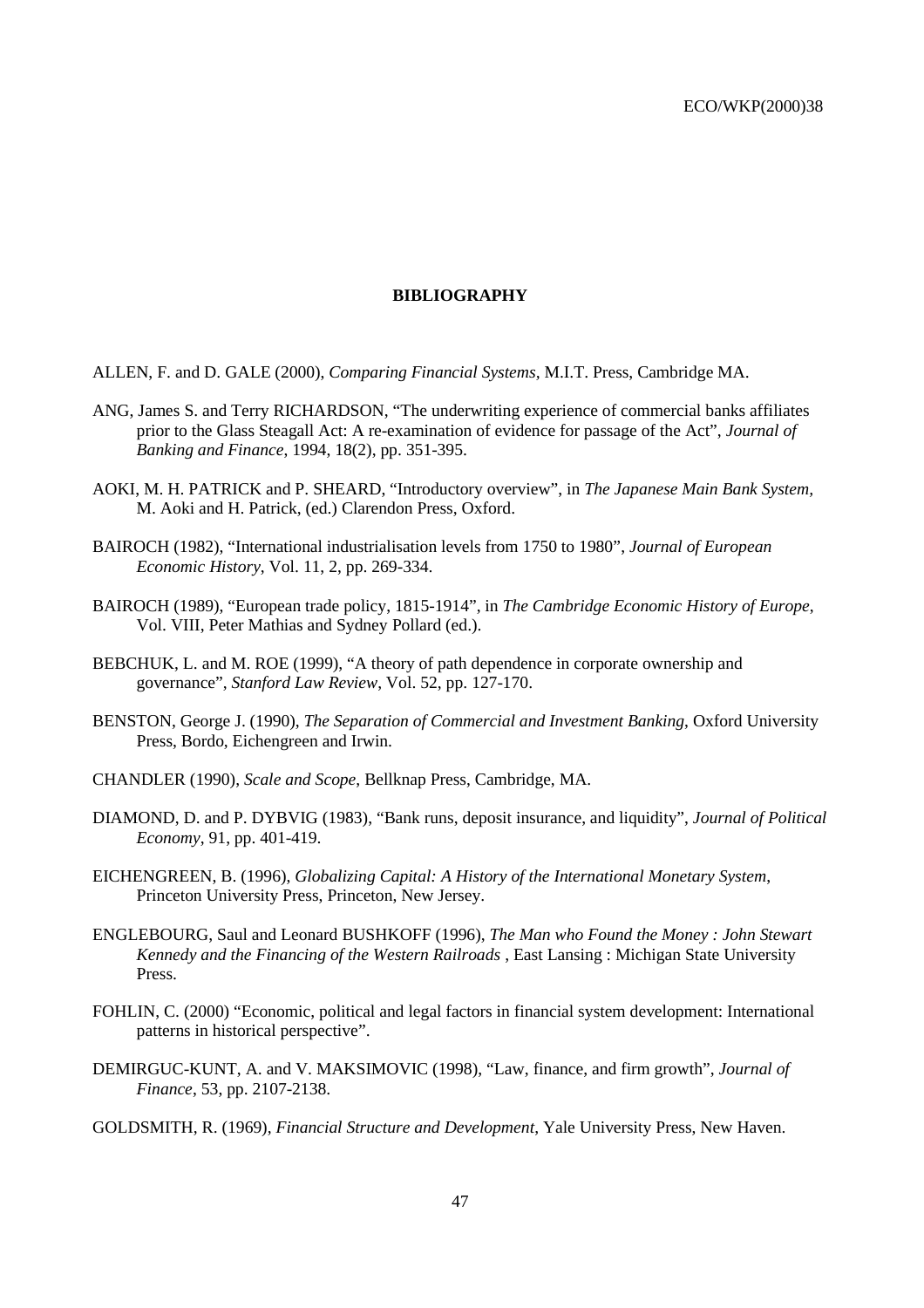- GOUREVITCH, Peter (1986), *Politics in Hard Times: Comparative Responses to International Economic Crises*, Cornell University Press, Ithaca.
- GREEN, E. (1992), "The influence of the city over British economic policy: 1880-1960", in *Finance and Financiers in European History, 1880-1960*, Youssef Cassis (ed.), Cambridge University Press, New York.
- HELLEINER, E. (1994), "From Bretton Woods to global finance: A world turned upside down" in R. Stubbs and G. Underhill (ed.), *Political Economy and the Changing Global Order*, Toronto.
- HOSHI, T. and A. KASHYAP (1998), "The genesis of the Japanese financial system", Chapter 2 in forthcoming book.
- JAYARATNE, Jith and Philip E. STRAHAN (1996), "The finance-growth nexus: Evidence from bank branch deregulation", *Quarterly Journal of Economics*, CXI, pp. 639-671.
- JENSEN, M. (1991), "Corporate control and the politics of finance", *Continental Bank Journal of Applied Corporate Finance*.
- KENNEDY, David (1999), *Freedom from Fear: The American People in Depression and War, 1929-1945,* The Oxford History of the United States, Oxford University Press, New York.
- KING, R. and R. LEVINE (1993), "Finance and growth: Schumpeter might be right", *The Quarterly Journal of Economics*, Vol. CVIII, No. 3, pp. 681-737.
- KROSZNER, R. and R. RAJAN (19..), "Is the Glass Steagall Act justified? A study of the US experience with universal banking before 1933", *American Economic Review* 84, pp. 810-832.
- KUKIES, Jorg (2000), "The effect of introducing a new stock exchange on the IPO process", mimeo, University of Chicago.
- LA PORTA, R, Florencio LOPEZ-DE-SILANES, Andrei SHLEIFER, and Robert VISHNY (1997), "The legal determinants of external finance", *Journal of Finance*, 52.
- LA PORTA, R., F. LOPEZ-DE-SILANES, A. SHLEIFER and R. VISHNY (1998), "Law and finance", *Journal of Political Economy*, 106, pp. 1113-1155.
- LAMOUREAUX, N. (1994), *Insider Lending*, National Bureau of Economic Research.
- LEVINE, R. and S. ZERVOS (1998), "Stock markets, banks, and economic growth", *American Economic Review*, Vol. 88, no 3, pp. 537-558.
- MAIER, Charles (1987), *In Search of Stability*, Cambridge University Press, Cambridge, England.
- MAYER, Colin (1988), "New issues in corporate finance", *European Economic Review* 32, pp. 1167-1189.
- McNEILL, William (1982), *The Pursuit of Power: Technology, Armed Force and Society since AD 1000*, University of Chicago Press, Chicago.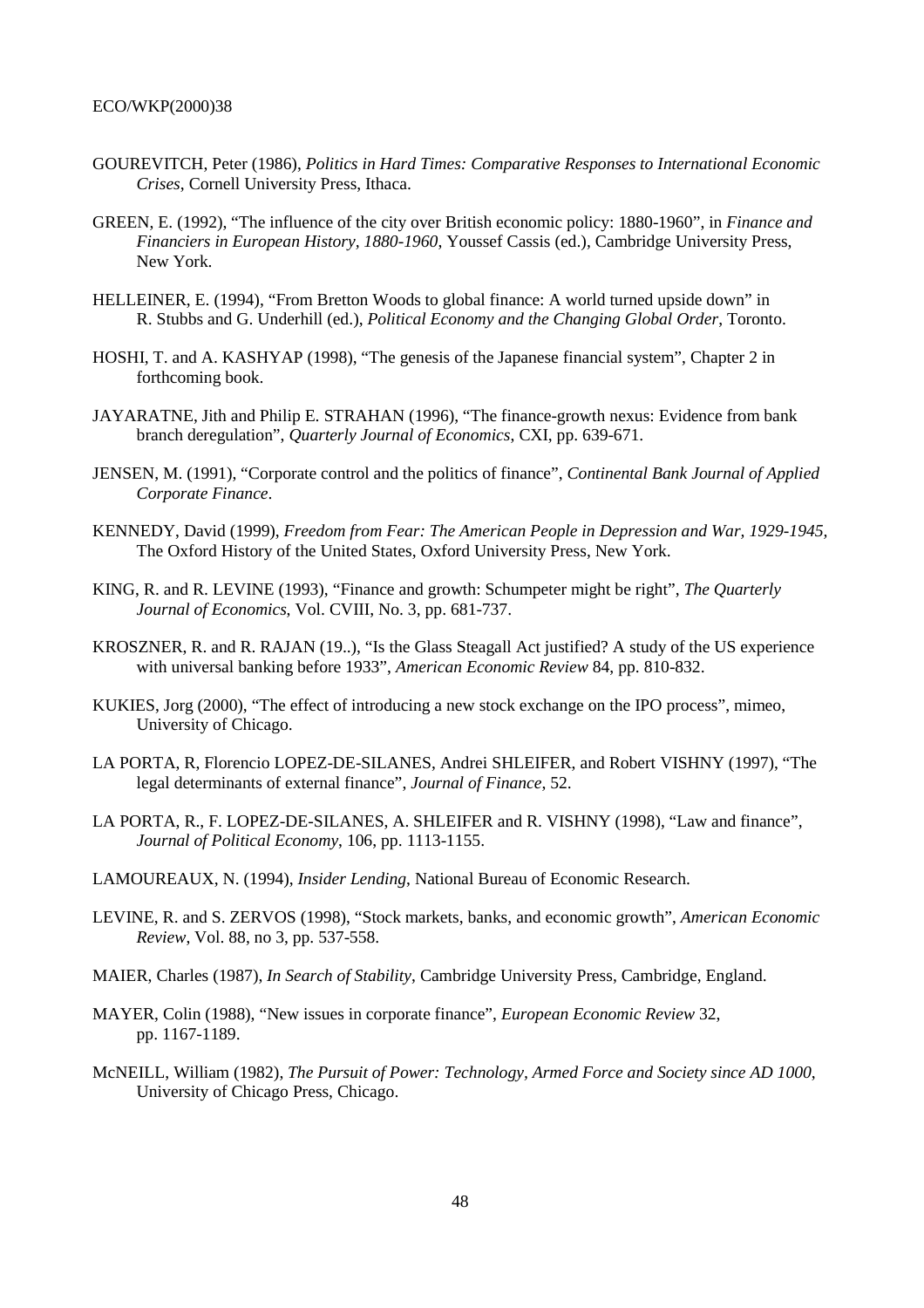- NORTH, D. and B. WEINGAST (1989), "The constitution of commitment: The evolution of institutions governing public choice in seventeenth century England", *Journal of Economic History*, Vol. 49, 4, pp. 803-831.
- OLSON, M. (1965), *The Logic of Collective Action,* Harvard University Press, Cambridge, MA.
- OLSON, M. (1982), *The Rise and the Decline of Nations,* Yale University Press, New Haven, CT.
- O'ROURKE, Kevin and Jeffrey WILLIAMSON (1999), *Globalization and History: The Evolution of a Nineteenth Century Atlantic Economy*, M.I.T. Press, Cambridge, MA.
- PETERSEN, M. and R. RAJAN (1995), "The effect of credit market competition on lending relationships", *Quarterly Journal of Economics*, Vol. 110, pp. 407-443.
- POLANYI, K. (1944), *The Great Transformation*: *The Political and Economic Origins of Our Time,* Beacon Press, Boston.
- PURI, M. (1993), "The long-term performance of bank underwritten security issues", *Journal of Banking and Finance*, 18, pp. 397-418.
- RAJAN, R. and L. ZINGALES (1998*a*), "Financial dependence and growth", *The American Economic Review*, 88: pp. 559-586.
- RAJAN, R. and L. ZINGALES (1998*b*), "Which capitalism? Lessons from the East Asia crisis", *Journal of Applied Corporate Finance*.
- RAJAN, R. and L. ZINGALES (1999), "The politics of financial fevelopment", mimeo, University of Chicago.
- ROBINSON, Joan (1952), "The generalization of the general theory", in *The Rate of Interest and Other Essays*, London, Macmillan, pp. 67-142.
- RODRIK, D. (1997), *Has Globalization Gone Too Far?,* Institute for International Economics, Washington, DC.
- RODRIK, D. (1998), "Why do more open economies have bigger governments? *Journal of Political Economy*, October.
- ROE, M. (1994), *Strong Managers and Weak Owners: The Political Roots of American Corporate Finance*, Princeton University Press, Princeton, N.J.
- ROE, M. (1999), "Political preconditions to separating ownership from corporate control", mimeo, Columbia Law School.
- ROGOWSKI, R. (1989), *Commerce and Coalitions: How Trade Affects Domestic Political Arrangements*, Princeton University Press, Princeton, N.J.
- STIGLER, G. (1971), "The theory of economic regulation", *Bell Journal of Economics and Management Science,* 2: pp. 3-21.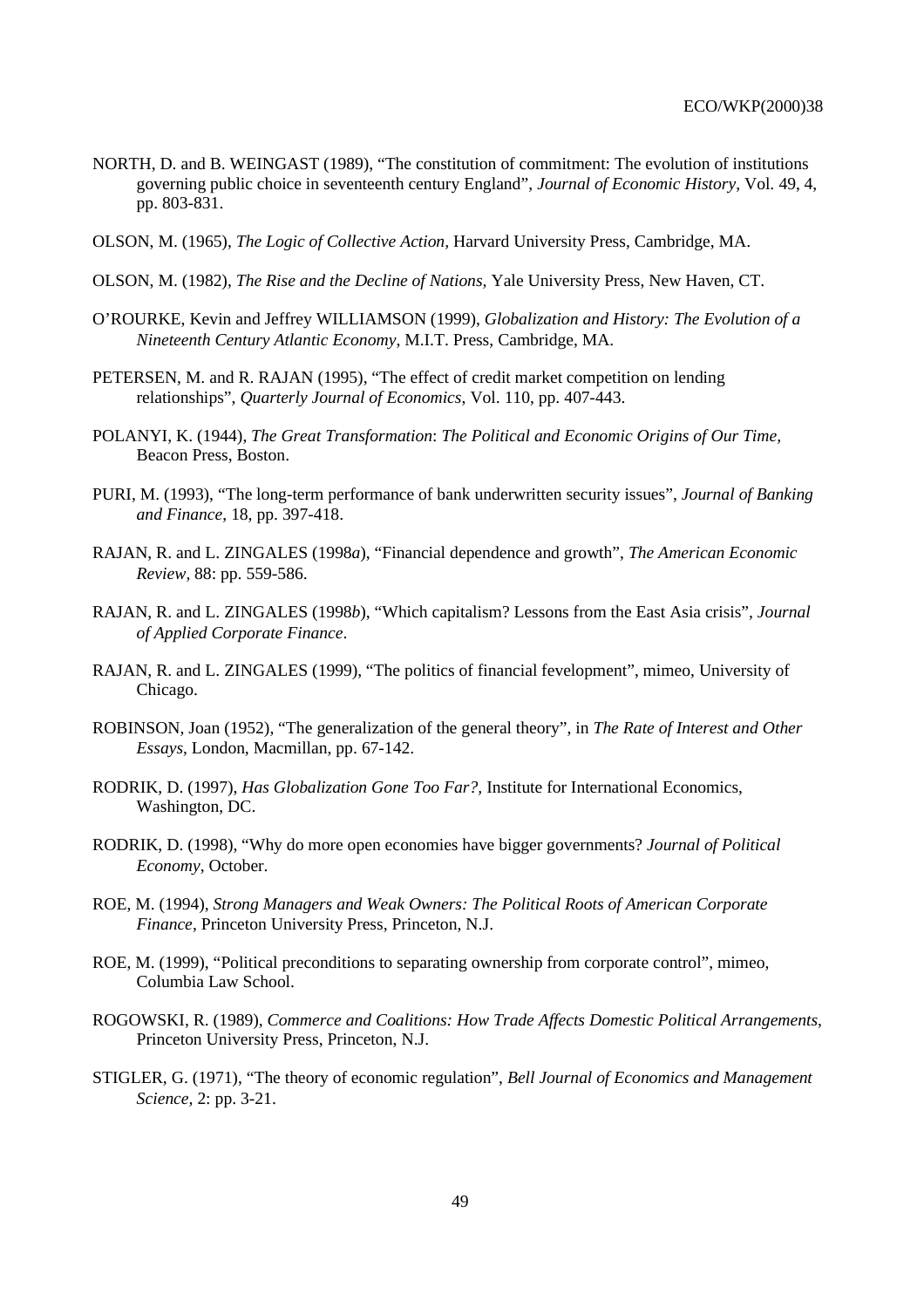- SYLLA, Richard and George SMITH (1995), "Information and capital market regulation in Anglo-American finance", in *Anglo-American Financial Institutions*, Bordo, Michael and Richard Sylla (eds.), Irwin Publishers, New York.
- TERANISHI, Juro, "Loan syndication in war time Japan and the origins of the main bank system", in *The Japanese Main Bank System,* M. Aoki and H. Patrick, (eds.) Clarendon Press, Oxford.
- TILLY, R. (1992), "An overview on the role of the large German banks up to 1914", in *Finance and Financiers in European History, 1880-1960*, Youssef Cassis (ed.), Cambridge University Press, New York.
- VERDIER, Daniel (1999), "The origins of universal banking in the  $19<sup>th</sup>$  century", mimeo, European University Institute.
- WHITE, E. (1986), "Before the Glass-Steagall Act: An analysis of the investment banking activities of national banks", *Explorations in Economic History*, 23, pp. 33-55.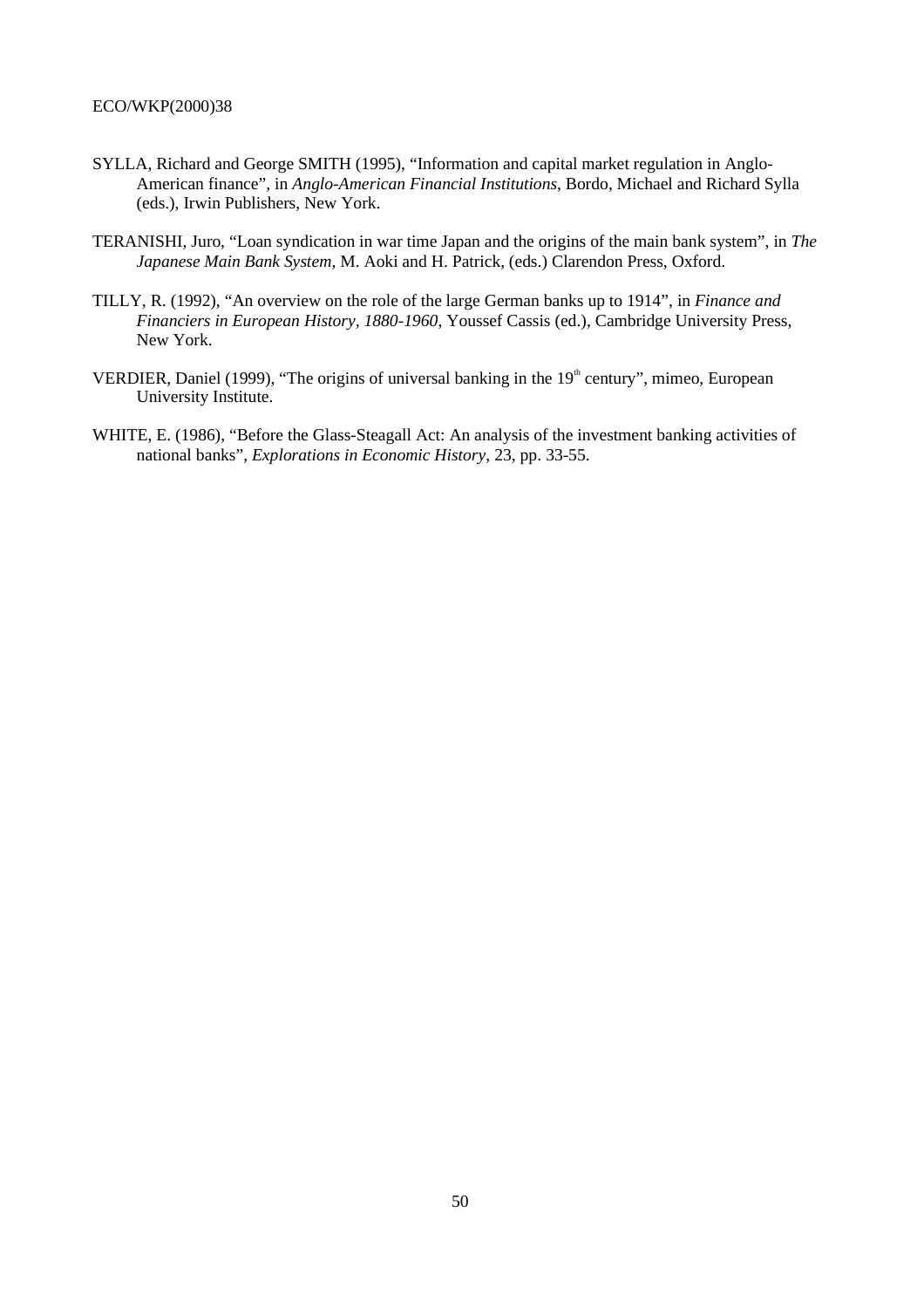#### **ECONOMICS DEPARTMENT**

#### **WORKING PAPERS**

- 264. *Trade and Growth: Still Disagreement about the Relationships* (October 2000) Robert E. Baldwin
- 263. *Growth Effects of Education and Social Capital in the OECD Countries* (October) Jonathan Temple
- 262. *Human Capital in Growth Regressions: How Much Difference Does Data Quality Make?* (October 2000) Angel de la Fuente and Rafael Doménech
- 261. *Raising the Speed Limit: US Economic Growth in the Information Age* (October 2000) Dale W. Jorgenson and Kevin J. Stiroh
- 260. *Summary of an Informal Workshop on the Causes of Economic Growth* (October 2000) Jonathan Temple
- 259. *Knowledge, Technology and Economic Growth: Recent Evidence from OECD Countries* (October 2000) Andrea Bassanini, Stefano Scarpetta and Ignazio Visco
- 258. *Average Effective Tax Rates on Capital, Labour and Consumption* (October 2000) David Carey and Harry Tchilinguirian
- 257. *The Health Care System in Poland* (September 2000) Nathalie Girouard and Yutaka Imai
- 256. *Public Expenditure Reform: The Health Care Sector in the United Kingdom* (August 2000) Vincent Koen
- 255. *Regulatory Reform in Road Freight and Retail Distribution* (August 2000) Olivier Boylaud
- 254. *Regulation, Market Structure and Performance in Air Passenger Transportation* (August 2000) Rauf Gonenc and Giuseppe Nicoletti
- 253. *Policy Interdependence during Economic Transition: the Case of Slovakia 1999-2000* (June 2000) Joaquim Oliveira Martins and Tristan Price
- 252. *E-Commerce: Impacts and Policy Challenges* (June 2000) Jonathan Coppel
- 251. *The Implementation and the Effects of Regulatory Reform: Past Experience and Current Issues* (June 2000) Rauf Gonenc, Maria Maher and Giuseppe Nicoletti
- 250. *The Concept, Policy Use and Measurement of Structural Unemployment: Estimating a Time Varying NAIRU across 21 OECD Countries* (June 2000) Pete Richardson, Laurence Boone, Claude Giorno, Mara Meacci, David Rae and David Turner
- 249. *Options for Reforming the Spanish Tax System*